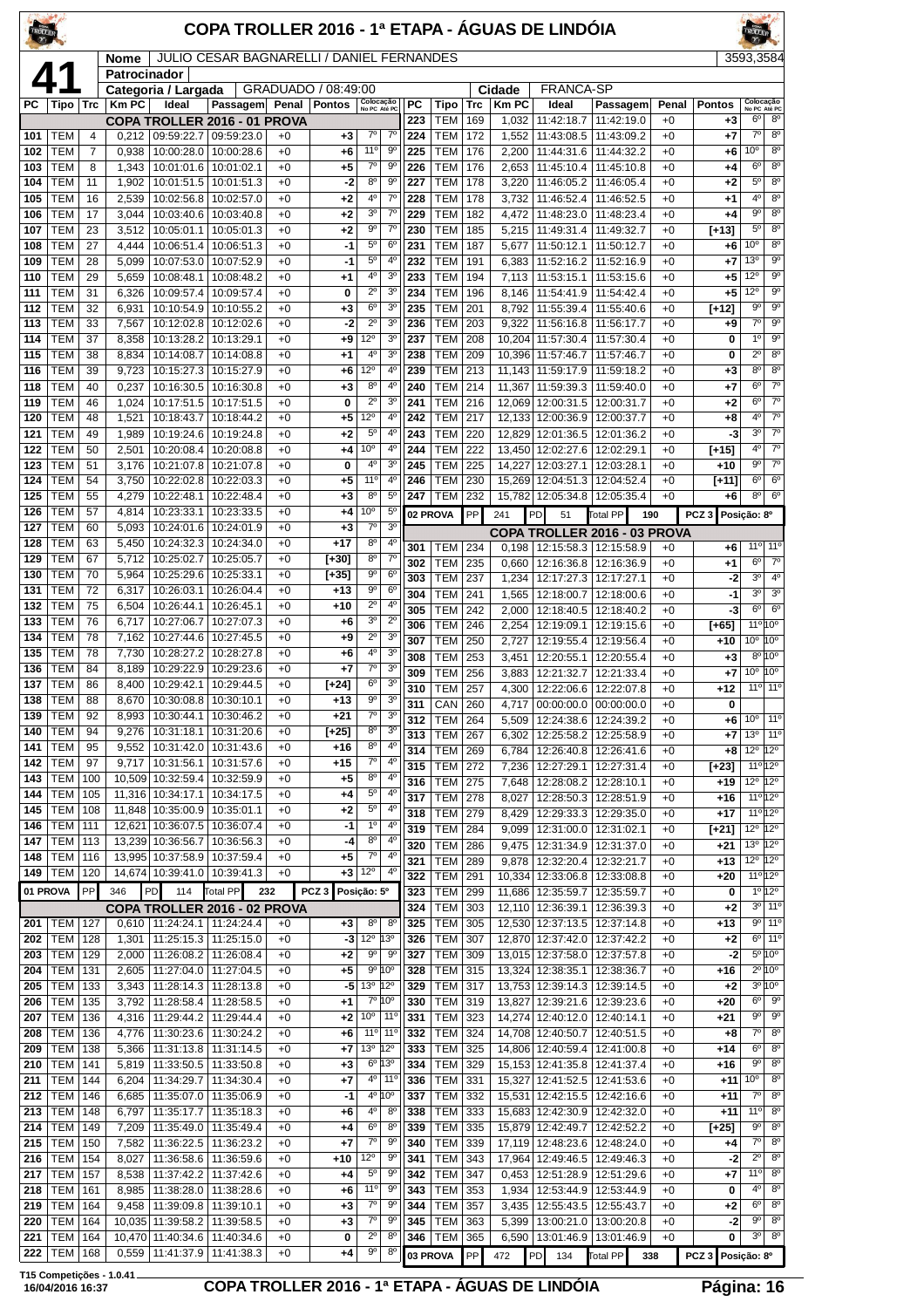| <b>TROLLER</b> |                           |                     |                      |                                        | COPA TROLLER 2016 - 1ª ETAPA - ÁGUAS DE LINDÓIA |              |                     |                                           |                                  |            |                          |            |                        |                                                        |                               |                 |                           |                                    |                                              |
|----------------|---------------------------|---------------------|----------------------|----------------------------------------|-------------------------------------------------|--------------|---------------------|-------------------------------------------|----------------------------------|------------|--------------------------|------------|------------------------|--------------------------------------------------------|-------------------------------|-----------------|---------------------------|------------------------------------|----------------------------------------------|
|                | 42                        |                     | Nome<br>Patrocinador |                                        | MAURI GLIR JUNIOR / HENRIQUE DOMINGOS GLIR      |              |                     |                                           |                                  |            |                          |            |                        |                                                        |                               |                 |                           | 3534,3529                          |                                              |
|                |                           |                     |                      | Categoria / Largada                    |                                                 |              | GRADUADO / 08:50:00 |                                           |                                  |            |                          |            | Cidade<br><b>Km PC</b> | <b>CURITIBA-PR</b>                                     |                               |                 |                           |                                    | Colocação                                    |
| PC.            | Tipo                      | Trc                 | <b>Km PC</b>         | Ideal<br>COPA TROLLER 2016 - 01 PROVA  | Passagem                                        | Penal        | <b>Pontos</b>       | Colocação<br>No PC Até PC                 |                                  | PC<br>223  | Tipo<br>TEM              | Trc<br>169 | 1,032                  | Ideal<br>11:43:18.7                                    | Passagem<br>11:43:20.0        | Penal<br>$+0$   | <b>Pontos</b><br>$+13$    | No PC Até PC<br>13°                | $12^{\circ}$                                 |
| 101            | <b>TEM</b>                | $\overline{4}$      | 0,212                | 10:00:22.7                             | 10:00:23.3                                      | $+0$         | +6                  | 12°                                       | $12^{\circ}$                     | 224        | TEM                      | 172        | 1,552                  | 11:44:08.5                                             | 11:44:09.6                    | $+0$            | $+11$                     |                                    | $11^{\circ}12^{\circ}$                       |
| 102<br>103     | <b>TEM</b><br>TEM         | $\overline{7}$<br>8 | 0,938<br>1,343       | 10:01:28.0<br>10:02:01.6               | 10:01:28.4<br>10:02:01.4                        | $+0$<br>$+0$ | $+4$<br>-2          | 10 <sup>o</sup><br>4 <sup>0</sup>         | 10°<br>$8^{\circ}$               | 225<br>226 | <b>TEM</b><br><b>TEM</b> | 176<br>176 | 2,200<br>2,653         | 11:45:31.6<br>11:46:10.4                               | 11:45:32.7<br>11:46:11.0      | $+0$<br>$+0$    | +11<br>+6                 | 13 <sup>o</sup><br>10 <sup>o</sup> | 12°<br>12°                                   |
| 104            | <b>TEM</b>                | 11                  | 1,902                | 10:02:51.5                             | 10:02:51.7                                      | $+0$         | $+2$                | $7^\circ$                                 | $8^{\circ}$                      | 227        | <b>TEM</b>               | 178        | 3,220                  | 11:47:05.2                                             | 11:47:06.0                    | $+0$            | +8                        | 13 <sup>o</sup>                    | $12^{\circ}$                                 |
| 105<br>106     | TEM<br><b>TEM</b>         | 16<br>17            | 2,539<br>3,044       | 10:03:56.8<br>10:04:40.6               | 10:03:57.2<br>10:04:41.4                        | $+0$<br>$+0$ | $+4$<br>$+8$        | 8 <sup>o</sup><br>10°                     | 8 <sup>0</sup><br>$8^{\circ}$    | 228<br>229 | <b>TEM</b><br><b>TEM</b> | 178<br>182 | 3,732<br>4,472         | 11:47:52.4<br>11:49:23.0                               | 11:47:52.7<br>11:49:23.6      | $+0$<br>$+0$    | $+3$<br>+6                | $9^{\circ}$<br>13 <sup>o</sup>     | 12°<br>$12^{\circ}$                          |
| 107            | <b>TEM</b>                | 23                  | 3,512                | 10:06:01.1                             | 10:06:01.1                                      | $+0$         | 0                   | $1^{\circ}$                               | 8 <sup>0</sup>                   | 230        | <b>TEM</b>               | 185        | 5,215                  | 11:50:31.4                                             | 11:50:33.0                    | $+0$            | $+16$                     |                                    | 11°12°                                       |
| 108            | TEM                       | 27                  | 4,444                | 10:07:51.4                             | 10:07:51.3                                      | +0           | $-1$                | $2^{\circ}$                               | $7^\circ$                        | 231        | <b>TEM</b>               | 187        | 5,677                  | 11:51:12.1                                             | 11:51:13.1                    | $+0$            | $+10$                     | $12^{\circ}$                       | 12°                                          |
| 109<br>110     | TEM<br>TEM                | 28<br>29            | 5,099<br>5,659       | 10:08:53.0<br>10:09:48.1               | 10:08:52.5<br>10:09:48.0                        | $+0$<br>$+0$ | -5<br>-1            | 10 <sup>o</sup><br>$5^{\circ}$            | 8 <sup>o</sup><br>6 <sup>c</sup> | 232<br>233 | <b>TEM</b><br>TEM        | 191<br>194 | 6,383<br>7,113         | 11:53:16.2<br>11:54:15.1                               | 11:53:16.4<br>11:54:15.8      | $+0$<br>$+0$    | $+2$<br>+7                | 13 <sup>o</sup>                    | $5^{\circ}12^{\circ}$<br>$12^{\circ}$        |
| 111            | TEM                       | 31                  | 6,326                | 10:10:57.4                             | 10:10:57.1                                      | $+0$         | -3                  | 6 <sup>o</sup>                            | $6^{\circ}$                      | 234        | <b>TEM</b>               | 196        | 8,146                  | 11:55:41.9                                             | 11:55:42.3                    | $+0$            | +4                        | 10 <sup>o</sup>                    | 12°                                          |
| 112<br>113     | <b>TEM</b><br><b>TEM</b>  | 32<br>33            | 6,931<br>7,567       | 10:11:54.9<br>10:13:02.8               | 10:11:54.7<br>10:13:02.1                        | $+0$<br>$+0$ | -2<br>-7            | $5^{\circ}$<br>$7^\circ$                  | 4 <sup>0</sup><br>5 <sup>0</sup> | 235<br>236 | <b>TEM</b><br><b>TEM</b> | 201<br>203 | 9,322                  | 8,792 11:56:39.4<br>11:57:16.8                         | 11:56:40.4<br>11:57:17.9      | $+0$<br>$+0$    | $+10$<br>+11              | 10 <sup>o</sup>                    | 7°12°<br>$12^{\circ}$                        |
| 114            | TEM                       | 37                  | 8,358                | 10:14:28.2                             | 10:14:28.3                                      | $+0$         | $+1$                | 3 <sup>o</sup>                            | $5^{\circ}$                      | 237        | <b>TEM</b>               | 208        | 10,204                 | 11:58:30.4                                             | 11:58:31.1                    | $+0$            | $+7$                      |                                    | 9º 12º                                       |
| 115            | TEM                       | 38                  | 8,834                | 10:15:08.7                             | 10:15:08.4                                      | $+0$         | -3                  | 10 <sup>o</sup>                           | $5^{\rm o}$                      | 238        | <b>TEM</b>               | 209        |                        | 10,396 11:58:46.7                                      | 11:58:48.6                    | $+0$            | [+19]                     |                                    | 11º 12º                                      |
| 116<br>118     | TEM<br>TEM                | 39<br>40            | 9,723<br>0,237       | 10:16:27.3<br>10:17:30.5               | 10:16:27.3<br>10:17:31.0                        | $+0$<br>$+0$ | 0<br>$+5$           | $2^{\circ}$<br>10 <sup>o</sup>            | $5^{\circ}$<br>$5^{\rm o}$       | 239<br>240 | <b>TEM</b><br><b>TEM</b> | 213<br>214 | 11,367                 | 11,143 12:00:17.9<br>12:00:39.3                        | 12:00:18.1<br>12:00:40.1      | $+0$<br>$+0$    | $+2$<br>+8                |                                    | $5^{\circ}12^{\circ}$<br>8º 12º              |
| 119            | TEM                       | 46                  | 1,024                | 10:18:51.5                             | 10:18:51.5                                      | $+0$         | 0                   | 4 <sup>0</sup>                            | $5^{\circ}$                      | 241        | <b>TEM</b>               | 216        | 12.069                 | 12:01:31.5                                             | 12:01:31.3                    | $+0$            | -2                        |                                    | 5º 12º                                       |
| 120            | TEM                       | 48                  | 1,521                | 10:19:43.7                             | 10:19:43.7                                      | $+0$         | 0                   | 4 <sup>0</sup>                            | 3 <sup>o</sup>                   | 242        | <b>TEM</b>               | 217        |                        | 12,133 12:01:36.9                                      | 12:01:38.6                    | $+0$            | $+17$                     |                                    | 9°12°                                        |
| 121<br>122     | TEM<br>TEM                | 49<br>50            | 1,989<br>2,501       | 10:20:24.6<br>10:21:08.4               | 10:20:24.7<br>10:21:08.0                        | $+0$<br>$+0$ | $+1$<br>-4          | $1^{\circ}$<br>$11^{\circ}$               | 3 <sup>o</sup><br>3 <sup>o</sup> | 243<br>244 | <b>TEM</b><br><b>TEM</b> | 220<br>222 |                        | 12,829 12:02:36.5<br>13,450 12:03:27.6                 | 12:02:37.2<br>12:03:30.2      | $+0$<br>$+0$    | +7<br>[+26]               | 10 <sup>o</sup>                    | 7º 12º<br>$12^{\circ}$                       |
| 123            | TEM                       | 51                  | 3,176                | 10:22:07.8                             | 10:22:08.0                                      | $+0$         | $+2$                | $10^{\circ}$                              | 4°                               | 245        | <b>TEM</b>               | 225        | 14.227                 | 12:04:27.1                                             | 12:04:28.5                    | $+0$            | $+14$                     | 12°                                | $12^{\circ}$                                 |
| 124            | <b>TEM</b>                | 54                  | 3,750                | 10:23:02.8   10:23:02.9                |                                                 | $+0$         | $^{+1}$             | $2^{\circ}$<br>11 <sup>0</sup>            | 3 <sup>o</sup><br>3 <sup>o</sup> | 246        | <b>TEM</b>               | 230        |                        | 15,269 12:05:51.3                                      | 12:05:54.0                    | $+0$            | [+27]                     |                                    | 11º 12º                                      |
| 125<br>126     | TEM<br>TEM                | 55<br>57            | 4,279<br>4,814       | 10:23:48.1<br>10:24:33.1               | 10:23:48.4<br>10:24:33.1                        | $+0$<br>$+0$ | $+3$<br>0           | 4 <sup>0</sup>                            | 2 <sup>c</sup>                   | 247        | <b>TEM</b><br>02 PROVA   | 232<br>PP  | 15,782<br>410          | 12:06:34.8<br>PD<br>89                                 | 12:06:36.5<br>Total PP<br>321 | $+0$            | [+17]<br>PCZ <sub>0</sub> | 13 <sup>o</sup><br>Posição: 12º    | $12^{\circ}$                                 |
| 127            | TEM                       | 60                  | 5,093                | 10:25:01.6                             | 10:25:01.9                                      | $+0$         | $+3$                | 8 <sup>0</sup>                            | $2^{\circ}$                      |            |                          |            |                        |                                                        | COPA TROLLER 2016 - 03 PROVA  |                 |                           |                                    |                                              |
| 128<br>129     | TEM<br><b>TEM</b>         | 63<br>67            | 5,450<br>5,712       | 10:25:32.3<br>10:26:02.7               | 10:25:33.3<br>10:26:03.4                        | +0<br>$+0$   | $+10$<br>$+7$       | 4 <sup>0</sup><br>$2^{\circ}$             | $2^{\circ}$<br>1 <sup>0</sup>    | 301        | <b>TEM</b>               | 234        | 0.198                  |                                                        | 12:16:58.3   12:16:58.6       | $+0$            | $+3$                      | 6 <sup>o</sup>                     | $6^{\circ}$                                  |
| 130            | TEM                       | 70                  | 5,964                | 10:26:29.6                             | 10:26:30.4                                      | $+0$         | $+8$                | 3 <sup>o</sup>                            | 1 <sup>0</sup>                   | 302<br>303 | <b>TEM</b><br><b>TEM</b> | 235<br>237 | 0,660                  | 12:17:36.8<br>1,234   12:18:27.3   12:18:27.6          | 12:17:37.4                    | $+0$<br>$+0$    | +6<br>$+3$                | 13 <sup>o</sup><br>$6^{\circ}$     | $10^{\circ}$<br>$\overline{9^{\circ}}$       |
| 131            | TEM                       | 72                  | 6,317                | 10:27:03.1                             | 10:27:04.3                                      | +0           | $+12$               | 8 <sup>o</sup>                            | 1 <sup>0</sup>                   | 304        | <b>TEM</b>               | 241        | 1,565                  | 12:19:00.7                                             | 12:19:01.0                    | $+0$            | $+3$                      | $6^{\circ}$                        | $9^{\circ}$                                  |
| 132<br>133     | <b>TEM</b><br>TEM         | 75<br>76            | 6,504<br>6,717       | 10:27:44.1<br>10:28:06.7               | 10:27:45.4<br>10:28:07.2                        | $+0$<br>$+0$ | [+13]<br>$+5$       | 3 <sup>o</sup><br>$2^{\circ}$             | 1 <sup>0</sup><br>1 <sup>0</sup> | 305        | <b>TEM</b>               | 242        | 2,000                  | 12:19:40.5                                             | 12:19:41.0                    | $+0$            | +5                        | 10 <sup>o</sup>                    | $7^\circ$                                    |
| 134            | TEM                       | 78                  | 7,162                | 10:28:44.6                             | 10:28:45.8                                      | $+0$         | $+12$               | 4°                                        | $1^{\circ}$                      | 306<br>307 | <b>TEM</b><br><b>TEM</b> | 246<br>250 | 2,254<br>2,727         | 12:20:09.1<br>12:20:55.4                               | 12:20:11.1<br>12:20:56.5      | $+0$<br>$+0$    | $+20$<br>$+11$            | $7^\circ$<br>12°                   | 6 <sup>o</sup><br>7 <sup>o</sup>             |
| 135            | <b>TEM</b>                | 78                  |                      | 7,730 10:29:27.2                       | 10:29:28.2                                      | $+0$         | $+10$               | $\overline{7^{\circ}}$                    | $\overline{1^{\circ}}$           | 308        | <b>TEM</b>               | 253        | 3,451                  | 12:21:55.1                                             | 12:21:55.7                    | $+0$            | +6                        | 11°                                | $8^{\circ}$                                  |
| 136<br>137     | TEM<br>TEM                | 84<br>86            | 8,189<br>8,400       | 10:30:22.9<br>10:30:42.1               | 10:30:23.2<br>10:30:44.6                        | $+0$<br>$+0$ | $^{+3}$<br>$[+25]$  | $6^{\circ}$<br>70                         | $1^{\circ}$<br>$1^{\circ}$       | 309        | <b>TEM</b>               | 256        | 3,883                  | 12:22:32.7                                             | 12:22:34.0                    | $+0$            | $+13$                     | 12°                                | $9^{\circ}$<br>$\overline{9^{\circ}}$        |
| 138            | <b>TEM</b>                | 88                  | 8.670                | 10:31:08.8                             | 10:31:09.9                                      | $+0$         | +11                 | $7^\circ$                                 | $1^{\circ}$                      | 310<br>311 | <b>TEM</b><br>CAN 260    | 257        | 4,300                  | 12:23:06.6   12:23:08.8<br>4,717 00:00:00.0 00:00:00.0 |                               | $+0$<br>$+0$    | $[+22]$<br>0              | 13 <sup>o</sup>                    |                                              |
| 139            | TEM                       | 92                  |                      | 8,993   10:31:44.1                     | 10:31:46.2                                      | $+0$         | [+21]               | $6^{\circ}$                               | $1^{\circ}$                      | 312        | <b>TEM</b>               | 264        | 5,509                  | 12:25:38.6   12:25:39.7                                |                               | $+0$            | +11                       | 13 <sup>o</sup>                    | $9^{\rm o}$                                  |
| 140<br>141     | <b>TEM</b><br><b>TEM</b>  | 94<br>95            | 9,276<br>9,552       | 10:32:18.1<br>10:32:42.0               | 10:32:19.4<br>10:32:43.3                        | +0<br>+0     | [+13]<br>+13        | 6 <sup>o</sup><br>6 <sup>o</sup>          | $1^{\circ}$<br>$2^{\circ}$       | 313<br>314 | <b>TEM</b><br><b>TEM</b> | 267<br>269 | 6,302                  | 12:26:58.2<br>12:27:40.8                               | 12:26:58.7<br>12:27:41.9      | $+0$            | $+5$<br>$+11$             | $12^{\circ}$<br>13 <sup>o</sup>    | $9^{\circ}$<br>$9^{\circ}$                   |
| 142            | <b>TEM</b>                | 97                  | 9,717                | 10:32:56.1                             | 10:32:56.8                                      | $+0$         | +7                  | $5^{\circ}$                               | $2^{\circ}$                      | 315        | <b>TEM</b>               | 272        | 6,784<br>7,236         | 12:28:29.1                                             | 12:28:30.9                    | $^{+0}$<br>$+0$ | +18                       | 10 <sup>o</sup>                    | 10 <sup>o</sup>                              |
| 143            | <b>TEM</b><br><b>TEM</b>  | 100<br>105          |                      | 10,509 10:33:59.4<br>11,316 10:35:17.1 | 10:34:00.1                                      | $+0$<br>$+0$ | +7                  | 9 <sup>o</sup><br>$7^\circ$               | $\overline{2^0}$<br>$2^{\circ}$  | 316        | <b>TEM</b>               | 275        | 7,648                  | 12:29:08.2                                             | 12:29:09.9                    | $+0$            | $+17$                     |                                    | 11°10°                                       |
| 144<br>145     | <b>TEM</b>                | 108                 |                      | 11,848 10:36:00.9                      | 10:35:17.8<br>10:36:01.7                        | $^{+0}$      | +7<br>+8            | $9^{\circ}$                               | $2^{\circ}$                      | 317<br>318 | <b>TEM</b><br><b>TEM</b> | 278<br>279 | 8,027<br>8,429         | 12:29:50.3<br>12:30:33.3                               | 12:29:51.8<br>12:30:35.4      | $^{+0}$<br>$+0$ | $+15$<br>$+21$            | 10 <sup>o</sup><br>12°             | 10 <sup>o</sup><br>$11^{\circ}$              |
| 146            | <b>TEM</b>                | 111                 |                      | 12,621 10:37:07.5                      | 10:37:07.9                                      | $+0$         | +4                  | 6 <sup>o</sup>                            | $2^{\circ}$                      | 319        | <b>TEM</b>               | 284        | 9,099                  | 12:32:00.0                                             | 12:32:02.1                    | $+0$            | $+21$                     | 13 <sup>o</sup>                    | 11 <sup>o</sup>                              |
| 147<br>148     | <b>TEM</b><br><b>TEM</b>  | 113<br>116          |                      | 13,239 10:37:56.7<br>13,995 10:38:58.9 | 10:37:57.1<br>10:38:59.8                        | $+0$<br>$+0$ | $+4$<br>$+9$        | 10 <sup>o</sup><br>$11^{\circ}$           | $2^{\circ}$<br>$2^{\circ}$       | 320        | <b>TEM</b>               | 286        | 9,475                  | 12:32:34.9                                             | 12:32:36.6                    | $^{+0}$         | +17                       | $12^{\circ}$                       | 11 <sup>o</sup>                              |
| 149            | <b>TEM</b>                | 120                 |                      | 14,674 10:40:41.0                      | 10:40:40.9                                      | $+0$         | -1                  | $6^{\circ}$                               | $2^{\circ}$                      | 321<br>322 | <b>TEM</b><br><b>TEM</b> | 289<br>291 | 9,878                  | 12:33:20.4<br>10,334   12:34:06.8   12:34:09.0         | 12:33:22.0                    | $+0$<br>$+0$    | $+16$<br>$+22$            | 13 <sup>o</sup><br>$12^{\circ}$    | $11^{\circ}$<br>110                          |
| 01 PROVA       |                           | PP                  | 278                  | PD<br>72                               | Total PP                                        | 206          | PCZ <sub>5</sub>    | Posição: 3º                               |                                  | 323        | <b>TEM</b>               | 299        |                        | 11,686 12:36:59.7                                      | 12:37:00.8                    | $+0$            | +11                       |                                    | 11 <sup>o</sup> 11 <sup>o</sup>              |
|                |                           |                     |                      | COPA TROLLER 2016 - 02 PROVA           |                                                 |              |                     |                                           |                                  | 324        | <b>TEM</b>               | 303        | 12,110                 | 12:37:39.1                                             | 12:37:39.1                    | $+0$            | 0                         |                                    | 1° 10°<br>$8^{\circ}10^{\circ}$              |
| 202            | 201   TEM  <br><b>TEM</b> | 127<br>128          | 1,301                | $0,610$   11:25:24.1<br>11:26:15.3     | 11:25:24.4<br>11:26:15.2                        | $+0$<br>$+0$ | $+3$<br>$-1$        | $10^{\circ}$ 10 <sup>°</sup><br>$7^\circ$ | $7^{\circ}$                      | 325<br>326 | TEM<br><b>TEM</b>        | 305<br>307 |                        | 12,530 12:38:13.5<br>12,870 12:38:42.0                 | 12:38:14.8<br>12:38:42.4      | $+0$<br>$+0$    | $+13$<br>$+4$             | $10^{\circ}$ $10^{\circ}$          |                                              |
| 203            | TEM                       | 129                 | 2,000                | 11:27:08.2                             | 11:27:08.6                                      | $+0$         | $+4$                | 10 <sup>o</sup>                           | 10°                              | 327        | <b>TEM</b>               | 309        |                        | 13,015 12:38:58.0                                      | 12:38:58.8                    | $+0$            | $+8$                      |                                    | 11 <sup>o</sup> 11 <sup>o</sup>              |
| 204<br>205     | TEM<br><b>TEM</b>         | 131<br>133          | 2,605<br>3,343       | 11:28:04.0<br>11:29:14.3               | 11:28:04.6<br>11:29:14.6                        | $+0$<br>+0   | +6<br>$+3$          | $12^{\circ}$<br>10 <sup>o</sup>           | $11^{\circ}$<br>$11^{\circ}$     | 328<br>329 | TEM<br><b>TEM</b>        | 315<br>317 |                        | 13,324 12:39:35.1<br>13,753 12:40:14.3                 | 12:39:37.8<br>12:40:15.9      | $+0$<br>$^{+0}$ | [+27]<br>$+16$            | 10 <sup>o</sup>                    | $4^{\circ}$ 11 <sup>°</sup><br>$ 11^{\circ}$ |
| 206            | <b>TEM</b>                | 135                 | 3,792                | 11:29:58.4                             | 11:29:58.5                                      | $+0$         | $+1$                | 6 <sup>o</sup>                            | $9^{\circ}$                      | 330        | <b>TEM</b>               | 319        |                        | 13,827 12:40:21.6                                      | 12:40:24.5                    | $+0$            | [+29]                     |                                    | 8º 11º                                       |
| 207            | <b>TEM</b>                | 136                 | 4,316                | 11:30:44.2                             | 11:30:44.3                                      | +0           | +1                  | 8 <sup>o</sup>                            | $9^{\circ}$                      | 331        | <b>TEM</b>               | 323        |                        | 14,274 12:41:12.0                                      | 12:41:15.4                    | $^{+0}$         | [+34]                     | 10 <sup>o</sup>                    | 10 <sup>o</sup>                              |
| 208<br>209     | TEM<br><b>TEM</b>         | 136<br>138          | 4,776<br>5,366       | 11:31:23.6<br>11:32:13.8               | 11:31:24.0<br>11:32:14.3                        | $+0$<br>$+0$ | +4<br>+5            | 6 <sup>o</sup><br>12 <sup>o</sup>         | $9^{\circ}$<br>9 <sup>o</sup>    | 332<br>333 | <b>TEM</b><br><b>TEM</b> | 324<br>325 |                        | 14,708 12:41:50.7<br>14,806 12:41:59.4                 | 12:41:52.1<br>12:42:01.1      | $+0$<br>$+0$    | $+14$<br>$+17$            | $9^{\circ}$<br>7°                  | 90<br>$\overline{9^{\circ}}$                 |
| 210            | <b>TEM</b>                | 141                 | 5,819                | 11:34:50.5                             | 11:34:50.8                                      | $+0$         | $^{+3}$             | $7^{\circ}$                               | $9^{\circ}$                      | 334        | <b>TEM</b>               | 329        |                        | 15,153 12:42:35.8                                      | 12:42:36.8                    | $+0$            | +10                       | $7^\circ$                          | 9 <sup>o</sup>                               |
| 211            | <b>TEM</b>                | 144                 | 6,204                | 11:35:29.7                             | 11:35:30.4                                      | $+0$         | $+7$                | 3 <sup>0</sup>                            | 8 <sup>0</sup>                   | 336        | <b>TEM</b>               | 331        |                        | 15,327 12:42:52.5                                      | 12:42:52.6                    | $+0$            | +1                        | $2^{\circ}$                        | $9^\circ$                                    |
| 212<br>213     | <b>TEM</b><br><b>TEM</b>  | 146<br>148          | 6,685<br>6,797       | 11:36:07.0<br>11:36:17.7               | 11:36:07.3<br>11:36:19.2                        | $+0$<br>$+0$ | $+3$<br>$+15$       | $7^{\circ}$<br>$12^{\circ}$               | $7^{\circ}$<br>10°               | 337<br>338 | <b>TEM</b><br><b>TEM</b> | 332<br>333 |                        | 15,531 12:43:15.5<br>15,683 12:43:30.9                 | 12:43:15.6<br>12:43:30.8      | $+0$<br>$+0$    | +1<br>$-1$                | $1^{\circ}$<br>$2^{\circ}$         | $9^{\circ}$<br>$9^{\rm o}$                   |
| 214            | <b>TEM</b>                | 149                 | 7,209                | 11:36:49.0                             | 11:36:49.7                                      | $+0$         | $+7$                | 9° 10°                                    |                                  | 339        | TEM                      | 335        |                        | 15,879 12:43:49.7                                      | 12:43:50.8                    | $+0$            | +11                       | $4^{\circ}$                        | $9^{\circ}$                                  |
| 215            | <b>TEM</b>                | 150                 | 7,582                | 11:37:22.5                             | 11:37:23.6                                      | $^{+0}$      | $+11$               | 12°                                       | $11^{\circ}$                     | 340        | <b>TEM</b>               | 339        |                        | 17,119 12:49:23.6                                      | 12:49:24.1                    | $+0$            | +5                        | 10 <sup>o</sup>                    | $9^{\circ}$                                  |
| 216<br>217     | <b>TEM</b><br><b>TEM</b>  | 154<br>157          | 8,027<br>8,538       | 11:37:58.6<br>11:38:42.2               | 11:37:59.2<br>11:38:42.7                        | $+0$<br>$+0$ | +6<br>$+5$          | $9^{\circ}$ 10 <sup>°</sup><br>9°10°      |                                  | 341<br>342 | <b>TEM</b><br><b>TEM</b> | 343<br>347 | 17,964<br>0,453        | 12:50:46.5<br>12:52:28.9                               | 12:50:46.8<br>12:52:29.5      | $+0$<br>$+0$    | $+3$<br>+6                | 3°<br>$9^{\circ}$                  | 9 <sup>o</sup><br>$\overline{9^{\circ}}$     |
| 218            | TEM                       | 161                 | 8,985                | 11:39:28.0                             | 11:39:29.6                                      | $+0$         | +16                 | 13 <sup>°</sup>                           | 12°                              | 343        | <b>TEM</b>               | 353        | 1,934                  | 12:54:44.9                                             | 12:54:45.2                    | $^{+0}$         | $+3$                      | $7^\circ$                          | $9^{\circ}$                                  |
| 219            | TEM<br><b>TEM</b>         | 164<br>164          | 9,458                | 11:40:09.8<br>10,035 11:40:58.2        | 11:40:10.9                                      | $^{+0}$      | $+11$               | 13 <sup>o</sup><br>13 <sup>°</sup>        | 12°<br>$12^{\circ}$              | 344<br>345 | <b>TEM</b><br><b>TEM</b> | 357        | 3,435                  | 12:56:43.5                                             | 12:56:43.5                    | $+0$<br>$+0$    | 0                         | $2^{\circ}$<br>$6^{\circ}$         | $9^{\circ}$<br>$\overline{9^{\circ}}$        |
| 220<br>221     | TEM                       | 164                 |                      | 10,470 11:41:34.6                      | 11:40:59.6<br>11:41:35.3                        | $+0$<br>$+0$ | +14<br>$+7$         | 10 <sup>o</sup>                           | 12°                              | 346        | <b>TEM</b>               | 363<br>365 | 5,399<br>6,590         | 13:01:21.0<br>13:02:46.9                               | 13:01:20.8<br>13:02:46.9      | $+0$            | -2<br>0                   | 5°                                 | $9^{\circ}$                                  |
| 222            | TEM                       | 168                 |                      | 0,559 11:42:37.9                       | 11:42:39.2                                      | $+0$         | $+13$               | 13 <sup>o</sup>                           | 12°                              | 03 PROVA   |                          | PP         | 482                    | <b>PD</b><br>112                                       | Total PP<br>370               |                 | PCZ 3 Posição: 10°        |                                    |                                              |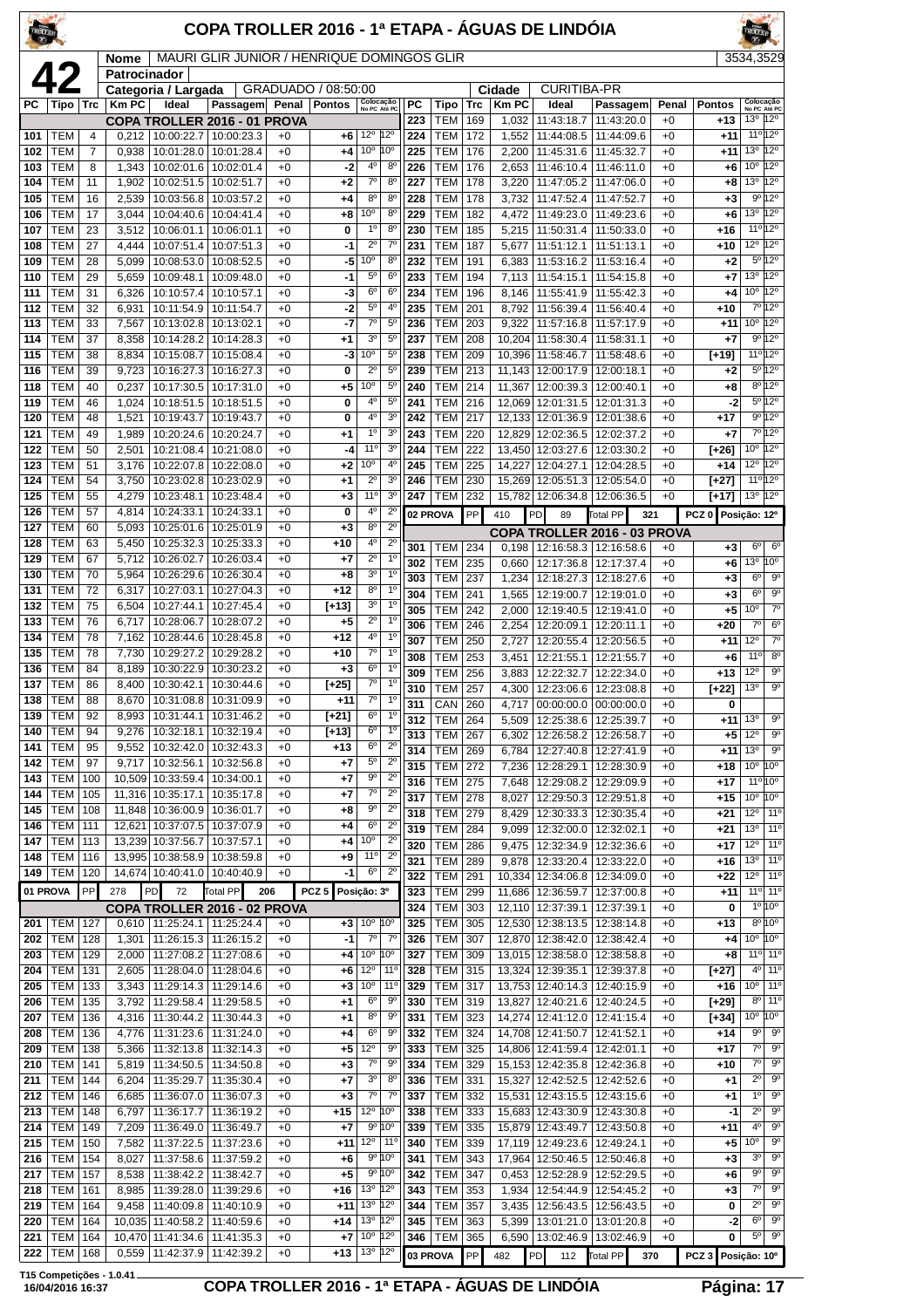|            |                          |                |                |                                          |                                                                   |              |                          |                                    |                                       |                         |                                  |            |                       | COPA TROLLER 2016 - 1ª ETAPA - ÁGUAS DE LINDÓIA |                                                                 |               |                         |                                                           |                                                       |
|------------|--------------------------|----------------|----------------|------------------------------------------|-------------------------------------------------------------------|--------------|--------------------------|------------------------------------|---------------------------------------|-------------------------|----------------------------------|------------|-----------------------|-------------------------------------------------|-----------------------------------------------------------------|---------------|-------------------------|-----------------------------------------------------------|-------------------------------------------------------|
|            |                          |                | Nome           |                                          | MARCELO PREVIDELI / RAFAEL AUGUSTO AVELAR E PINTO                 |              |                          |                                    |                                       |                         |                                  |            |                       |                                                 |                                                                 |               |                         | 3562,3508                                                 |                                                       |
|            |                          |                | Patrocinador   | Categoria / Largada                      |                                                                   |              | GRADUADO / 08:51:00      |                                    |                                       |                         |                                  |            | Cidade                | <b>CURITIBA-PR</b>                              |                                                                 |               |                         |                                                           |                                                       |
| РC         | Tipo                     | <b>Trc</b>     | <b>Km PC</b>   | Ideal                                    | Passagem Penal Pontos<br>COPA TROLLER 2016 - 01 PROVA             |              |                          | Colocação<br>No PC Até PC          |                                       | <b>PC</b><br>223        | Tipo<br><b>TEM</b>               | Trc<br>169 | <b>Km PC</b><br>1,032 | Ideal<br>11:44:18.7                             | Passagem<br>11:44:19.0                                          | Penal<br>$+0$ | <b>Pontos</b><br>+3     | Colocação<br>No PC Até PC<br>8 <sup>0</sup>               | 6 <sup>o</sup>                                        |
| 101        | TEM                      | $\overline{4}$ | 0,212          |                                          | 10:01:22.7   10:01:22.5                                           | $+0$         | -2                       | 4 <sup>0</sup>                     | $4^{\circ}$                           | 224                     | <b>TEM</b>                       | 172        | 1,552                 | 11:45:08.5                                      | 11:45:08.4                                                      | $+0$          | -1                      | 3 <sup>0</sup>                                            | 6 <sup>o</sup>                                        |
| 102        | TEM                      | 7              | 0,938          | 10:02:28.0                               | 10:02:27.9                                                        | $+0$         | -1                       | $5^{\circ}$                        | $4^{\circ}$                           | 225                     | <b>TEM</b>                       | 176        | 2,200                 | 11:46:31.6                                      | 11:46:32.0                                                      | $+0$          | +4                      | $8^{\circ}$                                               | 6 <sup>o</sup>                                        |
| 103<br>104 | TEM<br>TEM               | 8<br>11        | 1,343<br>1,902 | 10:03:01.6<br>10:03:51.5                 | 10:03:01.6<br>10:03:51.8                                          | $+0$<br>$+0$ | 0<br>$+3$                | $2^{\circ}$<br>$9^{\circ}$         | $2^{\circ}$<br>$2^{\circ}$            | 226<br>227              | <b>TEM</b><br><b>TEM</b>         | 176<br>178 | 2,653<br>3,220        | 11:47:10.4<br>11:48:05.2                        | 11:47:11.3<br>11:48:05.2                                        | $+0$<br>$+0$  | +9<br>0                 | 13°<br>$1^{\circ}$                                        | 6 <sup>o</sup><br>$6^{\circ}$                         |
| 105        | TEM                      | 16             | 2,539          | 10:04:56.8                               | 10:04:57.2                                                        | $+0$         | +4                       | 90                                 | 3 <sup>o</sup>                        | 228                     | <b>TEM</b>                       | 178        | 3,732                 | 11:48:52.4                                      | 11:48:52.6                                                      | $+0$          | $+2$                    | $6^{\circ}$                                               | 6 <sup>o</sup>                                        |
| 106<br>107 | TEM<br>TEM               | 17<br>23       | 3,044<br>3,512 | 10:05:40.6<br>10:07:01.1                 | 10:05:41.5<br>10:07:01.1                                          | $+0$<br>$+0$ | $+9$<br>0                | $11^{\circ}$<br>3 <sup>o</sup>     | 6 <sup>o</sup><br>5 <sup>o</sup>      | 229<br>230              | <b>TEM</b><br><b>TEM</b>         | 182<br>185 | 4,472                 | 11:50:23.0<br>5,215   11:51:31.4                | 11:50:23.2<br>11:51:32.7                                        | $+0$<br>$+0$  | $+2$<br>$+13$           | $\overline{7^{\circ}}$<br>$6^{\circ}$                     | $6^{\circ}$<br>$5^{\circ}$                            |
| 108        | TEM                      | 27             | 4,444          | 10:08:51.4                               | 10:08:51.5                                                        | $+0$         | $^{+1}$                  | 4º                                 | 3 <sup>o</sup>                        | 231                     | <b>TEM</b>                       | 187        | 5,677                 | 11:52:12.1                                      | 11:52:12.2                                                      | $+0$          | $+1$                    | 3 <sup>o</sup>                                            | 5 <sup>0</sup>                                        |
| 109        | тем                      | 28             | 5,099          | 10:09:53.0                               | 10:09:53.0                                                        | $+0$         | 0                        | $1^{\circ}$                        | $2^{\circ}$                           | 232                     | <b>TEM</b>                       | 191        | 6,383                 | 11:54:16.2                                      | 11:54:16.7                                                      | $+0$          | $+5$                    | 12°                                                       | $6^{\circ}$                                           |
| 110<br>111 | TEM<br><b>TEM</b>        | 29<br>31       | 5,659<br>6,326 | 10:10:48.1<br>10:11:57.4                 | 10:10:48.4<br>10:11:57.4                                          | $+0$<br>$+0$ | $^{+3}$<br>0             | $7^\circ$<br>1 <sup>0</sup>        | $2^{\circ}$<br>$2^{\circ}$            | 233<br>234              | <b>TEM</b><br><b>TEM</b>         | 194<br>196 | 8,146                 | 11:56:41.9                                      | 7,113   11:55:15.1   11:55:15.2<br>11:56:42.1                   | $+0$<br>$+0$  | $+1$<br>$+2$            | $6^{\circ}$<br>$6^{\circ}$                                | $6^{\circ}$<br>$5^{\circ}$                            |
| 112        | TEM                      | 32             | 6,931          | 10:12:54.9                               | 10:12:54.9                                                        | $+0$         | 0                        | 30                                 | $2^{\circ}$                           | 235                     | <b>TEM</b>                       | 201        | 8,792                 | 11:57:39.4                                      | 11:57:42.2                                                      | $+0$          | $[+28]$                 | 12°                                                       | $7^\circ$                                             |
| 113<br>114 | TEM<br>TEM               | 33<br>37       | 7,567<br>8,358 | 10:14:02.8<br>10:15:28.2                 | 10:14:02.6<br>10:15:28.3                                          | $+0$<br>$+0$ | -2<br>$+1$               | 3 <sup>o</sup><br>4°               | $2^{\circ}$<br>$2^{\circ}$            | 236<br>237              | <b>TEM</b><br><b>TEM</b>         | 203<br>208 | 9,322                 | 11:58:16.8<br>10,204 11:59:30.4                 | 11:58:18.5<br>11:59:29.9                                        | $+0$<br>$+0$  | $[+17]$<br>-5           | 12°<br>8 <sup>o</sup>                                     | 8 <sup>o</sup><br>8 <sup>0</sup>                      |
| 115        | TEM                      | 38             | 8,834          | 10:16:08.7                               | 10:16:08.9                                                        | $+0$         | $+2$                     | 8 <sup>0</sup>                     | $2^{\circ}$                           | 238                     | TEM                              | 209        |                       | 10,396 11:59:46.7                               | 11:59:48.4                                                      | $+0$          | $+17$                   | 90                                                        | 9 <sup>o</sup>                                        |
| 116        | <b>TEM</b>               | 39             | 9,723          | 10:17:27.3                               | 10:17:27.6                                                        | $+0$         | $+3$                     | $6^{\circ}$                        | $2^{\circ}$                           | 239                     | TEM                              | 213        |                       | 11,143 12:01:17.9                               | 12:01:17.9                                                      | $+0$          | 0                       | $2^{\circ}$                                               | 9 <sup>o</sup>                                        |
| 118<br>119 | TEM<br>TEM               | 40<br>46       | 0,237<br>1,024 | 10:18:30.5<br>10:19:51.5                 | 10:18:30.7<br>10:19:51.9                                          | $+0$<br>$+0$ | $+2$<br>$+4$             | 6 <sup>o</sup><br>$9^{\circ}$      | $2^{\circ}$<br>$2^{\circ}$            | 240<br>241              | <b>TEM</b><br><b>TEM</b>         | 214<br>216 | 11.367                | 12:01:39.3<br>12,069 12:02:31.5                 | 12:01:39.5<br>12:02:31.5                                        | $+0$<br>$+0$  | +2<br>0                 | 3 <sup>0</sup><br>$2^{\circ}$                             | $9^{\circ}$<br>8 <sup>o</sup>                         |
| 120        | TEM                      | 48             | 1,521          | 10:20:43.7                               | 10:20:43.8                                                        | $+0$         | $+1$                     | $5^{\circ}$                        | $2^{\circ}$                           | 242                     | <b>TEM</b>                       | 217        |                       | 12.133 12:02:36.9                               | 12:02:38.2                                                      | $+0$          | $+13$                   | $7^\circ$                                                 | 8 <sup>0</sup>                                        |
| 121        | TEM                      | 49             | 1,989          | 10:21:24.6                               | 10:21:25.0                                                        | $+0$         | $+4$                     | 11 <sup>0</sup>                    | $2^{\circ}$                           | 243                     | TEM                              | 220        |                       | 12,829 12:03:36.5                               | 12:03:36.5                                                      | $+0$          | 0                       | 1 <sup>°</sup>                                            | 8 <sup>0</sup>                                        |
| 122<br>123 | TEM<br>TEM               | 50<br>51       | 2,501<br>3,176 | 10:22:08.4<br>10:23:07.8                 | 10:22:08.9<br>10:23:08.2                                          | $+0$<br>$+0$ | $+5$<br>+4               | 12°<br>13 <sup>0</sup>             | $2^{\circ}$<br>$2^{\circ}$            | 244<br>245              | <b>TEM</b><br><b>TEM</b>         | 222<br>225 | 14,227                | 13.450 12:04:27.6<br>12:05:27.1                 | 12:04:31.2<br>12:05:27.3                                        | $+0$<br>$+0$  | [+36]<br>$+2$           | $12^{\circ}$<br>3 <sup>o</sup>                            | 8 <sup>o</sup><br>8 <sup>o</sup>                      |
| 124        | TEM                      | 54             | 3,750          | 10:24:02.8                               | 10:24:03.5                                                        | $+0$         | $+7$                     | 12°                                | $2^{\circ}$                           | 246                     | <b>TEM</b>                       | 230        |                       | 15,269 12:06:51.3                               | 12:06:53.0                                                      | $+0$          | $[+17]$                 | 10 <sup>o</sup>                                           | $7^\circ$                                             |
| 125        | TEM                      | 55             | 4,279          | 10:24:48.1                               | 10:24:48.6                                                        | $+0$         | $+5$                     | 12°                                | $2^{\circ}$                           | 247                     | <b>TEM</b>                       | 232        |                       | 15,782 12:07:34.8                               | 12:07:34.3                                                      | $+0$          | -5                      | $6^{\circ}$                                               | 7 <sup>0</sup>                                        |
| 126<br>127 | TEM<br><b>TEM</b>        | 57<br>60       | 4,814<br>5,093 | 10:25:33.1<br>10:26:01.6                 | 10:25:33.7<br>10:26:04.0                                          | $+0$<br>$+0$ | +6<br>$+24$              | $12^{\circ}$<br>11°                | $4^{\circ}$<br>$7^\circ$              |                         | 02 PROVA                         | PP         | 262                   | PD<br>98                                        | <b>Total PP</b><br>164                                          |               | PCZ 6                   | Posição: 6º                                               |                                                       |
| 128        | <b>TEM</b>               | 63             | 5,450          | 10:26:32.3                               | 10:26:35.3                                                        | $+0$         | [+30]                    | $12^{\circ}$                       | $8^{\circ}$                           | 301                     | TEM                              | 234        |                       |                                                 | COPA TROLLER 2016 - 03 PROVA<br>0,198   12:17:58.3   12:17:58.2 | $+0$          | -1                      | 3 <sup>o</sup>                                            | 3 <sup>o</sup>                                        |
| 129        | TEM                      | 67             | 5,712          | 10:27:02.7                               | 10:27:06.3                                                        | $+0$         | $+36$                    | 10 <sup>o</sup><br>10 <sup>o</sup> | $8^{\circ}$<br>$9^{\circ}$            | 302                     | <b>TEM</b>                       | 235        | 0.660                 | 12:18:36.8                                      | 12:18:36.5                                                      | $+0$          | -3                      | 8 <sup>o</sup>                                            | $5^{\circ}$                                           |
| 130<br>131 | <b>TEM</b><br><b>TEM</b> | 70<br>72       | 5,964<br>6,317 | 10:27:29.6<br>10:28:03.1                 | 10:27:33.6<br>10:28:06.5                                          | $+0$<br>$+0$ | $+40$<br>$+34$           | 10 <sup>o</sup>                    | 90                                    | 303<br>304              | <b>TEM</b><br><b>TEM</b>         | 237<br>241 | 1,234<br>1,565        | 12:19:27.3<br>12:20:00.7                        | 12:19:26.7<br>12:20:00.4                                        | $+0$<br>$+0$  | -6<br>-3                | 10 <sup>o</sup><br>$8^{\circ}$                            | 6 <sup>o</sup><br>6 <sup>o</sup>                      |
| 132        | TEM                      | 75             | 6,504          | 10:28:44.1                               | 10:28:53.5                                                        | $+0$         | $+94$                    | 8 <sup>0</sup>                     | $7^\circ$                             | 305                     | <b>TEM</b>                       | 242        | 2,000                 | 12:20:40.5                                      | 12:20:40.5                                                      | $+0$          | 0                       | $2^{\circ}$                                               | 4 <sup>0</sup>                                        |
| 133        | <b>TEM</b>               | 76             | 6.717          | 10:29:06.7                               | 10:29:21.4                                                        | $+0$         | $[+147]$                 | 10 <sup>o</sup><br>$10^{\circ}$    | $7^\circ$                             | 306                     | <b>TEM</b>                       | 246        | 2,254                 | 12:21:09.1                                      | 12:21:10.2                                                      | $+0$          | $+11$                   | $2^{\circ}$                                               | 4 <sup>0</sup>                                        |
| 134<br>135 | TEM<br>TEM               | 78<br>78       | 7,162<br>7,730 | 10:29:44.6<br>10:30:27.2                 | 10:29:56.1<br>10:30:35.3                                          | $+0$<br>$+0$ | $[+115]$<br>+81          | 10 <sup>o</sup>                    | $8^{\circ}$<br>$9^{\circ}$            | 307<br>308              | <b>TEM</b><br><b>TEM</b>         | 250<br>253 | 2,727<br>3,451        | 12:21:55.4<br>12:22:55.1                        | 12:21:55.4<br>12:22:54.9                                        | $+0$<br>$+0$  | 0<br>$-2$               | $1^{\circ}$<br>$6^{\circ}$                                | 1 <sup>0</sup><br>$2^{\circ}$                         |
| 136        | TEM                      | 84             | 8,189          | 10:31:22.9                               | 10:31:23.0                                                        | $+0$         | $^{+1}$                  | $5^{\circ}$                        | $9^{\circ}$                           | 309                     | <b>TEM</b>                       | 256        | 3,883                 | 12:23:32.7                                      | 12:23:32.4                                                      | $+0$          | -3                      | $8^{\circ}$                                               | 3 <sup>0</sup>                                        |
| 137<br>138 | <b>TEM</b><br><b>TEM</b> | 86<br>88       | 8,400          | 10:31:42.1                               | 10:31:44.7<br>8,670   10:32:08.8   10:32:09.9                     | $+0$<br>$+0$ | $[+26]$<br>$+11$         | 8 <sup>o</sup><br>$8^{\circ}$      | $9^{\circ}$<br>$9^{\circ}$            | 310                     | <b>TEM</b>                       | 257        | 4,300                 | 12:24:06.6                                      | 12:24:06.6                                                      | $+0$          | 0                       | $1^{\circ}$                                               | $1^{\circ}$                                           |
| 139        | TEM                      | 92             | 8,993          | 10:32:44.1                               | 10:32:49.9                                                        | $+0$         | $+58$                    | 90                                 | $9^{\circ}$                           | $\overline{311}$<br>312 | <b>CAN</b> 260<br><b>TEM 264</b> |            |                       | 5,509   12:26:38.6                              | 4,717 00:00:00.0 00:00:00.0<br>12:26:38.2                       | $+0$<br>$+0$  | 0<br>-4                 | $5^{\circ}$                                               | $2^{\circ}$                                           |
| 140        | <b>TEM</b>               | 94             | 9,276          | 10:33:18.1                               | 10:33:24.9                                                        | $+0$         | $+68$                    | 10 <sup>o</sup>                    | $9^{\rm o}$                           | 313                     | <b>TEM</b>                       | 267        | 6,302                 | 12:27:58.2                                      | 12:27:58.1                                                      | $+0$          | -1                      | 1 <sup>0</sup>                                            | $2^{\circ}$                                           |
| 141<br>142 | TEM<br>TEM               | 95<br>97       | 9,552<br>9,717 | 10:33:42.0<br>10:33:56.1                 | 10:33:50.8<br>10:34:06.0                                          | $+0$<br>$+0$ | +88<br>+99               | 10 <sup>o</sup><br>10 <sup>o</sup> | $10^{\circ}$<br>10°                   | 314                     | <b>TEM</b>                       | 269        | 6,784                 | 12:28:40.8                                      | 12:28:40.8                                                      | $+0$          | 0                       | 1 <sup>°</sup>                                            | 1 <sup>0</sup><br>3 <sup>o</sup>                      |
| 143        | <b>TEM</b>               | 100            |                | 10,509 10:34:59.4                        | 10:35:06.1                                                        | $+0$         | $+67$                    | 10 <sup>o</sup>                    | 10°                                   | 315<br>316              | <b>TEM</b><br><b>TEM</b>         | 272<br>275 | 7,236<br>7,648        | 12:29:29.1<br>12:30:08.2                        | 12:29:31.4<br>12:30:08.3                                        | $+0$<br>$+0$  | $+23$<br>$+1$           | 12°<br>$2^{\circ}$                                        | $2^{\circ}$                                           |
| 144        | <b>TEM</b>               | 105            |                | 11,316 10:36:17.1                        | 10:36:17.9                                                        | $+0$         | $+8$                     |                                    | $8^{\circ}$ 10°                       | 317                     | <b>TEM 278</b>                   |            | 8,027                 | 12:30:50.3                                      | 12:30:51.2                                                      | $+0$          | $+9$                    | $7^\circ$                                                 | $\overline{2^0}$                                      |
| 145<br>146 | <b>TEM</b><br><b>TEM</b> | 108<br>111     |                | 11,848   10:37:00.9<br>12,621 10:38:07.5 | 10:37:00.9<br>10:38:07.2                                          | $+0$<br>$+0$ | 0<br>-3                  |                                    | $1^{\circ}$ 10 <sup>°</sup><br>5º 10° | 318                     | <b>TEM</b>                       | 279        | 8,429                 | 12:31:33.3                                      | 12:31:33.8                                                      | $+0$          | $+5$                    | $7^\circ$<br>3 <sup>0</sup>                               | 4 <sup>0</sup><br>3 <sup>o</sup>                      |
| 147        | <b>TEM</b>               | 113            |                | 13,239 10:38:56.7                        | 10:38:57.0                                                        | $+0$         | $+3$                     |                                    | 7º 10°                                | 319<br>320              | <b>TEM</b><br>TEM                | 284<br>286 | 9,099<br>9.475        | 12:33:00.0<br>12:33:34.9                        | 12:33:00.3<br>12:33:34.7                                        | $+0$<br>$+0$  | +3<br>-2                | $2^{\circ}$                                               | 3 <sup>o</sup>                                        |
| 148        | <b>TEM</b>               | 116            |                | 13,995 10:39:58.9                        | 10:39:59.3                                                        | $+0$         | $+4$                     |                                    | $6^{\circ}$ 10°                       | 321                     | <b>TEM</b>                       | 289        | 9,878                 | 12:34:20.4                                      | 12:34:20.2                                                      | $+0$          | $-2$                    | $4^{\circ}$                                               | 3 <sup>o</sup>                                        |
| 149        | <b>TEM</b><br>01 PROVA   | 120<br>PP      | 1.108          | 318<br>PD                                | 14,674 10:41:41.0 10:41:41.2<br>Total PP                          | $+0$<br>790  | $+2$<br>PCZ <sub>6</sub> | 11° 10°<br>Posição: 10°            |                                       | 322<br>323              | <b>TEM</b><br>TEM                | 291<br>299 | 10,334<br>11,686      | 12:35:06.8<br>12:37:59.7                        | 12:35:07.0<br>12:38:00.4                                        | $+0$<br>$+0$  | $+2$<br>$+7$            | 3 <sup>o</sup><br>$9^{\circ}$                             | $2^{\circ}$<br>3 <sup>o</sup>                         |
|            |                          |                |                |                                          | COPA TROLLER 2016 - 02 PROVA                                      |              |                          |                                    |                                       | 324                     | <b>TEM</b>                       | 303        |                       | 12,110   12:38:39.1                             | 12:38:40.3                                                      | $+0$          | $+12$                   | 11°                                                       | 3 <sup>o</sup>                                        |
| 201        | TEM                      | 127            |                | $0,610$   11:26:24.1                     | 11:26:24.1                                                        | $+0$         | 0                        | 1 <sup>0</sup>                     | $1^{\circ}$                           | 325                     | TEM                              | 305        |                       | 12,530 12:39:13.5                               | 12:39:15.8                                                      | $+0$          | $+23$                   | 11°                                                       | 4 <sup>0</sup>                                        |
| 202<br>203 | <b>TEM</b><br><b>TEM</b> | 128<br>129     | 1,301<br>2,000 |                                          | 11:27:15.3   11:27:15.1<br>11:28:08.2   11:28:08.1                | $+0$<br>$+0$ | -2<br>-1                 | 10 <sup>o</sup><br>$5^{\circ}$     | 3 <sup>o</sup><br>$4^{\circ}$         | 326<br>327              | <b>TEM</b><br><b>TEM</b>         | 307<br>309 |                       | 12,870 12:39:42.0<br>13,015 12:39:58.0          | 12:39:42.2<br>12:39:58.2                                        | $+0$<br>$+0$  | $+2$<br>$+2$            | $5^{\circ}$<br>$4^{\circ}$                                | 4 <sup>0</sup><br>4 <sup>0</sup>                      |
| 204        | TEM                      | 131            | 2,605          | 11:29:04.0                               | 11:29:04.2                                                        | $+0$         | $+2$                     | $6^{\circ}$                        | 5 <sup>o</sup>                        | 328                     | TEM                              | 315        |                       | 13,324 12:40:35.1                               | 12:40:38.3                                                      | $+0$          | $+32$                   | $6^{\circ}$                                               | 6 <sup>o</sup>                                        |
| 205        | <b>TEM</b>               | 133            | 3,343          | 11:30:14.3                               | 11:30:14.2                                                        | $+0$         | -1                       | $6^{\circ}$                        | 3 <sup>0</sup>                        | 329                     | <b>TEM</b>                       | 317        |                       | 13,753 12:41:14.3                               | 12:41:13.6                                                      | $+0$          | -7                      | $6^{\circ}$                                               | 6 <sup>o</sup>                                        |
| 206<br>207 | <b>TEM</b><br>TEM        | 135<br>136     | 3,792          | 11:30:58.4                               | 11:30:58.5<br>4,316   11:31:44.2   11:31:44.4                     | $+0$<br>$+0$ | $+1$<br>$+2$             | $5^{\circ}$<br>11°                 | $5^{\circ}$<br>$7^{\circ}$            | 330<br>331              | <b>TEM</b><br>TEM                | 319<br>323 |                       | 13,827 12:41:21.6<br>14,274 12:42:12.0          | 12:41:38.5<br>12:42:24.4                                        | $+0$<br>$+0$  | [+169]<br>$[+124]$      | 11°                                                       | $8^{\circ}$<br>11 <sup>o</sup> 11 <sup>o</sup>        |
| 208        | <b>TEM</b>               | 136            | 4,776          | 11:32:23.6                               | 11:32:23.5                                                        | $+0$         | $-1$                     | $2^{\circ}$                        | 3 <sup>0</sup>                        | 332                     | <b>TEM</b>                       | 324        |                       | 14,708 12:42:50.7                               | 12:42:56.3                                                      | $+0$          | +56                     | 10 <sup>o</sup>                                           | 110                                                   |
| 209        | <b>TEM</b>               | 138            | 5,366          | 11:33:13.8                               | 11:33:13.6                                                        | $+0$         | -2                       | $2^{\circ}$<br>$12^{\circ}$        | $2^{\circ}$                           | 333                     | <b>TEM</b>                       | 325        |                       | 14,806 12:42:59.4                               | 12:43:06.3                                                      | $+0$          | $+69$                   | $10^{\circ}$ 10 <sup>°</sup><br>$10^{\circ}$ $10^{\circ}$ |                                                       |
| 210<br>211 | <b>TEM</b><br><b>TEM</b> | 141<br>144     | 5,819<br>6,204 | 11:35:50.5<br>11:36:29.7                 | 11:35:49.8<br>11:36:30.3                                          | $+0$<br>$+0$ | -7<br>+6                 | $2^{\circ}$                        | 6 <sup>o</sup><br>$2^{\circ}$         | 334<br>336              | <b>TEM 329</b><br>TEM            | 331        |                       | 15,153 12:43:35.8<br>15,327 12:43:52.5          | 12:43:39.8<br>12:43:53.1                                        | $+0$<br>$+0$  | $+40$<br>$+6$           |                                                           | 9°10°                                                 |
| 212        | <b>TEM</b>               | 146            | 6,685          |                                          | 11:37:07.0   11:37:07.2                                           | $+0$         | $+2$                     | $6^{\rm o}$                        | 3 <sup>0</sup>                        | 337                     | <b>TEM 332</b>                   |            |                       | 15,531 12:44:15.5                               | 12:44:18.0                                                      | $+0$          | $[+25]$                 | $10^{\circ}$ $10^{\circ}$                                 |                                                       |
| 213        | <b>TEM</b>               | 148            | 6,797          | 11:37:17.7                               | 11:37:19.2                                                        | $+0$         | $+15$                    | $11^{\circ}$<br>$7^{\circ}$        | $5^{\circ}$<br>6 <sup>o</sup>         | 338                     | <b>TEM</b>                       | 333        |                       | 15,683 12:44:30.9                               | 12:44:31.4                                                      | $+0$          | $+5$                    |                                                           | $4^{\circ}$ 10 <sup>°</sup><br>$8^{\circ} 10^{\circ}$ |
| 214<br>215 | <b>TEM</b><br><b>TEM</b> | 149<br>150     | 7,209<br>7,582 | 11:37:49.0<br>11:38:22.5                 | 11:37:49.4<br>11:38:22.7                                          | $+0$<br>$+0$ | $+4$<br>$+2$             | $5^{\rm o}$                        | 4 <sup>0</sup>                        | 339<br>340              | TEM<br>TEM                       | 335<br>339 |                       | 15,879 12:44:49.7<br>17,119 12:50:23.6          | 12:44:52.2<br>12:50:23.5                                        | $+0$<br>$+0$  | $[+25]$<br>-1           |                                                           | $3^{\circ}10^{\circ}$                                 |
| 216        | <b>TEM</b>               | 154            | 8,027          | 11:38:58.6                               | 11:38:59.6                                                        | $+0$         | $+10$                    | 13 <sup>o</sup>                    | 6 <sup>o</sup>                        | 341                     | <b>TEM</b>                       | 343        |                       | 17,964 12:51:46.5                               | 12:51:45.7                                                      | $+0$          | -8                      | $10^{\circ}$ $10^{\circ}$                                 |                                                       |
| 217        | <b>TEM</b><br><b>TEM</b> | 157            | 8,538          | 11:39:42.2                               | 11:39:41.7                                                        | $+0$<br>$+0$ | -5                       | $8^{\circ}$<br>$7^\circ$           | $7^{\circ}$<br>$7^\circ$              | 342<br>343              | TEM<br><b>TEM 353</b>            | 347        | 0,453                 | 12:53:28.9                                      | 12:53:29.5                                                      | $+0$<br>$+0$  | +6<br>$+4$              | $10^{\circ}$ $10^{\circ}$                                 | 9°10°                                                 |
| 218<br>219 | <b>TEM</b>               | 161<br>164     | 9,458          |                                          | 8,985   11:40:28.0   11:40:28.3<br>11:41:09.8   11:41:09.8        | $+0$         | $+3$<br>0                | $1^{\circ}$                        | $6^{\circ}$                           | 344                     | <b>TEM</b>                       | 357        |                       | 3,435   12:57:43.5                              | 1,934   12:55:44.9   12:55:45.3<br>12:57:43.4                   | $+0$          | -1                      |                                                           | $4^{\circ}10^{\circ}$                                 |
| 220        | <b>TEM</b>               | 164            |                | 10,035 11:41:58.2                        | 11:41:58.8                                                        | $+0$         | +6                       | 10 <sup>o</sup>                    | $7^{\circ}$                           | 345                     | <b>TEM</b>                       | 363        | 5,399                 | 13:02:21.0                                      | 13:02:20.8                                                      | $+0$          | $-2$                    |                                                           | 7°10°                                                 |
| 221<br>222 | <b>TEM</b><br><b>TEM</b> | 164<br>168     |                |                                          | 10,470 11:42:34.6 11:42:34.7<br>$0,559$   11:43:37.9   11:43:38.3 | $+0$<br>$+0$ | $+1$<br>$+4$             | 40<br>$8^{\circ}$                  | 6 <sup>o</sup><br>7°                  | 346                     | TEM<br>03 PROVA                  | 365<br>PP  | 710                   | 6,590   13:03:46.9<br>PD 343                    | 13:03:47.2<br>Total PP                                          | $+0$<br>367   | +3<br>PCZ 4 Posição: 9º | $11^{\circ} 10^{\circ}$                                   |                                                       |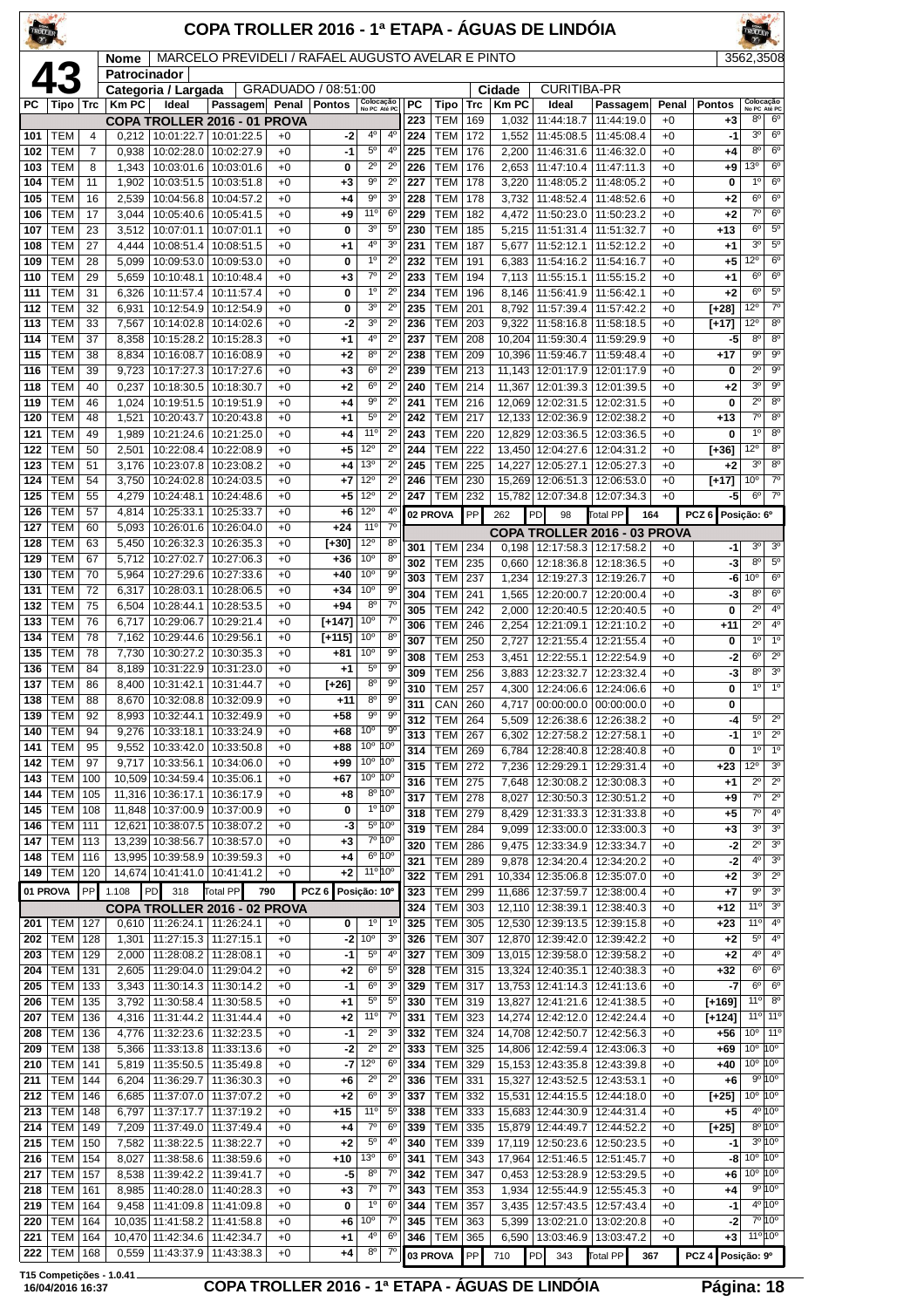| TROLLER    |                          |                |                      |                                 | COPA TROLLER 2016 - 1ª ETAPA - ÁGUAS DE LINDÓIA   |              |                     |                                                                      |                  |                              |            |                  |                                            |                                                       |              |                        | <b>FROLLER</b>                        |                                    |
|------------|--------------------------|----------------|----------------------|---------------------------------|---------------------------------------------------|--------------|---------------------|----------------------------------------------------------------------|------------------|------------------------------|------------|------------------|--------------------------------------------|-------------------------------------------------------|--------------|------------------------|---------------------------------------|------------------------------------|
|            |                          |                | Nome<br>Patrocinador |                                 | RAFAEL DE SIMAS MACHADO / BRUNO EDUARDO LINDEMANN |              |                     |                                                                      |                  |                              |            |                  |                                            |                                                       |              |                        | 3670,3563                             |                                    |
|            | 44                       |                |                      | Categoria / Largada             |                                                   |              | GRADUADO / 08:52:00 |                                                                      |                  |                              |            | Cidade           | <b>ITAJAI-SC</b>                           |                                                       |              |                        |                                       |                                    |
| PС         | Tipo                     | Trc            | <b>KmPC</b>          | Ideal                           | Passagem Penal                                    |              | <b>Pontos</b>       | Colocação<br>No PC Até PC                                            | РC               | Tipo                         | <b>Trc</b> | <b>Km PC</b>     | Ideal                                      | Passagem                                              | Penal        | <b>Pontos</b>          | Colocação<br>No PC Até PC<br>11°      | 90                                 |
| 101        | TEM                      | 4              | 0,212                | 10:02:22.7                      | COPA TROLLER 2016 - 01 PROVA<br>10:02:23.0        | $+0$         | $+3$                | $5^{\circ}$<br>$5^{\circ}$                                           | 223<br>224       | TEM<br>TEM                   | 169<br>172 | 1,032<br>1,552   | 11:45:18.7<br>11:46:08.5                   | 11:45:19.2<br>11:46:09.2                              | $+0$<br>$+0$ | +5<br>+7               |                                       | $8^{\circ}10^{\circ}$              |
| 102        | TEM                      | $\overline{7}$ | 0,938                | 10:03:28.0                      | 10:03:28.0                                        | $+0$         | 0                   | $2^{\circ}$<br>$2^{\circ}$                                           | 225              | <b>TEM</b>                   | 176        | 2,200            |                                            | 11:47:31.6   11:47:32.4                               | $+0$         | +8                     | $11^{\circ} 10^{\circ}$               |                                    |
| 103        | <b>TEM</b>               | 8              | 1,343                | 10:04:01.6                      | 10:04:02.8                                        | $+0$         | $+12$               | 10 <sup>o</sup><br>10 <sup>o</sup>                                   | 226              | <b>TEM</b>                   | 176        | 2,653            | 11:48:10.4                                 | 11:48:10.8                                            | $+0$         | +4                     |                                       | 7º 10°                             |
| 104<br>105 | TEM<br>TEM               | 11<br>16       | 1,902<br>2,539       | 10:04:51.5<br>10:05:56.8        | 10:04:51.9<br>10:05:56.7                          | $+0$<br>$+0$ | +4<br>$-1$          | 11 <sup>o</sup> 10 <sup>o</sup><br>3 <sup>0</sup><br>90              | 227<br>228       | <b>TEM</b><br><b>TEM</b>     | 178<br>178 | 3,220<br>3,732   | 11:49:05.2<br>11:49:52.4                   | 11:49:05.5<br>11:49:52.1                              | $+0$<br>$+0$ | +3<br>-3               | $10^{\circ}$ $10^{\circ}$             | $6^{\circ}10^{\circ}$              |
| 106        | TEM                      | 17             | 3,044                | 10:06:40.6                      | 10:06:41.3                                        | $+0$         | +7                  | 8 <sup>o</sup><br>9 <sup>o</sup>                                     | 229              | <b>TEM</b>                   | 182        | 4,472            | 11:51:23.0                                 | 11:51:23.0                                            | $+0$         | 0                      |                                       | $3^{\circ}10^{\circ}$              |
| 107        | TEM                      | 23             | 3,512                | 10:08:01.1                      | 10:08:01.2                                        | $+0$         | $+1$                | $4^{\circ}$<br>90                                                    | 230              | <b>TEM</b>                   | 185        | 5,215            | 11:52:31.4                                 | 11:52:32.9                                            | $+0$         | $+15$                  |                                       | $8^{\circ}10^{\circ}$              |
| 108<br>109 | TEM<br>TEM               | 27<br>28       | 4,444<br>5,099       | 10:09:51.4<br>10:10:53.0        | 10:09:51.4<br>10:10:53.1                          | $+0$<br>$+0$ | 0<br>+1             | 1 <sup>0</sup><br>9 <sup>o</sup><br>$4^{\circ}$<br>6 <sup>o</sup>    | 231<br>232       | <b>TEM</b><br>TEM            | 187<br>191 | 5,677<br>6,383   | 11:53:12.1<br>11:55:16.2                   | 11:53:12.9<br>11:55:16.5                              | $+0$<br>$+0$ | +8<br>+3               | $11^{\circ}10^{\circ}$<br>$7^{\circ}$ | 11 <sup>o</sup>                    |
| 110        | TEM                      | 29             | 5,659                | 10:11:48.1                      | 10:11:48.7                                        | $+0$         | +6                  | 10 <sup>o</sup><br>$7^\circ$                                         | 233              | <b>TEM</b>                   | 194        | 7,113            | 11:56:15.1                                 | 11:56:15.2                                            | $+0$         | +1                     |                                       | $5^{\circ}10^{\circ}$              |
| 111        | TEM                      | 31             | 6,326                | 10:12:57.4                      | 10:12:57.8                                        | $+0$         | $+4$                | $7^{\circ}$<br>9°                                                    | 234              | <b>TEM</b>                   | 196        | 8,146            | 11:57:41.9                                 | 11:57:42.5                                            | $+0$         | +6                     | 13 <sup>o</sup>                       | 11 <sup>0</sup>                    |
| 112<br>113 | TEM<br>TEM               | 32<br>33       | 6,931<br>7,567       | 10:13:54.9                      | 10:13:54.9<br>10:15:02.8   10:15:02.5             | $+0$<br>$+0$ | 0<br>-3             | $1^{\circ}$<br>$5^{\circ}$<br>5 <sup>0</sup><br>4 <sup>0</sup>       | 235<br>236       | <b>TEM</b><br><b>TEM</b>     | 201<br>203 | 8,792<br>9,322   | 11:58:39.4                                 | 11:58:40.5<br>11:59:16.8 11:59:18.4                   | $+0$<br>$+0$ | $+11$<br>[+16]         | $8^{\circ}$<br>11 <sup>o</sup>        | 11 <sup>o</sup><br>11 <sup>o</sup> |
| 114        | <b>TEM</b>               | 37             | 8,358                | 10:16:28.2                      | 10:16:28.5                                        | $+0$         | $+3$                | $7^\circ$<br>4°                                                      | 237              | TEM                          | 208        | 10,204           | 12:00:30.4                                 | 12:00:31.2                                            | $+0$         | +8                     | 10 <sup>o</sup>                       | 11 <sup>0</sup>                    |
| 115        | TEM                      | 38             | 8,834                | 10:17:08.7                      | 10:17:08.8                                        | $+0$         | $+1$                | $5^{\circ}$<br>4 <sup>0</sup>                                        | 238              | <b>TEM</b>                   | 209        | 10,396           | 12:00:46.7                                 | 12:00:48.6                                            | $+0$         | $[+19]$                | $10^{\circ}$                          | 10°                                |
| 116        | TEM<br>TEM               | 39<br>40       | 9,723                |                                 | 10:18:27.3   10:18:27.3                           | $+0$<br>$+0$ | 0                   | 3 <sup>o</sup><br>3 <sup>o</sup><br>3 <sup>o</sup><br>3 <sup>o</sup> | 239<br>240       | <b>TEM</b><br><b>TEM</b>     | 213        |                  | 11,143   12:02:17.9                        | 12:02:18.4                                            | $+0$         | +5                     | 11°10°<br>$11^{\circ}10^{\circ}$      |                                    |
| 118<br>119 | TEM                      | 46             | 0,237<br>1,024       | 10:19:30.5<br>10:20:51.5        | 10:19:30.5<br>10:20:52.1                          | $+0$         | 0<br>$+6$           | 13 <sup>o</sup><br>4º                                                | 241              | TEM                          | 214<br>216 | 11,367<br>12,069 | 12:02:39.3<br>12:03:31.5                   | 12:02:40.3<br>12:03:31.8                              | $+0$<br>$+0$ | $+10$<br>+3            |                                       | 7º 10°                             |
| 120        | TEM                      | 48             | 1,521                | 10:21:43.7                      | 10:21:44.0                                        | $+0$         | $+3$                | 10 <sup>o</sup><br>$5^{\circ}$                                       | 242              | <b>TEM</b>                   | 217        |                  | 12,133 12:03:36.9 12:03:38.6               |                                                       | $+0$         | [+17]                  | $10^{\circ}$ $10^{\circ}$             |                                    |
| 121        | <b>TEM</b>               | 49             | 1,989                | 10:22:24.6                      | 10:22:25.0                                        | $+0$         | $+4$                | $5^{\circ}$<br>90                                                    | 243              | <b>TEM</b>                   | 220        | 12,829           | 12:04:36.5                                 | 12:04:37.2                                            | $+0$         | +7                     | $8^{\circ}$                           | 10°<br>$6^{\circ}10^{\circ}$       |
| 122<br>123 | TEM<br>TEM               | 50<br>51       | 2,501<br>3,176       | 10:23:08.4<br>10:24:07.8        | 10:23:08.6<br>10:24:08.0                          | $+0$<br>$+0$ | $+2$<br>$+2$        | $7^\circ$<br>$5^{\circ}$<br>9 <sup>o</sup><br>$5^{\circ}$            | 244<br>245       | <b>TEM</b><br><b>TEM</b>     | 222<br>225 | 13,450<br>14,227 | 12:05:27.6<br>12:06:27.1                   | 12:05:29.8<br>12:06:27.9                              | $+0$<br>$+0$ | [+22]<br>+8            |                                       | $8^{\circ}10^{\circ}$              |
| 124        | TEM                      | 54             | 3,750                | 10:25:02.8                      | 10:25:25.0                                        | $+0$         | $[+222]$            | 13 <sup>o</sup><br>13°                                               | 246              | <b>TEM</b>                   | 230        | 15,269           | 12:07:51.3                                 | 12:07:51.9                                            | $+0$         | +6                     |                                       | $3^{\circ}10^{\circ}$              |
| 125        | TEM                      | 55             | 4,279                | 10:25:48.1                      | 10:26:03.3                                        | $+0$         | $[+152]$            | 13 <sup>o</sup><br>13°                                               | 247              | <b>TEM</b>                   | 232        | 15,782           |                                            | 12:08:34.8   12:08:35.6                               | $+0$         | +8                     | $9^{\circ}$                           | $9^{\circ}$                        |
| 126<br>127 | TEM<br>TEM               | 57<br>60       | 4,814<br>5,093       | 10:26:33.1<br>10:27:01.6        | 10:26:33.5<br>10:27:04.2                          | $+0$<br>$+0$ | +4<br>$+26$         | 11° 13°<br>$12^{\circ}$<br>13 <sup>0</sup>                           |                  | 02 PROVA                     | PP         | 307              | PD<br>74                                   | Total PP<br>233                                       |              | PCZ <sub>2</sub>       | Posição: 11º                          |                                    |
| 128        | TEM                      | 63             | 5,450                |                                 | 10:27:32.3   10:27:34.3                           | $+0$         | $+20$               | $10^{\circ}$<br>13 <sup>o</sup>                                      | 301              | TEM                          | 234        | 0,198            |                                            | COPA TROLLER 2016 - 03 PROVA<br>12:18:58.3 12:18:58.9 | $+0$         | +6                     | $10^{\circ}$ 10 <sup>°</sup>          |                                    |
| 129        | TEM                      | 67             | 5,712                | 10:28:02.7                      | 10:28:05.0                                        | $+0$         | $+23$               | 4º 13º                                                               | 302              | <b>TEM</b>                   | 235        | 0,660            | 12:19:36.8                                 | 12:19:36.9                                            | $+0$         | +1                     | $4^{\circ}$                           | $6^{\circ}$                        |
| 130        | TEM<br>TEM               | 70             | 5,964<br>6,317       | 10:28:29.6<br>10:29:03.1        | 10:28:31.9                                        | $+0$         | $+23$               | 7º 13º<br>$6^{\circ}$ 12°                                            | 303              | <b>TEM</b>                   | 237        | 1,234            | 12:20:27.3                                 | 12:20:27.7                                            | $+0$         | +4                     | $9^{\circ}$                           | $8^{\circ}$                        |
| 131<br>132 | TEM                      | 72<br>75       | 6,504                | 10:29:44.1                      | 10:29:03.8<br>10:29:47.0                          | $+0$<br>$+0$ | +7<br>[+29]         | $4^{\circ}$<br>11 <sup>o</sup>                                       | 304<br>305       | <b>TEM</b><br><b>TEM</b>     | 241<br>242 | 1,565<br>2,000   | 12:21:00.7<br>12:21:40.5                   | 12:21:00.9<br>12:21:40.5                              | $+0$<br>$+0$ | +2<br>0                | 4 <sup>0</sup><br>1 <sup>0</sup>      | $5^{\circ}$<br>3 <sup>0</sup>      |
| 133        | TEM                      | 76             | 6,717                | 10:30:06.7                      | 10:30:08.0                                        | $+0$         | $+13$               | 10°<br>4 <sup>0</sup>                                                | 306              | <b>TEM</b>                   | 246        | 2,254            | 12:22:09.1                                 | 12:22:10.1                                            | $+0$         | +10                    | 1 <sup>0</sup>                        | 3 <sup>o</sup>                     |
| 134        | <b>TEM</b>               | 78             | 7,162                | 10:30:44.6                      | 10:30:45.6                                        | $+0$         | $+10$               | 3 <sup>o</sup><br>$9^{\circ}$                                        | 307              | TEM                          | 250        | 2,727            | 12:22:55.4                                 | 12:22:55.7                                            | $+0$         | +3                     | 5 <sup>0</sup>                        | 4 <sup>0</sup>                     |
| 135<br>136 | TEM<br>TEM               | 78<br>84       | 7,730<br>8,189       | 10:31:27.2<br>10:32:22.9        | 10:31:28.0<br>10:32:24.6                          | $+0$<br>$+0$ | $+8$<br>+17         | 6 <sup>o</sup><br>8 <sup>o</sup><br>9 <sup>o</sup><br>8 <sup>o</sup> | 308<br>309       | <b>TEM</b><br><b>TEM</b>     | 253<br>256 | 3,451            | 12:23:55.1<br>12:24:32.7                   | 12:23:54.9<br>12:24:32.6                              | $+0$<br>$+0$ | $-2$<br>-1             | 5 <sup>0</sup><br>3 <sup>o</sup>      | 3 <sup>o</sup><br>$2^{\circ}$      |
| 137        | TEM                      | 86             | 8,400                | 10:32:42.1                      | 10:32:43.4                                        | $+0$         | $+13$               | 3 <sup>o</sup><br>$8^{\circ}$                                        | 310              | <b>TEM</b>                   | 257        | 3,883<br>4.300   | 12:25:06.6   12:25:06.7                    |                                                       | $+0$         | +1                     | 4 <sup>0</sup>                        | $\overline{2^{\circ}}$             |
| 138        | <b>TEM</b>               | 88             | 8,670                |                                 | 10:33:08.8   10:33:09.3                           | $+0$         | $+5$                | $2^{\circ}$<br>8 <sup>o</sup>                                        | $\overline{311}$ | $CRN$ 260                    |            |                  |                                            | 4,717 00:00:00.0 00:00:00.0                           | $+0$         | 0                      |                                       |                                    |
| 139<br>140 | TEM<br>TEM               | 92<br>94       | 8,993<br>9,276       | 10:33:44.1<br>10:34:18.1        | 10:33:46.7<br>10:34:19.4                          | $+0$<br>$+0$ | $[+26]$<br>+13      | $8^{\circ}$<br>$8^{\circ}$<br>$7^\circ$<br>$8^{\circ}$               | 312              | <b>TEM 264</b>               |            | 5,509            |                                            | 12:27:38.6   12:27:39.4                               | $+0$         | +8                     | 12°                                   | 3 <sup>o</sup><br>3 <sup>o</sup>   |
| 141        | TEM                      | 95             | 9,552                | 10:34:42.0                      | 10:34:43.0                                        | $+0$         | +10                 | $5^{\circ}$<br>$7^\circ$                                             | 313<br>314       | <b>TEM</b><br><b>TEM</b>     | 267<br>269 | 6,302<br>6,784   | 12:28:58.2<br>12:29:40.8                   | 12:28:58.4<br>12:29:41.3                              | $+0$<br>$+0$ | +2<br>+5               | 8 <sup>o</sup><br>$9^{\circ}$         | 3 <sup>o</sup>                     |
| 142        | TEM                      | 97             | 9,717                | 10:34:56.1                      | 10:34:57.0                                        | $+0$         | +9                  | $6^{\circ}$<br>$7^\circ$                                             | 315              | <b>TEM</b>                   | 272        | 7,236            |                                            | 12:30:29.1   12:30:30.6                               | $+0$         | +15                    | $9^{\circ}$                           | 4 <sup>0</sup>                     |
| 143<br>144 | TEM<br>TEM               | 100<br>105     | 10,509<br>11,316     | 10:35:59.4<br>10:37:17.1        | 10:35:59.2<br>10:37:16.7                          | $+0$<br>$+0$ | -2<br>-4            | $2^{\circ}$<br>$7^\circ$<br>4 <sup>0</sup><br>$7^{\circ}$            | 316              | TEM                          | 275        | 7,648            | 12:31:08.2                                 | 12:31:09.2                                            | $+0$         | $+10$                  | $9^{\circ}$                           | $5^{\circ}$<br>$6^{\circ}$         |
| 145        | TEM                      | 108            | 11,848               | 10:38:00.9                      | 10:38:01.6                                        | $+0$         | +7                  | 8 <sup>o</sup><br>$7^\circ$                                          | 317<br>318       | <b>TEM</b><br><b>TEM</b>     | 278<br>279 | 8,027<br>8,429   | 12:31:50.3                                 | 12:31:52.0<br>12:32:33.3   12:32:33.8                 | $+0$<br>$+0$ | [+17]<br>+5            | 12°<br>$9^{\circ}$                    | $6^{\circ}$                        |
| 146        | <b>TEM</b>               | 111            | 12,621               | 10:39:07.5                      | 10:39:07.4                                        | $+0$         | $-1$                | $2^{\circ}$<br>$7^\circ$                                             | 319              | <b>TEM</b>                   | 284        | 9,099            | 12:34:00.0                                 | 12:34:00.1                                            | $+0$         | +1                     | 1 <sup>0</sup>                        | $5^{\circ}$                        |
| 147<br>148 | TEM<br><b>TEM</b>        | 113<br>116     | 13,239               | 10:39:56.7<br>13,995 10:40:58.9 | 10:39:56.7<br>10:40:59.1                          | $+0$<br>$+0$ | 0<br>$^{+2}$        | 1 <sup>0</sup><br>$7^\circ$<br>$5^{\rm o}$<br>$7^{\circ}$            | 320              | TEM                          | 286        | 9,475            | 12:34:34.9                                 | 12:34:35.4                                            | $+0$         | +5                     | $7^\circ$                             | 6 <sup>o</sup>                     |
| 149        | <b>TEM</b>               | 120            |                      | 14,674 10:42:41.0               | 10:42:41.1                                        | $+0$         | $+1$                | $9^{\circ}$<br>$7^\circ$                                             | 321<br>322       | TEM<br><b>TEM</b>            | 289<br>291 | 9,878<br>10,334  | 12:35:20.4<br>12:36:06.8                   | 12:35:21.0<br>12:36:06.9                              | $+0$<br>$+0$ | +6<br>+1               | 8 <sup>o</sup><br>$2^{\circ}$         | 6 <sup>o</sup><br>$6^{\circ}$      |
|            | 01 PROVA                 | PP             | 710                  | PD<br>429                       | Total PP                                          | 281          | PCZ <sub>6</sub>    | Posição: 6º                                                          | 323              | <b>TEM</b>                   | 299        | 11,686           | 12:38:59.7                                 | 12:39:00.2                                            | $+0$         | +5                     | 6 <sup>o</sup>                        | 6 <sup>o</sup>                     |
|            |                          |                |                      |                                 | COPA TROLLER 2016 - 02 PROVA                      |              |                     |                                                                      | 324              | TEM                          | 303        | 12,110           | 12:39:39.1                                 | 12:39:39.9                                            | $+0$         | +8                     | $7^{\circ}$                           | $7^\circ$                          |
| 201<br>202 | TEM<br><b>TEM</b>        | 127<br>128     | 1,301                | $0,610$   11:27:24.1            | 11:27:24.4<br>11:28:15.3   11:28:15.5             | $+0$<br>$+0$ | $+3$<br>$+2$        | 9 <sup>o</sup><br>9 <sup>o</sup><br>9°10°                            | 325<br>326       | <b>TEM</b><br><b>TEM</b>     | 305<br>307 | 12,530           | 12:40:13.5<br>12,870 12:40:42.0 12:40:42.3 | 12:40:14.7                                            | $+0$<br>$+0$ | +12<br>+3              | $7^\circ$<br>$7^\circ$                | 6 <sup>o</sup><br>$6^{\circ}$      |
| 203        | TEM                      | 129            | 2,000                | 11:29:08.2                      | 11:29:08.7                                        | $+0$         | +5                  | $12^{\circ}$<br>$12^{\circ}$                                         | 327              | TEM                          | 309        | 13,015           | 12:40:58.0                                 | 12:40:58.2                                            | $+0$         | +2                     | 6 <sup>o</sup>                        | $6^{\circ}$                        |
| 204        | TEM                      | 131            | 2,605                | 11:30:04.0                      | 11:30:04.5                                        | $+0$         | +5                  | 10 <sup>o</sup><br>$12^{\circ}$                                      | 328              | TEM                          | 315        | 13,324           | 12:41:35.1                                 | 12:41:36.2                                            | $+0$         | $+11$                  | 1 <sup>0</sup>                        | 1 <sup>o</sup>                     |
| 205<br>206 | <b>TEM</b><br>TEM        | 133<br>135     | 3,343<br>3,792       | 11:31:58.4                      | 11:31:14.3   11:31:14.3<br>11:31:58.8             | $+0$<br>$+0$ | 0<br>+4             | $2^{\circ}$<br>9 <sup>o</sup><br>$12^{\circ}$<br>11 <sup>°</sup>     | 329<br>330       | <b>TEM 317</b><br><b>TEM</b> | 319        | 13,827           | 13,753 12:42:14.3<br>12:42:21.6            | 12:42:14.7<br>12:42:25.3                              | $+0$<br>$+0$ | $^{+4}$<br>[+37]       | 4 <sup>0</sup><br>$9^{\circ}$         | 1 <sup>o</sup><br>$5^{\circ}$      |
| 207        | TEM                      | 136            | 4,316                | 11:32:44.2                      | 11:32:44.6                                        | $+0$         | +4                  | $12^{\circ}$<br>$12^{\circ}$                                         | 331              | TEM                          | 323        | 14,274           | 12:43:12.0                                 | 12:43:14.0                                            | $+0$         | [+20]                  | 8 <sup>o</sup>                        | $5^{\rm o}$                        |
| 208        | TEM                      | 136            | 4,776                | 11:33:23.6                      | 11:33:24.5                                        | $+0$         | $+9$                | 13º 13º                                                              | 332              | <b>TEM</b>                   | 324        | 14,708           | 12:43:50.7                                 | 12:43:51.9                                            | $+0$         | $+12$                  | 8 <sup>o</sup>                        | $5^{\circ}$                        |
| 209<br>210 | TEM<br><b>TEM</b>        | 138<br>141     | 5,366<br>5,819       | 11:34:13.8<br>11:36:50.5        | 11:34:14.1<br>11:36:50.6                          | $+0$<br>$+0$ | $^{+3}$<br>$+1$     | 7° 13°<br>$1^{\circ}$ 12°                                            | 333<br>334       | TEM<br>TEM                   | 325<br>329 | 14,806           | 12:43:59.4                                 | 12:44:01.5<br>15, 153   12: 44: 35.8   12: 44: 36.6   | $+0$<br>$+0$ | $[+21]$<br>+8          | 8 <sup>o</sup><br>6 <sup>o</sup>      | $5^{\circ}$<br>$5^{\circ}$         |
| 211        | TEM                      | 144            | 6,204                | 11:37:29.7                      | 11:37:31.0                                        | $+0$         | +13                 | $8^{\circ}$ 12°                                                      | 336              | TEM                          | 331        | 15,327           | 12:44:52.5                                 | 12:44:52.6                                            | $+0$         | +1                     | $1^{\circ}$                           | $5^{\circ}$                        |
| 212        | TEM                      | 146            | 6,685                | 11:38:07.0                      | 11:38:07.4                                        | $+0$         | $+4$                | $9^{\circ}$ 12°                                                      | 337              | TEM                          | 332        | 15,531           | 12:45:15.5                                 | 12:45:17.0                                            | $+0$         | $+15$                  | $9^{\circ}$                           | $5^{\circ}$                        |
| 213<br>214 | <b>TEM</b><br><b>TEM</b> | 148<br>149     | 6,797<br>7,209       | 11:38:17.7<br>11:38:49.0        | 11:38:19.1<br>11:38:50.1                          | $+0$<br>$+0$ | $+14$<br>$+11$      | $10^{\circ}$ 12°<br>12°<br>$12^{\circ}$                              | 338<br>339       | <b>TEM</b><br>TEM            | 333<br>335 | 15,879           | 12:45:49.7                                 | 15,683 12:45:30.9 12:45:31.0<br>12:45:51.0            | $+0$<br>$+0$ | +1<br>$+13$            | 1 <sup>0</sup><br>6 <sup>o</sup>      | $5^{\circ}$<br>4 <sup>0</sup>      |
| 215        | <b>TEM</b>               | 150            | 7,582                | 11:39:22.5                      | 11:39:23.4                                        | $+0$         | +9                  | 11º 12º                                                              | 340              | <b>TEM</b>                   | 339        | 17,119           | 12:51:23.6                                 | 12:51:23.2                                            | $+0$         | -4                     | 8 <sup>o</sup>                        | 4 <sup>0</sup>                     |
| 216        | <b>TEM</b>               | 154            | 8,027                | 11:39:58.6                      | 11:39:58.7                                        | $+0$         | $+1$                | $2^{\circ}$ 12°                                                      | 341              | TEM                          | 343        | 17,964           | 12:52:46.5                                 | 12:52:46.5                                            | $+0$         | 0                      | $1^{\circ}$                           | $4^{\circ}$                        |
| 217<br>218 | <b>TEM</b><br><b>TEM</b> | 157<br>161     | 8,538<br>8,985       | 11:40:42.2<br>11:41:28.0        | 11:40:42.5<br>11:41:27.9                          | $+0$<br>$+0$ | $+3$<br>-1          | $4^{\circ}$ 11 <sup>°</sup><br>4º 10°                                | 342<br>343       | <b>TEM</b><br><b>TEM</b>     | 347<br>353 | 0,453<br>1,934   | 12:54:28.9<br>12:56:44.9                   | 12:54:29.0<br>12:56:44.6                              | $+0$<br>$+0$ | +1<br>-3               | 4°<br>8 <sup>o</sup>                  | 4 <sup>0</sup><br>4 <sup>0</sup>   |
| 219        | <b>TEM</b>               | 164            | 9,458                | 11:42:09.8                      | 11:42:09.6                                        | $+0$         | -2                  | $5^{\circ}$ 10°                                                      | 344              | TEM                          | 357        | 3.435            | 12:58:43.5                                 | 12:58:43.2                                            | $+0$         | -3                     | $7^\circ$                             | 4 <sup>o</sup>                     |
| 220        | <b>TEM</b>               | 164            | 10,035               | 11:42:58.2                      | 11:42:57.9                                        | $+0$         | -3                  | $8^{\circ}$ 10 <sup>°</sup>                                          | 345              | <b>TEM</b>                   | 363        | 5,399            | 13:03:21.0                                 | 13:03:21.6                                            | $+0$         | +6                     | $12^{\circ}$                          | 4 <sup>0</sup>                     |
| 221<br>222 | <b>TEM</b><br><b>TEM</b> | 164<br>168     | 0,559                | 10,470 11:43:34.6 11:43:34.3    | 11:44:37.9   11:44:38.3                           | $+0$<br>$+0$ | -3<br>$+4$          | 8 <sup>0</sup><br>$9^{\circ}$<br>11°<br>$9^{\circ}$                  | 346              | <b>TEM</b><br>03 PROVA       | 365        | 6,590            |                                            | 13:04:46.9   13:04:46.9                               | $+0$         | 0<br>PCZ 3 Posição: 6º | $4^{\circ}$                           | 4 <sup>0</sup>                     |
|            |                          |                |                      |                                 |                                                   |              |                     |                                                                      |                  |                              | PP         | 295              | P <sub>D</sub><br>95                       | Total PP<br>200                                       |              |                        |                                       |                                    |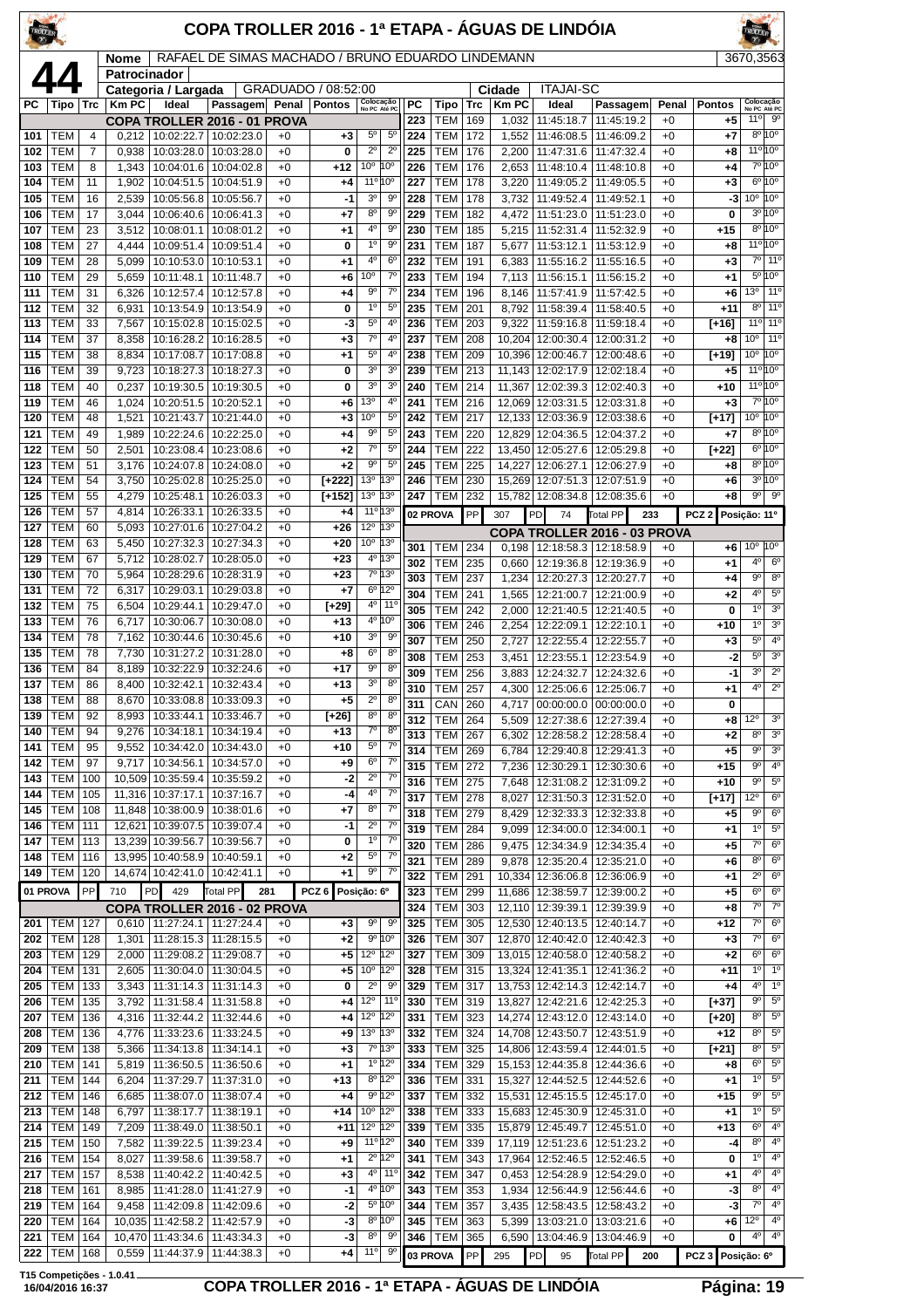| TROLLER    |                          |            |                             |                                               | COPA TROLLER 2016 - 1ª ETAPA - ÁGUAS DE LINDÓIA                   |              |                                  |                                                              |                                  |            |                          |            |                       |                                                       |                                                  |               |                       |                                             |                                                            |
|------------|--------------------------|------------|-----------------------------|-----------------------------------------------|-------------------------------------------------------------------|--------------|----------------------------------|--------------------------------------------------------------|----------------------------------|------------|--------------------------|------------|-----------------------|-------------------------------------------------------|--------------------------------------------------|---------------|-----------------------|---------------------------------------------|------------------------------------------------------------|
|            |                          |            | <b>Nome</b><br>Patrocinador |                                               | NILSON DE CASTRO LOPES / ARMANDO HENRIQUE VILLAS BOAS DIAS CABRAL |              |                                  |                                                              |                                  |            |                          |            |                       |                                                       |                                                  |               |                       | 3527,3516                                   |                                                            |
|            |                          |            |                             | Categoria / Largada                           |                                                                   |              | GRADUADO / 08:53:00              |                                                              |                                  |            |                          |            | Cidade                | <b>BRASILIA-DF</b>                                    |                                                  |               |                       |                                             |                                                            |
| PC.        | Tipo                     | Trc        | <b>Km PC</b>                | Ideal<br>COPA TROLLER 2016 - 01 PROVA         | Passagem Penal                                                    |              | <b>Pontos</b>                    | Colocação<br>No PC Até PC                                    |                                  | РC<br>223  | Tipo<br>TEM              | Trc<br>169 | <b>Km PC</b><br>1,032 | Ideal<br>11:46:18.7                                   | Passagem<br>11:46:18.5                           | Penal<br>$+0$ | <b>Pontos</b><br>$-2$ | Colocação<br>No PC Até PC<br>4 <sup>0</sup> | $2^{\circ}$                                                |
| 101        | <b>TEM</b>               | 4          | 0.212                       | 10:03:22.7                                    | 10:03:23.5                                                        | $+0$         | +8                               | 13°                                                          | 13 <sup>o</sup>                  | 224        | TEM                      | 172        | 1,552                 | 11:47:08.5                                            | 11:47:08.5                                       | $+0$          | 0                     | 1 <sup>0</sup>                              | 1 <sup>0</sup>                                             |
| 102        | TEM                      | 7          | 0,938                       | 10:04:28.0                                    | 10:04:28.3                                                        | $+0$         | $+3$                             | $8^{\circ}$                                                  | $11^{\circ}$                     | 225        | TEM                      | 176        | 2,200                 | 11:48:31.6                                            | 11:48:31.7                                       | $+0$          | +1                    | $5^{\circ}$                                 | $2^{\circ}$                                                |
| 103<br>104 | <b>TEM</b><br>TEM        | 8<br>11    | 1,902                       | 1.343   10:05:01.6   10:05:01.5<br>10:05:51.5 | 10:05:51.5                                                        | $+0$<br>$+0$ | $-1$<br>0                        | 3 <sup>o</sup><br>$2^{\circ}$                                | $7^\circ$<br>$7^\circ$           | 226<br>227 | <b>TEM</b><br>TEM        | 176<br>178 | 2.653<br>3,220        | 11:49:10.4 11:49:10.5<br>11:50:05.2                   | 11:50:05.8                                       | $+0$<br>$+0$  | +1<br>+6              | $2^{\circ}$<br>$11^{\circ}$                 | $\overline{1^0}$<br>$2^{\circ}$                            |
| 105        | TEM                      | 16         | 2,539                       | 10:06:56.8                                    | 10:06:57.1                                                        | $+0$         | $+3$                             | 6 <sup>o</sup>                                               | $5^{\circ}$                      | 228        | TEM                      | 178        | 3,732                 | 11:50:52.4                                            | 11:50:52.4                                       | $+0$          | 0                     | 3 <sup>o</sup>                              | $2^{\circ}$                                                |
| 106        | <b>TEM</b>               | 17         | 3,044                       | 10:07:40.6                                    | 10:07:40.5                                                        | $+0$         | $-1$                             | $\overline{2^0}$                                             | 4 <sup>0</sup>                   | 229        | <b>TEM</b>               | 182        | 4,472                 | 11:52:23.0 11:52:22.8                                 |                                                  | $+0$          | -2                    | $\overline{5^0}$                            | $\overline{2^0}$                                           |
| 107        | <b>TEM</b>               | 23         | 3,512                       | 10:09:01.1                                    | 10:09:01.2                                                        | $+0$         | +1                               | $5^{\circ}$                                                  | 4 <sup>0</sup>                   | 230        | <b>TEM</b>               | 185        | 5,215                 | 11:53:31.4   11:53:32.5                               |                                                  | $+0$          | $+11$                 | 3 <sup>o</sup>                              | $\overline{2^0}$                                           |
| 108<br>109 | TEM<br>TEM               | 27<br>28   | 4,444<br>5,099              | 10:10:51.4<br>10:11:53.0                      | 10:10:51.1<br>10:11:53.0                                          | $+0$<br>$+0$ | -3<br>0                          | 8 <sup>o</sup><br>$2^{\circ}$                                | 4 <sup>0</sup><br>3 <sup>o</sup> | 231<br>232 | TEM<br>TEM               | 187<br>191 | 5,677<br>6,383        | 11:54:12.1<br>11:56:16.2                              | 11:54:12.1<br>11:56:16.6                         | $+0$<br>$+0$  | 0<br>+4               | 1 <sup>0</sup><br>$10^{\circ}$              | 1 <sup>0</sup><br>$\overline{1^{\circ}}$                   |
| 110        | TEM                      | 29         | 5,659                       | 10:12:48.1                                    | 10:12:48.8                                                        | $+0$         | +7                               | $12^{\circ}$                                                 | 4 <sup>0</sup>                   | 233        | <b>TEM</b>               | 194        | 7,113                 | 11:57:15.1   11:57:15.1                               |                                                  | $+0$          | 0                     | $2^{\circ}$                                 | $\overline{1^0}$                                           |
| 111        | TEM                      | 31         | 6,326                       | 10:13:57.4                                    | 10:13:58.2                                                        | $+0$         | +8                               | 13 <sup>0</sup>                                              | 5 <sup>o</sup>                   | 234        | TEM                      | 196        | 8,146                 | 11:58:41.9   11:58:41.9                               |                                                  | $+0$          | 0                     | 1 <sup>0</sup>                              | 1 <sup>0</sup>                                             |
| 112        | TEM                      | 32         | 6,931                       | 10:14:54.9                                    | 10:14:55.9                                                        | $+0$         | $[+10]$                          | 13 <sup>o</sup>                                              | $7^\circ$                        | 235        | TEM                      | 201        | 8,792                 | 11:59:39.4                                            | 11:59:41.8                                       | $+0$          | $[+24]$               | $11^{\circ}$                                | $\overline{2^0}$<br>$2^{\circ}$                            |
| 113<br>114 | TEM<br>TEM               | 33<br>37   | 7,567<br>8,358              | 10:16:02.8<br>10:17:28.2                      | 10:16:03.7<br>10:17:28.5                                          | $+0$<br>$+0$ | $^{[+9]}$<br>$^{+3}$             | 8 <sup>o</sup><br>8 <sup>o</sup>                             | 6 <sup>o</sup><br>$7^\circ$      | 236<br>237 | <b>TEM</b><br><b>TEM</b> | 203<br>208 | 9,322                 | 12:00:16.8<br>10,204 12:01:30.4 12:01:29.4            | 12:00:17.1                                       | $+0$<br>$+0$  | +3<br>$-10$           | 3 <sup>o</sup><br>12°                       | 3 <sup>o</sup>                                             |
| 115        | TEM                      | 38         | 8,834                       | 10:18:08.7                                    | 10:18:08.9                                                        | $+0$         | $+2$                             | $9^{\circ}$                                                  | $7^\circ$                        | 238        | <b>TEM</b>               | 209        |                       | 10,396 12:01:46.7                                     | 12:01:46.8                                       | $+0$          | +1                    | 3 <sup>o</sup>                              | $2^{\circ}$                                                |
| 116        | TEM                      | 39         | 9,723                       | 10:19:27.3                                    | 10:19:27.3                                                        | $+0$         | 0                                | $1^{\circ}$                                                  | $6^{\circ}$                      | 239        | <b>TEM</b>               | 213        |                       | 11,143   12:03:17.9                                   | 12:03:17.3                                       | $+0$          | -6                    | 12°                                         | 3 <sup>0</sup>                                             |
| 118<br>119 | TEM<br>TEM               | 40<br>46   | 0,237                       | 10:20:30.5<br>10:21:51.5                      | 10:20:30.8<br>10:21:51.3                                          | $+0$<br>$+0$ | $+3$                             | $7^{\circ}$<br>8 <sup>o</sup>                                | $6^{\circ}$<br>$6^{\circ}$       | 240<br>241 | <b>TEM</b><br><b>TEM</b> | 214<br>216 | 11,367                | 12:03:39.3 12:03:40.1                                 |                                                  | $+0$<br>$+0$  | +8<br>-13             | 9°<br>13 <sup>o</sup>                       | $\overline{4^0}$<br>$5^{\circ}$                            |
| 120        | TEM                      | 48         | 1,024<br>1,521              | 10:22:43.7                                    | 10:22:43.7                                                        | $+0$         | -2<br>0                          | $2^{\circ}$                                                  | $6^{\circ}$                      | 242        | TEM                      | 217        |                       | 12,069 12:04:31.5<br>12.133 12:04:36.9 12:04:36.9     | 12:04:30.2                                       | $+0$          | 0                     | 10                                          | 4 <sup>0</sup>                                             |
| 121        | TEM                      | 49         | 1,989                       | 10:23:24.6                                    | 10:23:24.5                                                        | $+0$         | $-1$                             | 3 <sup>o</sup>                                               | $6^{\circ}$                      | 243        | <b>TEM</b>               | 220        |                       | 12,829 12:05:36.5                                     | 12:05:37.0                                       | $+0$          | +5                    | $5^{\circ}$                                 | 4°                                                         |
| 122        | TEM                      | 50         | 2,501                       | 10:24:08.4                                    | 10:24:08.4                                                        | $+0$         | 0                                | $2^{\circ}$                                                  | $6^{\circ}$                      | 244        | <b>TEM</b>               | 222        |                       | 13,450 12:06:27.6                                     | 12:06:29.1                                       | $+0$          | $[+15]$               | 3 <sup>o</sup>                              | 3 <sup>o</sup>                                             |
| 123        | TEM                      | 51         | 3,176                       | 10:25:07.8                                    | 10:25:07.8                                                        | $+0$         | 0                                | $2^{\circ}$<br>$4^{\circ}$                                   | 6 <sup>o</sup><br>5 <sup>c</sup> | 245<br>246 | <b>TEM</b><br><b>TEM</b> | 225        |                       | 14,227 12:07:27.1 12:07:27.3                          |                                                  | $+0$          | +2                    | $2^{\circ}$<br>8 <sup>o</sup>               | 3 <sup>0</sup><br>$4^{\circ}$                              |
| 124<br>125 | TEM<br>TEM               | 54<br>55   | 3,750<br>4,279              | 10:26:02.8<br>10:26:48.1                      | 10:26:02.7<br>10:26:48.1                                          | $+0$<br>$+0$ | $-1$<br>0                        | $1^{\circ}$                                                  | 4 <sup>0</sup>                   | 247        | TEM                      | 230<br>232 |                       | 15,269 12:08:51.3<br>15,782 12:09:34.8 12:09:34.7     | 12:08:52.8                                       | $+0$<br>$+0$  | [+15]<br>-1           | 3 <sup>o</sup>                              | 3 <sup>0</sup>                                             |
| 126        | TEM                      | 57         | 4,814                       | 10:27:33.1                                    | 10:27:33.1                                                        | $+0$         | 0                                | $1^{\circ}$                                                  | 3 <sup>o</sup>                   |            | 02 PROVA                 | PP         | 187                   | PD<br>67                                              | <b>Total PP</b><br>120                           |               | <b>PCZ 11</b>         | Posição: 3º                                 |                                                            |
| 127        | <b>TEM</b>               | 60         | 5,093                       | 10:28:01.6                                    | 10:28:11.7                                                        | $+0$         | $+101$                           | 13 <sup>0</sup>                                              | 12°                              |            |                          |            |                       |                                                       | COPA TROLLER 2016 - 03 PROVA                     |               |                       |                                             |                                                            |
| 128        | TEM<br><b>TEM</b>        | 63<br>67   | 5,450<br>5,712              | 10:28:32.3<br>10:29:02.7                      | 10:28:40.9<br>10:29:12.1                                          | $+0$         | +86                              | 13 <sup>o</sup><br>13º 12º                                   | 12°                              | 301        | TEM                      | 234        | 0,198                 |                                                       | 12:19:58.3   12:19:58.5                          | $+0$          | +2                    | 4 <sup>0</sup>                              | $4^{\circ}$                                                |
| 129<br>130 | TEM                      | 70         | 5,964                       | 10:29:29.6                                    | 10:29:44.2                                                        | $+0$<br>$+0$ | +94<br>$+146$                    | 13°                                                          | $12^{\circ}$                     | 302<br>303 | TEM<br>TEM               | 235<br>237 | 0.660<br>1,234        | 12:21:27.3                                            | 12:20:36.8   12:20:36.9<br>12:21:26.4            | $+0$<br>$+0$  | +1<br>-9              | 3 <sup>0</sup><br>$11^{\circ}10^{\circ}$    | 3 <sup>o</sup>                                             |
| 131        | TEM                      | 72         | 6,317                       | 10:30:03.1                                    | 10:30:16.0                                                        | $+0$         | $+129$                           | 13 <sup>o</sup>                                              | 13°                              | 304        | TEM                      | 241        | 1,565                 | 12:22:00.7                                            | 12:22:00.2                                       | $+0$          | -5                    | $11^{\circ}10^{\circ}$                      |                                                            |
| 132        | TEM                      | 75         | 6,504                       | 10:30:44.1                                    | 10:32:15.9                                                        | $+0$         | $[+918]$                         | 13 <sup>o</sup>                                              | 13 <sup>o</sup>                  | 305        | <b>TEM</b>               | 242        | 2,000                 |                                                       | 12:22:40.5   12:22:40.0                          | $+0$          | -5                    |                                             | $8^{\circ}10^{\circ}$                                      |
| 133        | TEM                      | 76         | 6,717                       | 10:31:06.7                                    | 10:32:38.3                                                        | $+0$         | $[+916]$                         | 13°<br>$12^{\circ}$ 13 $^{\circ}$                            | $ 13^{\circ}$                    | 306        | <b>TEM</b>               | 246        | 2,254                 | 12:23:09.1                                            | 12:23:16.9                                       | $+0$          | +78                   | 13 <sup>o</sup>                             | 13°                                                        |
| 134<br>135 | TEM<br>TEM               | 78<br>78   | 7,162<br>7,730              | 10:31:44.6<br>10:32:27.2                      | 10:33:11.8<br>10:33:47.4                                          | $+0$<br>$+0$ | $+872$<br>+802                   | $12^{\circ}$ 12°                                             |                                  | 307        | TEM                      | 250        | 2,727                 | 12:23:55.4                                            | 12:23:55.7                                       | $+0$          | +3                    | $6^{\circ}$<br>3 <sup>o</sup>               | 12°<br>11 <sup>o</sup>                                     |
| 136        | TEM                      | 84         | 8,189                       | 10:33:22.9                                    | 10:34:45.1                                                        | $+0$         | +822                             | $12^{\circ}$                                                 | $12^{\circ}$                     | 308<br>309 | <b>TEM</b><br><b>TEM</b> | 253<br>256 | 3,451<br>3,883        | 12:24:55.1<br>12:25:32.7                              | 12:24:55.2<br>12:25:32.6                         | $+0$<br>$+0$  | +1<br>-1              | 1 <sup>0</sup>                              | 11 <sup>°</sup>                                            |
| 137        | <b>TEM</b>               | 86         | 8,400                       | 10:33:42.1                                    | 10:35:06.6                                                        | $+0$         | $+845$                           | $12^{\circ}$                                                 | $12^{\circ}$                     | 310        | <b>TEM</b>               | 257        | 4,300                 | 12:26:06.6   12:26:05.2                               |                                                  | $+0$          | $[-14]$               | $12^{\circ}$                                | $12^{\circ}$                                               |
| 138<br>139 | <b>TEM</b><br>TEM        | 88         | 8,670                       | 10:34:08.8 10:35:30.3<br>10:34:44.1           | 10:36:08.8                                                        | $+0$<br>$+0$ | $+815$<br>+847                   | $12^{\circ}$ 12 $^{\circ}$<br>12º 12º                        |                                  | 311        | CAN                      | 260        |                       |                                                       | 4,717 00:00:00.0 00:00:00.0                      | $+0$          | 0                     |                                             |                                                            |
| 140        | <b>TEM</b>               | 92<br>94   | 8,993<br>9,276              | 10:35:18.1                                    | 10:36:42.2                                                        | $+0$         | +841                             | 12º 12º                                                      |                                  | 312<br>313 | TEM<br><b>TEM</b>        | 264<br>267 | 5,509<br>6,302        | 12:29:58.2                                            | 12:28:38.6   12:28:39.0<br>12:29:58.3            | $+0$<br>$+0$  | +4<br>$+1$            |                                             | $6^{\circ}$ 12°<br>$3^{\circ}12^{\circ}$                   |
| 141        | <b>TEM</b>               | 95         | 9,552                       | 10:35:42.0                                    | 10:37:06.3                                                        | $+0$         | +843                             | 12º 12º                                                      |                                  | 314        | <b>TEM</b>               | 269        | 6,784                 | 12:30:40.8   12:30:41.1                               |                                                  | $+0$          | $+3$                  |                                             | $5°$ 11 <sup>o</sup>                                       |
| 142        | <b>TEM</b>               | 97         | 9,717                       | 10:35:56.1                                    | 10:37:21.0                                                        | $+0$         | +849                             | 12 <sup>o</sup> 12 <sup>o</sup>                              |                                  | 315        | TEM                      | 272        | 7,236                 | 12:31:29.1                                            | 12:31:30.1                                       | $+0$          | +10                   | $5^{\circ}$                                 | $9^{\circ}$                                                |
| 143<br>144 | <b>TEM</b><br>TEM        | 100<br>105 | 10,509<br>11,316            | 10:36:59.4<br>10:38:17.1                      | 10:38:18.8<br>10:39:16.0                                          | $+0$<br>$+0$ | +794<br>+589                     | $12^{\circ}$ $12^{\circ}$<br>12 <sup>o</sup> 12 <sup>o</sup> |                                  | 316        | <b>TEM</b>               | 275        | 7,648                 |                                                       | 12:32:08.2   12:32:08.2                          | $+0$          | 0                     | $1^{\circ}$                                 | $\overline{9^{\circ}}$                                     |
| 145        | <b>TEM</b>               | 108        |                             | 11,848 10:39:00.9                             | 10:39:58.1                                                        | $+0$         | +572                             | $12^{\circ}$ 12 $^{\circ}$                                   |                                  | 317<br>318 | TEM<br>TEM               | 278<br>279 | 8,027<br>8,429        |                                                       | 12:32:50.3 12:32:50.8<br>12:33:33.3   12:33:33.8 | $+0$<br>$+0$  | +5<br>+5              | $4^{\circ}$<br>8 <sup>o</sup>               | $\overline{9^{\circ}}$<br>$9^{\circ}$                      |
| 146        | TEM                      | 111        |                             | 12,621 10:40:07.5                             | 10:40:43.3                                                        | $+0$         | $+358$                           | 12º 12º                                                      |                                  | 319        | TEM                      | 284        | 9,099                 | 12:35:00.0   12:34:59.2                               |                                                  | $+0$          | -8                    | $\overline{9^{\circ}}$                      | $\overline{9^{\circ}}$                                     |
| 147        | TEM                      | 113        | 13,239                      | 10:40:56.7                                    | 10:41:25.4                                                        | $+0$         | $+287$                           | 12º 12º                                                      |                                  | 320        | <b>TEM</b>               | 286        | 9,475                 | 12:35:34.9 12:35:35.1                                 |                                                  | $+0$          | +2                    | 3 <sup>o</sup>                              | $9^{\circ}$                                                |
| 148<br>149 | <b>TEM</b><br><b>TEM</b> | 116<br>120 |                             | 13,995 10:41:58.9<br>14,674 10:43:41.0        | 10:42:21.0<br>10:43:41.1                                          | $+0$<br>$+0$ | +221<br>$+1$                     | 12º 12º                                                      | 4º 12º                           | 321        | <b>TEM</b>               | 289        | 9,878                 |                                                       | 12:36:20.4   12:36:20.5                          | $+0$          | +1                    | 1 <sup>0</sup>                              | $9^{\circ}$                                                |
| 01 PROVA   |                          | PP         |                             | 12.814 PD 1.853                               | 10.961<br>Total PP                                                |              | PCZ <sub>8</sub><br>Posição: 12º |                                                              |                                  | 322<br>323 | TEM<br>TEM               | 291<br>299 |                       | 10,334 12:37:06.8<br>11,686   12:39:59.7   12:40:00.9 | 12:37:06.3                                       | $+0$<br>$+0$  | -5<br>+12             | $7^{\circ}$<br>12°                          | 90<br>$9^{\circ}$                                          |
|            |                          |            |                             | COPA TROLLER 2016 - 02 PROVA                  |                                                                   |              |                                  |                                                              |                                  | 324        | TEM                      | 303        |                       | 12,110   12:40:39.1   12:40:40.1                      |                                                  | $+0$          | +10                   | 9 <sup>o</sup>                              | 8 <sup>o</sup>                                             |
|            | 201   TEM                | 127        | 0,610                       | 11:28:24.1   11:28:24.3                       |                                                                   | $+0$         | $+2$                             | $7^\circ$                                                    | $7^\circ$                        | 325        | TEM                      | 305        |                       | 12,530 12:41:13.5 12:41:14.1                          |                                                  | $+0$          | +6                    | $2^{\circ}$                                 | 8 <sup>o</sup>                                             |
| 202        | <b>TEM</b>               | 128        | 1,301                       | 11:29:15.3                                    | 11:29:15.1                                                        | $+0$         | $-2$                             | $8^{\circ}$<br>3 <sup>o</sup>                                | 8 <sup>o</sup><br>$5^{\circ}$    | 326        | <b>TEM</b>               | 307        |                       | 12,870 12:41:42.0 12:41:42.0                          |                                                  | $+0$          | 0                     | 1 <sup>0</sup><br>$7^\circ$                 | $\overline{7^{\circ}}$<br>$\overline{7^{\circ}}$           |
| 203<br>204 | <b>TEM</b><br>TEM        | 129<br>131 | 2,605                       | 2,000   11:30:08.2<br>11:31:04.0              | 11:30:08.2<br>11:31:04.1                                          | $+0$<br>$+0$ | 0<br>+1                          | 3 <sup>o</sup>                                               | $4^{\circ}$                      | 327<br>328 | <b>TEM</b><br>TEM        | 309<br>315 |                       | 13,015 12:41:58.0 12:41:57.8<br>13,324 12:42:35.1     | 12:42:43.5                                       | $+0$<br>$+0$  | -2<br>+84             | $11^{\circ}$                                | 8 <sup>o</sup>                                             |
| 205        | <b>TEM</b>               | 133        | 3,343                       | 11:32:14.3                                    | 11:32:14.5                                                        | $+0$         | $^{+2}$                          | 8 <sup>o</sup>                                               | $7^\circ$                        | 329        | TEM                      | 317        |                       | 13,753 12:43:14.3 12:43:16.9                          |                                                  | $+0$          | [+26]                 | 11 <sup>o</sup>                             | $9^{\circ}$                                                |
| 206        | <b>TEM</b>               | 135        | 3,792                       | 11:32:58.4                                    | 11:32:58.4                                                        | $+0$         | 0                                | $1^{\circ}$                                                  | 3 <sup>o</sup>                   | 330        | TEM                      | 319        |                       | 13,827 12:43:21.6 12:43:25.8                          |                                                  | $+0$          | $+42$                 | 10 <sup>°</sup> 10 <sup>°</sup>             |                                                            |
| 207        | <b>TEM</b>               | 136        | 4,316                       | 11:33:44.2                                    | 11:33:44.3                                                        | $+0$         | +1                               | $5^{\circ}$                                                  | $4^{\circ}$                      | 331        | TEM                      | 323        |                       | 14,274 12:44:12.0 12:44:12.4                          |                                                  | $+0$          | +4                    | $4^{\circ}$                                 | $8^{\circ}$                                                |
| 208<br>209 | TEM<br>TEM               | 136<br>138 | 5,366                       | 4,776 11:34:23.6<br>11:35:13.8                | 11:34:23.9<br>11:35:14.1                                          | $+0$<br>$+0$ | $^{+3}$<br>$^{+3}$               | 4 <sup>0</sup><br>$5^{\circ}$                                | 6 <sup>o</sup><br>$6^{\circ}$    | 332<br>333 | TEM<br>TEM               | 324<br>325 |                       | 14,708 12:44:50.7 12:45:05.2<br>14,806 12:44:59.4     | 12:45:14.8                                       | $+0$<br>$+0$  | [+145]<br>[+154]      | 11°10°                                      | $11°$ 11°                                                  |
| 210        | TEM                      | 141        | 5,819                       | 11:37:50.5                                    | 11:37:50.7                                                        | $+0$         | $+2$                             | $4^{\circ}$                                                  | $2^{\circ}$                      | 334        | <b>TEM</b>               | 329        |                       | 15, 153 12: 45: 35.8 12: 45: 43.7                     |                                                  | $+0$          | +79                   |                                             | $11°$ 11°                                                  |
| 211        | TEM                      | 144        | 6,204                       | 11:38:29.7                                    | 11:38:31.0                                                        | $+0$         | $[+13]$                          | 10 <sup>o</sup>                                              | $4^{\circ}$                      | 336        | <b>TEM</b>               | 331        |                       | 15,327 12:45:52.5 12:45:56.0                          |                                                  | $+0$          | $+35$                 |                                             | $11°$ 11°                                                  |
| 212        | <b>TEM</b>               | 146        | 6,685                       | 11:39:07.0                                    | 11:39:06.5                                                        | $+0$         | -5                               | 10 <sup>o</sup>                                              | $6^{\circ}$                      | 337        | TEM                      | 332        |                       | 15,531   12:46:15.5   12:46:18.8                      |                                                  | $+0$          | $+33$                 |                                             | 11º 11º                                                    |
| 213<br>214 | TEM<br><b>TEM</b>        | 148<br>149 | 6,797<br>7,209              | 11:39:17.7<br>11:39:49.0                      | 11:39:18.1<br>11:39:48.9                                          | $+0$<br>$+0$ | +4<br>-1                         | 3 <sup>o</sup><br>$2^{\circ}$                                | $4^{\circ}$<br>$2^{\circ}$       | 338<br>339 | TEM<br>TEM               | 333<br>335 |                       | 15,683 12:46:30.9 12:46:31.9<br>15,879 12:46:49.7     | 12:46:50.9                                       | $+0$<br>$+0$  | $+10$<br>+12          | 10 <sup>o</sup>                             | 11 <sup>0</sup><br>$5^{\circ}$ 11 <sup>°</sup>             |
| 215        | TEM                      | 150        | 7,582                       | 11:40:22.5                                    | 11:40:22.6                                                        | $+0$         | +1                               | $2^{\circ}$                                                  | $2^{\circ}$                      | 340        | TEM                      | 339        |                       | 17,119   12:52:23.6   12:52:23.3                      |                                                  | $+0$          | -3                    |                                             | $4^{\circ}$ 11 <sup>°</sup>                                |
| 216        | TEM                      | 154        | 8,027                       | 11:40:58.6                                    | 11:40:58.7                                                        | $+0$         | $+1$                             | 3 <sup>o</sup>                                               | $2^{\circ}$                      | 341        | TEM                      | 343        |                       | 17,964 12:53:46.5 12:53:45.6                          |                                                  | $+0$          | -9                    |                                             | $11°$ 11°                                                  |
| 217        | <b>TEM</b>               | 157        | 8,538                       | 11:41:42.2                                    | 11:41:42.2                                                        | $+0$         | 0                                | $1^{\circ}$                                                  | $2^{\circ}$                      | 342        | TEM                      | 347        | 0,453                 | 12:55:28.9                                            | 12:55:29.3                                       | $+0$          | +4                    |                                             | $6^{\circ}$ 11 <sup>°</sup><br>$3^{\circ}$ 11 <sup>°</sup> |
| 218<br>219 | <b>TEM</b><br>TEM        | 161<br>164 | 8,985                       | 11:42:28.0<br>9,458   11:43:09.8   11:43:09.2 | 11:42:28.0                                                        | $+0$<br>$+0$ | 0<br>-6                          | $2^{\circ}$<br>10 <sup>o</sup>                               | $2^{\circ}$<br>$1^{\circ}$       | 343<br>344 | <b>TEM</b><br>TEM        | 353<br>357 | 1,934<br>3,435        | 12:57:44.9   12:57:44.9                               | 12:59:43.5 12:59:43.4                            | $+0$<br>$+0$  | 0<br>-1               |                                             | $3^0$ 11 <sup>o</sup>                                      |
| 220        | TEM                      | 164        |                             | 10,035 11:43:58.2                             | 11:43:58.1                                                        | $+0$         | -1                               | 3 <sup>o</sup>                                               | $1^{\circ}$                      | 345        | <b>TEM</b>               | 363        | 5,399                 | 13:04:21.0                                            | 13:04:20.9                                       | $+0$          | -1                    |                                             | $4^{\circ}$ 11 <sup>°</sup>                                |
| 221        | TEM                      | 164        |                             | 10,470 11:44:34.6                             | 11:44:33.7                                                        | $+0$         | -9                               | $11^{\circ}$                                                 | 2º                               | 346        | <b>TEM</b>               | 365        | 6,590                 | 13:05:46.9                                            | 13:05:46.9                                       | $+0$          | 0                     |                                             | 10 110                                                     |
| 222        | <b>TEM</b>               | 168        |                             | 0,559   11:45:37.9   11:45:37.9               |                                                                   | $+0$         | 0                                | $2^{\circ}$                                                  | $2^{\circ}$                      |            | 03 PROVA                 | PP         | 835                   | PD 339                                                | Total PP<br>496                                  |               | PCZ 4 Posição: 11º    |                                             |                                                            |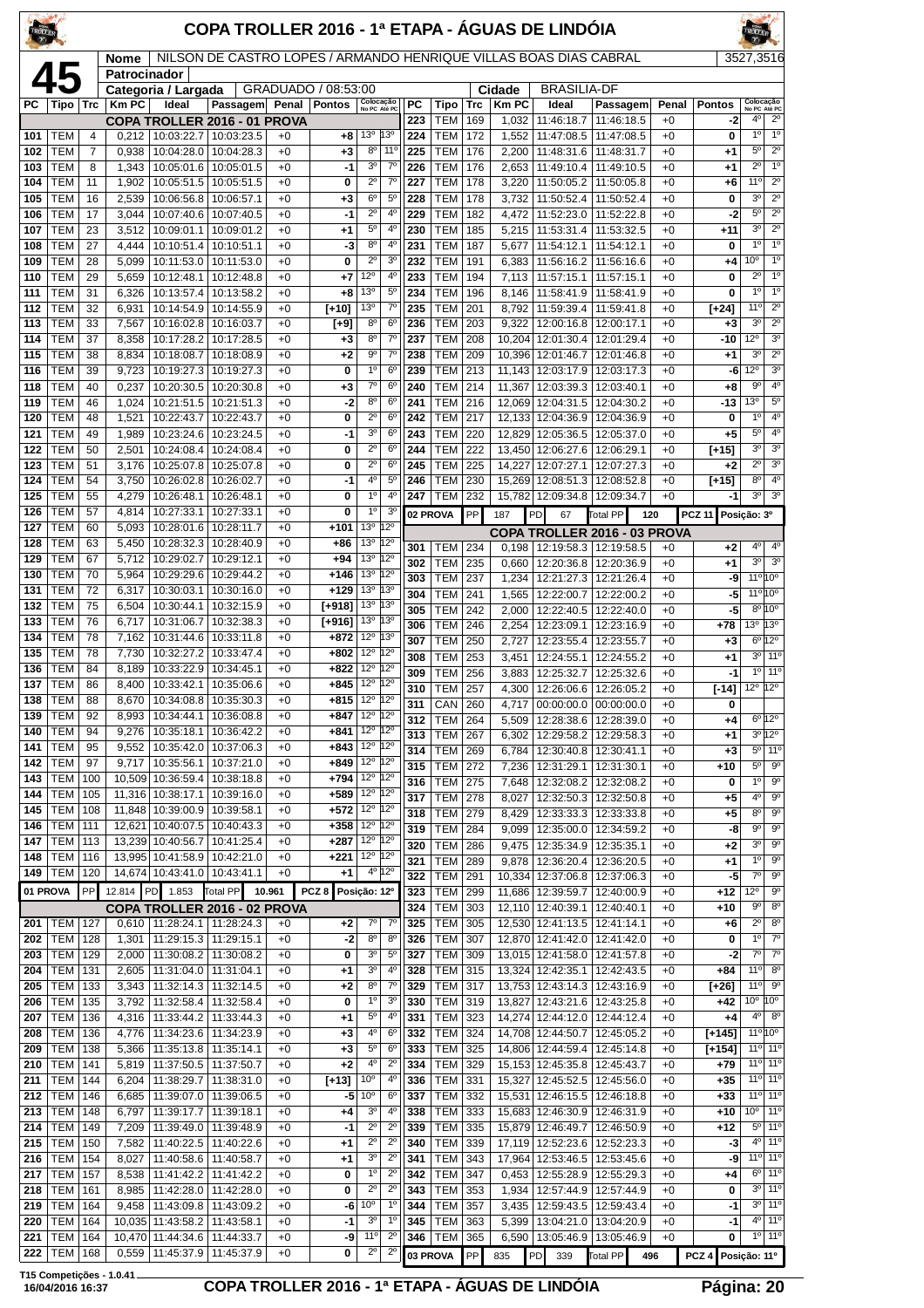| TROLIER    |                          |            |                 |                                            | COPA TROLLER 2016 - 1ª ETAPA - ÁGUAS DE LINDÓIA   |              |                     |                                   |                                  |            |                          |            |                       |                                 |                                                        |               |                       |                                        |                                          |
|------------|--------------------------|------------|-----------------|--------------------------------------------|---------------------------------------------------|--------------|---------------------|-----------------------------------|----------------------------------|------------|--------------------------|------------|-----------------------|---------------------------------|--------------------------------------------------------|---------------|-----------------------|----------------------------------------|------------------------------------------|
|            |                          |            | Nome            |                                            | JOSE EDUARDO GUERRA / MARCIA MARIA ESTEVES GUERRA |              |                     |                                   |                                  |            |                          |            |                       |                                 |                                                        |               |                       | 3698,3515                              |                                          |
|            |                          |            | Patrocinador    | Categoria / Largada                        |                                                   |              | GRADUADO / 08:54:00 |                                   |                                  |            |                          |            | Cidade                |                                 | <b>UBERLANDIA-MG</b>                                   |               |                       |                                        |                                          |
| РC         | Tipo                     | <b>Trc</b> | <b>KmPC</b>     | Ideal                                      | Passagem Penal                                    |              | <b>Pontos</b>       | Colocação<br>No PC Até PC         |                                  | РC<br>223  | Tipo<br><b>TEM</b>       | Trc<br>169 | <b>Km PC</b><br>1,032 | Ideal<br>11:47:18.7             | Passagem<br>11:47:19.0                                 | Penal<br>$+0$ | <b>Pontos</b><br>$+3$ | Colocação<br>No PC Até PC<br>$7^\circ$ | 4 <sup>0</sup>                           |
| 101        | TEM                      | 4          | 0.212           | COPA TROLLER 2016 - 01 PROVA<br>10:04:22.7 | 10:04:22.9                                        | $+0$         | $+2$                | $1^{\circ}$                       | 1 <sup>0</sup>                   | 224        | TEM                      | 172        | 1,552                 | 11:48:08.5                      | 11:48:10.2                                             | $+0$          | [+17]                 | 12°                                    | $7^\circ$                                |
| 102        | TEM                      | 7          | 0,938           | 10:05:28.0                                 | 10:05:28.0                                        | $+0$         | 0                   | $1^{\circ}$                       | 1 <sup>0</sup>                   | 225        | <b>TEM</b>               | 176        | 2,200                 | 11:49:31.6                      | 11:49:32.0                                             | $+0$          | +4                    | $9^{\circ}$                            | $\overline{7^{\circ}}$                   |
| 103<br>104 | TEM<br>TEM               | 8<br>11    | 1,343<br>1,902  | 10:06:51.5                                 | 10:06:01.6   10:06:01.9<br>10:06:51.4             | $+0$<br>$+0$ | $^{+3}$<br>-1       | $6^{\circ}$<br>3 <sup>o</sup>     | 3 <sup>o</sup><br>$1^{\circ}$    | 226<br>227 | <b>TEM</b><br>TEM        | 176<br>178 | 2,653<br>3,220        | 11:51:05.2                      | 11:50:10.4   11:50:11.0<br>11:51:04.9                  | $+0$<br>$+0$  | +6<br>-3              | $9^{\circ}$<br>$7^\circ$               | $\overline{7^\circ}$<br>$7^\circ$        |
| 105        | TEM                      | 16         | 2,539           | 10:07:56.8                                 | 10:07:56.8                                        | $+0$         | 0                   | $2^{\circ}$                       | $1^{\circ}$                      | 228        | <b>TEM</b>               | 178        | 3,732                 | 11:51:52.4                      | 11:51:52.2                                             | $+0$          | -2                    | 8 <sup>o</sup>                         | $7^\circ$                                |
| 106        | TEM                      | 17         | 3.044           | 10:08:40.6                                 | 10:08:40.4                                        | $+0$         | -2                  | 4 <sup>0</sup>                    | 1 <sup>0</sup>                   | 229        | <b>TEM</b>               | 182        | 4,472                 | 11:53:23.0                      | 11:53:23.2                                             | $+0$          | $+2$                  | $8^{\circ}$                            | $7^\circ$                                |
| 107<br>108 | <b>TEM</b><br>TEM        | 23<br>27   | 3,512<br>4,444  | 10:10:01.1<br>10:11:51.4                   | 10:10:01.0<br>10:11:50.9                          | $+0$<br>$+0$ | $-1$<br>-5          | $7^\circ$<br>10 <sup>o</sup>      | 1 <sup>0</sup><br>$1^{\circ}$    | 230<br>231 | <b>TEM</b><br><b>TEM</b> | 185<br>187 | 5,215<br>5,677        | 11:54:31.4<br>11:55:12.1        | 11:54:32.1<br>11:55:12.4                               | $+0$<br>$+0$  | +7<br>+3              | $2^{\circ}$<br>4°                      | $\overline{7^0}$<br>6 <sup>o</sup>       |
| 109        | TEM                      | 28         | 5,099           | 10:12:53.0                                 | 10:12:52.9                                        | $+0$         | $-1$                | $7^\circ$                         | $1^{\circ}$                      | 232        | TEM                      | 191        | 6,383                 | 11:57:16.2                      | 11:57:15.9                                             | $+0$          | -3                    | $9^{\circ}$                            | $\overline{7^\circ}$                     |
| 110        | TEM                      | 29         | 5,659           | 10:13:48.1                                 | 10:13:48.1                                        | $+0$         | 0                   | 1°                                | 1 <sup>0</sup>                   | 233        | <b>TEM</b>               | 194        | 7,113                 | 11:58:15.1                      | 11:58:14.8                                             | $+0$          | -3                    | 8 <sup>o</sup>                         | $\overline{7^\circ}$                     |
| 111<br>112 | TEM<br>TEM               | 31<br>32   | 6,326<br>6,931  | 10:14:57.4<br>10:15:54.9                   | 10:14:57.5<br>10:15:54.9                          | $+0$<br>$+0$ | $+1$<br>0           | 3 <sup>o</sup><br>$2^{\circ}$     | 1 <sup>0</sup><br>$1^{\circ}$    | 234<br>235 | <b>TEM</b><br>TEM        | 196<br>201 | 8,146<br>8,792        | 11:59:41.9<br>12:00:39.4        | 11:59:42.1<br>12:00:39.4                               | $+0$<br>$+0$  | +2<br>0               | 3 <sup>o</sup><br>1 <sup>0</sup>       | $7^\circ$<br>$4^{\circ}$                 |
| 113        | TEM                      | 33         | 7,567           | 10:17:02.8                                 | 10:17:02.2                                        | $+0$         | -6                  | 6 <sup>o</sup>                    | $1^{\circ}$                      | 236        | <b>TEM</b>               | 203        | 9,322                 | 12:01:16.8                      | 12:01:17.1                                             | $+0$          | +3                    | 4 <sup>0</sup>                         | 4 <sup>0</sup>                           |
| 114        | TEM                      | 37         | 8,358           | 10:18:28.2                                 | 10:18:28.2                                        | $+0$         | 0                   | 1 <sup>0</sup>                    | 1 <sup>0</sup>                   | 237        | <b>TEM</b>               | 208        | 10,204                | 12:02:30.4                      | 12:02:30.1                                             | $+0$          | -3                    | 5 <sup>0</sup>                         | $5^{\circ}$                              |
| 115<br>116 | <b>TEM</b><br>TEM        | 38<br>39   | 8,834<br>9,723  | 10:19:08.7<br>10:20:27.3                   | 10:19:08.7<br>10:20:27.1                          | $+0$<br>$+0$ | 0<br>-2             | 1 <sup>0</sup><br>4°              | 1 <sup>0</sup><br>$1^{\circ}$    | 238<br>239 | <b>TEM</b><br><b>TEM</b> | 209<br>213 | 10,396<br>11,143      | 12:02:46.7<br>12:04:17.9        | 12:02:46.9<br>12:04:18.2                               | $+0$<br>$+0$  | +2<br>+3              | $5^{\circ}$<br>6 <sup>o</sup>          | $5^{\circ}$<br>$5^{\circ}$               |
| 118        | TEM                      | 40         | 0,237           | 10:21:30.5                                 | 10:21:30.5                                        | $+0$         | 0                   | 1 <sup>0</sup>                    | 1 <sup>0</sup>                   | 240        | <b>TEM</b>               | 214        | 11,367                | 12:04:39.3                      | 12:04:39.8                                             | $+0$          | +5                    | $5^{\rm o}$                            | $5^{\circ}$                              |
| 119        | TEM                      | 46         | 1,024           | 10:22:51.5                                 | 10:22:51.5                                        | $+0$         | 0                   | $1^{\circ}$                       | 1 <sup>0</sup>                   | 241        | <b>TEM</b>               | 216        | 12,069                | 12:05:31.5                      | 12:05:31.5                                             | $+0$          | 0                     | 1 <sup>0</sup>                         | 4 <sup>0</sup>                           |
| 120        | TEM                      | 48         | 1,521           | 10:23:43.7                                 | 10:23:43.7                                        | $+0$         | 0                   | $1^{\circ}$                       | 1 <sup>0</sup>                   | 242        | <b>TEM</b>               | 217        | 12.133                | 12:05:36.9                      | 12:05:38.2                                             | $+0$          | $+13$                 | $6^{\circ}$                            | $5^{\circ}$                              |
| 121<br>122 | <b>TEM</b><br>TEM        | 49<br>50   | 1,989<br>2,501  | 10:24:24.6<br>10:25:08.4                   | 10:24:24.8<br>10:25:08.6                          | $+0$<br>$+0$ | $+2$<br>$+2$        | $7^{\circ}$<br>6 <sup>o</sup>     | 1 <sup>0</sup><br>1 <sup>0</sup> | 243<br>244 | <b>TEM</b><br><b>TEM</b> | 220<br>222 | 12,829<br>13,450      | 12:06:36.5<br>12:07:27.6        | 12:06:37.8<br>12:07:30.0                               | $+0$<br>$+0$  | $[+13]$<br>[+24]      | 10 <sup>o</sup><br>$7^\circ$           | $5^{\rm o}$<br>$6^{\circ}$               |
| 123        | TEM                      | 51         | 3,176           |                                            | 10:26:07.8   10:26:07.9                           | $+0$         | $+1$                | 6 <sup>o</sup>                    | 1 <sup>0</sup>                   | 245        | <b>TEM</b>               | 225        | 14,227                | 12:08:27.1                      | 12:08:28.2                                             | $+0$          | +11                   | 10 <sup>o</sup>                        | $6^{\circ}$                              |
| 124        | TEM                      | 54         | 3,750           | 10:27:02.8                                 | 10:27:02.5                                        | $+0$         | -3                  | $9^{\circ}$                       | 1 <sup>0</sup>                   | 246        | <b>TEM</b>               | 230        | 15,269                | 12:09:51.3                      | 12:09:52.0                                             | $+0$          | +7                    | $4^{\circ}$                            | $5^{\circ}$                              |
| 125<br>126 | TEM<br>TEM               | 55<br>57   | 4,279<br>4,814  | 10:27:48.1<br>10:28:33.1                   | 10:27:48.2<br>10:28:32.8                          | $+0$<br>$+0$ | $+1$<br>-3          | 3 <sup>0</sup><br>9 <sup>o</sup>  | 1 <sup>0</sup><br>$1^{\circ}$    | 247        | <b>TEM</b>               | 232        | 15,782                | 12:10:34.8                      | 12:10:35.3                                             | $+0$          | +5                    | $7^\circ$                              | $5^{\circ}$                              |
| 127        | TEM                      | 60         | 5,093           | 10:29:01.6                                 | 10:29:01.8                                        | $+0$         | $+2$                | 5 <sup>o</sup>                    | 1 <sup>0</sup>                   |            | 02 PROVA                 | PP         | 212                   | PD<br>77                        | <b>Total PP</b><br>135<br>COPA TROLLER 2016 - 03 PROVA |               | PCZ 7                 | Posição: 5º                            |                                          |
| 128        | TEM                      | 63         | 5,450           | 10:29:32.3                                 | 10:29:34.2                                        | $+0$         | $+19$               | 90                                | 1 <sup>0</sup>                   | 301        | TEM                      | 234        | 0,198                 | 12:20:58.3                      | 12:20:58.3                                             | $+0$          | 0                     | $1^{\circ}$                            | $1^{\circ}$                              |
| 129        | <b>TEM</b>               | 67         | 5,712           | 10:30:02.7                                 | 10:30:08.7                                        | $+0$         | +60                 | $12^{\circ}$<br>11º 10º           | 4 <sup>0</sup>                   | 302        | TEM                      | 235        | 0,660                 |                                 | 12:21:36.8   12:21:36.9                                | $+0$          | +1                    | $2^{\circ}$                            | $1^{\circ}$                              |
| 130<br>131 | TEM<br>TEM               | 70<br>72   | 5,964<br>6,317  | 10:30:29.6<br>10:31:03.1                   | 10:30:39.6<br>10:31:08.0                          | $+0$<br>$+0$ | $+100$<br>$+49$     | 11°10°                            |                                  | 303<br>304 | <b>TEM</b><br><b>TEM</b> | 237<br>241 | 1,234<br>1,565        | 12:22:27.3<br>12:23:00.7        | 12:22:27.1<br>12:23:00.7                               | $+0$<br>$+0$  | -2<br>0               | $5^{\circ}$<br>$1^{\circ}$             | 1 <sup>o</sup><br>$1^{\circ}$            |
| 132        | <b>TEM</b>               | 75         | 6,504           | 10:31:44.1                                 | 10:31:57.0                                        | $+0$         | $[+129]$            | 10 <sup>o</sup>                   | $9^{\circ}$                      | 305        | <b>TEM</b>               | 242        | 2,000                 | 12:23:40.5                      | 12:23:41.0                                             | $+0$          | +5                    | 9 <sup>o</sup>                         | 1 <sup>o</sup>                           |
| 133        | TEM                      | 76         | 6,717           | 10:32:06.7                                 | 10:32:18.0                                        | $+0$         | $[+113]$            | $9^{\circ}$                       | $8^{\circ}$                      | 306        | <b>TEM</b>               | 246        | 2,254                 | 12:24:09.1                      | 12:24:10.3                                             | $+0$          | $[+12]$               | 4 <sup>0</sup>                         | 1 <sup>0</sup>                           |
| 134<br>135 | TEM<br>TEM               | 78<br>78   | 7,162<br>7,730  | 10:33:27.2                                 | 10:32:44.6   10:32:49.7<br>10:33:27.6             | $+0$<br>$+0$ | $+51$<br>+4         | $7^\circ$<br>3 <sup>o</sup>       | $7^\circ$<br>$7^\circ$           | 307        | <b>TEM</b>               | 250        | 2,727                 | 12:24:55.4                      | 12:24:55.8                                             | $+0$          | +4                    | $7^\circ$                              | 3 <sup>0</sup><br>4 <sup>0</sup>         |
| 136        | TEM                      | 84         | 8,189           | 10:34:22.9                                 | 10:34:25.0                                        | $+0$         | $[+21]$             | 11°                               | $7^\circ$                        | 308<br>309 | <b>TEM</b><br><b>TEM</b> | 253<br>256 | 3,451<br>3,883        | 12:25:55.1<br>12:26:32.7        | 12:25:54.6<br>12:26:33.1                               | $+0$<br>$+0$  | -5<br>+4              | 10 <sup>o</sup><br>$9^{\circ}$         | 4 <sup>0</sup>                           |
| 137        | TEM                      | 86         | 8,400           | 10:34:42.1                                 | 10:34:44.3                                        | $+0$         | [+22]               | $5^{\circ}$                       | $7^\circ$                        | 310        | <b>TEM</b>               | 257        | 4,300                 |                                 | 12:27:06.6   12:27:06.8                                | $+0$          | +2                    | $5^{\circ}$                            | $4^{\circ}$                              |
| 138<br>139 | <b>TEM</b><br>TEM        | 88<br>92   | 8,670<br>8,993  | 10:35:44.1                                 | 10:35:08.8   10:35:08.7<br>10:35:45.1             | $+0$<br>$+0$ | $-1$<br>+10         | 1 <sup>0</sup><br>4 <sup>0</sup>  | 7 <sup>o</sup><br>$7^{\circ}$    | 311        | CAN 260                  |            |                       |                                 | 4,717 00:00:00.0 00:00:00.0                            | $+0$          | 0                     |                                        |                                          |
| 140        | TEM                      | 94         | 9,276           | 10:36:18.1                                 | 10:36:19.3                                        | $+0$         | +12                 | $5^{\rm o}$                       | 6 <sup>o</sup>                   | 312<br>313 | <b>TEM</b><br><b>TEM</b> | 264<br>267 | 5,509<br>6,302        | 12:29:38.6<br>12:30:58.2        | 12:29:39.3<br>12:30:58.5                               | $+0$<br>$+0$  | +7<br>$+3$            | 11°<br>9 <sup>o</sup>                  | 40<br>4 <sup>0</sup>                     |
| 141        | TEM                      | 95         | 9,552           | 10:36:42.0                                 | 10:36:42.9                                        | $+0$         | +9                  | $4^{\circ}$                       | 6 <sup>o</sup>                   | 314        | TEM                      | 269        | 6,784                 | 12:31:40.8                      | 12:31:40.9                                             | $+0$          | +1                    | $2^{\circ}$                            | 4 <sup>0</sup>                           |
| 142<br>143 | <b>TEM</b><br>TEM        | 97<br>100  | 9,717<br>10,509 | 10:36:56.1<br>10:37:59.4                   | 10:36:57.6<br>10:37:59.8                          | $+0$<br>$+0$ | +15                 | 8 <sup>o</sup><br>$5^{\circ}$     | 6 <sup>o</sup><br>$6^{\circ}$    | 315        | TEM                      | 272        | 7,236                 | 12:32:29.1                      | 12:32:30.2                                             | $+0$          | [+11]                 | $7^\circ$                              | $2^{\circ}$                              |
| 144        | TEM                      | 105        | 11,316          | 10:39:17.1                                 | 10:39:18.1                                        | $+0$         | +4<br>+10           | 10 <sup>o</sup>                   | 6 <sup>o</sup>                   | 316<br>317 | <b>TEM 275</b><br>TEM    | 278        | 7,648<br>8,027        |                                 | 12:33:08.2   12:33:09.0<br>12:33:50.3   12:33:50.6     | $+0$<br>$+0$  | +8<br>+3              | $\overline{8^0}$<br>1 <sup>0</sup>     | 4 <sup>0</sup><br>$\overline{3^0}$       |
| 145        | <b>TEM</b>               | 108        |                 | 11,848   10:40:00.9   10:40:01.3           |                                                   | $+0$         | +4                  | 6 <sup>o</sup>                    | 6 <sup>o</sup>                   | 318        | TEM                      | 279        | 8,429                 | 12:34:33.3                      | 12:34:33.6                                             | $+0$          | +3                    | $2^{\circ}$                            | $2^{\circ}$                              |
| 146        | TEM                      | 111        | 12,621          | 10:41:07.5                                 | 10:41:06.1                                        | $+0$         | $-14$               | 11°                               | 6 <sup>o</sup>                   | 319        | <b>TEM</b>               | 284        | 9,099                 | 12:36:00.0                      | 12:35:59.6                                             | $+0$          | -4                    | $\overline{6^{\circ}}$                 | $4^{\circ}$                              |
| 147<br>148 | TEM<br><b>TEM</b>        | 113<br>116 | 13,239          | 10:41:56.7<br>13,995 10:42:58.9 10:42:58.4 | 10:41:56.6                                        | $+0$<br>$+0$ | -1<br>-5            | 4 <sup>0</sup><br>$9^{\circ}$     | 6 <sup>o</sup><br>6 <sup>o</sup> | 320        | TEM                      | 286        | 9.475                 | 12:36:34.9                      | 12:36:34.6                                             | $+0$          | -3                    | $4^{\circ}$                            | 4 <sup>0</sup><br>4 <sup>0</sup>         |
| 149        | <b>TEM</b>               | 120        |                 | 14,674 10:44:41.0                          | 10:44:41.1                                        | $+0$         | $+1$                | $8^{\circ}$                       | 6 <sup>o</sup>                   | 321<br>322 | <b>TEM</b><br>TEM        | 289<br>291 | 9,878<br>10,334       | 12:37:20.4<br>12:38:06.8        | 12:37:19.6<br>12:38:06.3                               | $+0$<br>$+0$  | -8<br>-5              | $9^{\circ}$<br>6 <sup>o</sup>          | $4^{\circ}$                              |
|            | 01 PROVA                 | PP         | 692             | PD<br>285                                  | Total PP                                          | 407          | PCZ <sub>9</sub>    | Posição: 7º                       |                                  | 323        | <b>TEM</b>               | 299        | 11,686                | 12:40:59.7                      | 12:40:59.9                                             | $+0$          | $+2$                  | $2^{\circ}$                            | 4 <sup>0</sup>                           |
|            |                          |            |                 | COPA TROLLER 2016 - 02 PROVA               |                                                   |              |                     |                                   |                                  | 324        | <b>TEM</b>               | 303        | 12,110                | 12:41:39.1                      | 12:41:39.7                                             | $+0$          | +6                    | 6 <sup>o</sup>                         | $2^{\circ}$                              |
| 201<br>202 | TEM<br><b>TEM</b>        | 127<br>128 | 0,610<br>1,301  | 11:30:15.3                                 | 11:29:24.1   11:29:24.2<br>11:30:14.9             | +0<br>$+0$   | $+1$<br>-4          | 4 <sup>0</sup><br>13 <sup>o</sup> | 4 <sup>0</sup><br>$11^{\circ}$   | 325<br>326 | <b>TEM</b><br><b>TEM</b> | 305<br>307 | 12,530<br>12,870      | 12:42:13.5<br>12:42:42.0        | 12:42:14.4<br>12:42:42.3                               | $+0$<br>$+0$  | [+9]<br>$+3$          | 6 <sup>o</sup><br>8 <sup>o</sup>       | $2^{\circ}$<br>$\overline{2^{\circ}}$    |
| 203        | <b>TEM</b>               | 129        | 2,000           | 11:31:08.2                                 | 11:31:08.1                                        | $+0$         | $-1$                | $7^\circ$                         | $8^{\circ}$                      | 327        | <b>TEM</b>               | 309        |                       |                                 | 13,015   12:42:58.0   12:42:58.0                       | $+0$          | 0                     | $1^{\circ}$                            | $\overline{2^0}$                         |
| 204        | <b>TEM</b>               | 131        | 2,605           | 11:32:04.0                                 | 11:32:04.0                                        | $+0$         | 0                   | $2^{\circ}$                       | 6 <sup>o</sup>                   | 328        | <b>TEM</b>               | 315        | 13,324                | 12:43:35.1                      | 12:43:39.6                                             | $+0$          | [+45]                 | 10 <sup>o</sup>                        | $5^{\circ}$                              |
| 205<br>206 | <b>TEM</b><br><b>TEM</b> | 133<br>135 | 3,343<br>3,792  | 11:33:14.3<br>11:33:58.4                   | 11:33:14.2<br>11:33:58.3                          | $+0$<br>$+0$ | $-1$<br>-1          | 5 <sup>o</sup><br>8 <sup>0</sup>  | $5^{\circ}$<br>$7^{\circ}$       | 329<br>330 | <b>TEM</b><br><b>TEM</b> | 317<br>319 | 13,827                | 13,753 12:44:14.3<br>12:44:21.6 | 12:44:14.3<br>12:44:22.2                               | $+0$<br>$+0$  | 0<br>+6               | $2^{\circ}$<br>$2^{\circ}$             | 4 <sup>0</sup><br>$2^{\circ}$            |
| 207        | <b>TEM</b>               | 136        | 4,316           | 11:34:44.2                                 | 11:34:44.1                                        | $+0$         | $-1$                | 6 <sup>o</sup>                    | 6 <sup>o</sup>                   | 331        | TEM                      | 323        | 14,274                | 12:45:12.0                      | 12:45:12.2                                             | $+0$          | +2                    | $2^{\circ}$                            | 1 <sup>o</sup>                           |
| 208        | <b>TEM</b>               | 136        | 4,776           |                                            | 11:35:23.6   11:35:24.2                           | $+0$         | +6                  | 10 <sup>o</sup>                   | $7^{\circ}$                      | 332        | <b>TEM</b>               | 324        |                       | 14,708 12:45:50.7               | 12:45:50.9                                             | $+0$          | +2                    | 3 <sup>0</sup>                         | $\overline{1^{\circ}}$                   |
| 209<br>210 | TEM<br><b>TEM</b>        | 138<br>141 | 5,366<br>5,819  | 11:36:13.8<br>11:38:50.5                   | 11:36:13.8<br>11:38:50.8                          | $+0$<br>$+0$ | 0<br>$+3$           | $1^{\circ}$<br>$5^{\circ}$        | $7^{\circ}$<br>$4^{\circ}$       | 333<br>334 | <b>TEM</b><br><b>TEM</b> | 325<br>329 | 14,806<br>15,153      | 12:45:59.4<br>12:46:35.8        | 12:45:59.6<br>12:46:36.3                               | $+0$<br>$+0$  | +2<br>+5              | $2^{\circ}$<br>$5^{\circ}$             | 1 <sup>o</sup><br>$\overline{1^{\circ}}$ |
| 211        | <b>TEM</b>               | 144        | 6,204           | 11:39:29.7                                 | 11:39:32.0                                        | $+0$         | $[+23]$             | 13 <sup>o</sup>                   | 10 <sup>o</sup>                  | 336        | <b>TEM</b>               | 331        |                       |                                 | 15,327 12:46:52.5 12:46:51.9                           | $+0$          | -6                    | 8 <sup>o</sup>                         | $1^\circ$                                |
| 212        | TEM                      | 146        | 6,685           | 11:40:07.0                                 | 11:40:06.3                                        | $+0$         | -7                  | 11°                               | $11^{\circ}$                     | 337        | TEM                      | 332        | 15,531                | 12:47:15.5                      | 12:47:15.2                                             | $+0$          | -3                    | 4 <sup>0</sup>                         | $2^{\circ}$                              |
| 213        | <b>TEM</b>               | 148        | 6,797           | 11:40:17.7                                 | 11:40:18.5                                        | $+0$         | $+8$                | $5^{\circ}$<br>3 <sup>o</sup>     | $9^{\circ}$                      | 338        | TEM                      | 333        | 15,683                | 12:47:30.9                      | 12:47:30.4                                             | $+0$          | -5                    | 3 <sup>o</sup><br>3 <sup>0</sup>       | 1 <sup>o</sup><br>1 <sup>0</sup>         |
| 214<br>215 | <b>TEM</b><br><b>TEM</b> | 149<br>150 | 7,209<br>7,582  | 11:40:49.0<br>11:41:22.5                   | 11:40:49.1<br>11:41:22.4                          | $+0$<br>$+0$ | $+1$<br>$-1$        | $3^{\rm o}$                       | 90<br>8 <sup>o</sup>             | 339<br>340 | TEM  <br><b>TEM</b>      | 335<br>339 | 15,879<br>17,119      | 12:47:49.7<br>12:53:23.6        | 12:47:50.6<br>12:53:23.5                               | $+0$<br>$+0$  | +9<br>$-1$            | $2^{\circ}$                            | 1 <sup>o</sup>                           |
| 216        | <b>TEM</b>               | 154        | 8,027           | 11:41:58.6                                 | 11:41:58.7                                        | $+0$         | $+1$                | 1 <sup>0</sup>                    | $7^\circ$                        | 341        | TEM                      | 343        | 17,964                | 12:54:46.5                      | 12:54:45.9                                             | $+0$          | -6                    | 8 <sup>o</sup>                         | 1 <sup>0</sup>                           |
| 217        | <b>TEM</b>               | 157        | 8,538           | 11:42:42.2                                 | 11:42:42.6                                        | $+0$         | +4                  | $7^\circ$                         | 6 <sup>o</sup>                   | 342        | TEM                      | 347        | 0,453                 | 12:56:28.9                      | 12:56:29.4                                             | $+0$          | +5                    | $7^\circ$                              | $\overline{1^{\circ}}$                   |
| 218<br>219 | <b>TEM</b><br>TEM        | 161<br>164 | 8,985<br>9,458  | 11:43:28.0                                 | 11:43:28.0<br>11:44:09.8   11:44:09.8             | $+0$<br>$+0$ | 0<br>0              | $1^{\circ}$<br>$2^{\circ}$        | $4^{\circ}$<br>3 <sup>o</sup>    | 343<br>344 | TEM<br><b>TEM</b>        | 353<br>357 | 1,934<br>3,435        | 12:58:44.9                      | 12:58:44.5<br>13:00:43.5   13:00:42.7                  | $+0$<br>$+0$  | -4<br>-8              | $11^{\circ}$<br>$12^{\circ}$           | $1^\circ$<br>$2^{\circ}$                 |
| 220        | <b>TEM</b>               | 164        |                 | 10,035 11:44:58.2                          | 11:44:58.2                                        | $+0$         | 0                   | $1^{\circ}$                       | 3 <sup>o</sup>                   | 345        | <b>TEM</b>               | 363        | 5,399                 | 13:05:21.0                      | 13:05:20.9                                             | $+0$          | $-1$                  | $2^{\circ}$                            | $1^\circ$                                |
| 221        | <b>TEM</b>               | 164        |                 | 10,470 11:45:34.6                          | 11:45:34.4                                        | $+0$         | -2                  | $5^{\circ}$                       | 4º                               | 346        | <b>TEM</b>               | 365        | 6,590                 | 13:06:46.9                      | 13:06:46.9                                             | $+0$          | 0                     | $2^{\circ}$                            | $1^{\circ}$                              |
| 222        | <b>TEM</b>               | 168        |                 | 0,559   11:46:37.9   11:46:38.2            |                                                   | $+0$         | $+3$                | 6 <sup>o</sup>                    | $4^{\circ}$                      |            | 03 PROVA                 | PP         | 221                   | <b>PD</b><br>77                 | Total PP<br>144                                        |               | PCZ 5 Posição: 1º     |                                        |                                          |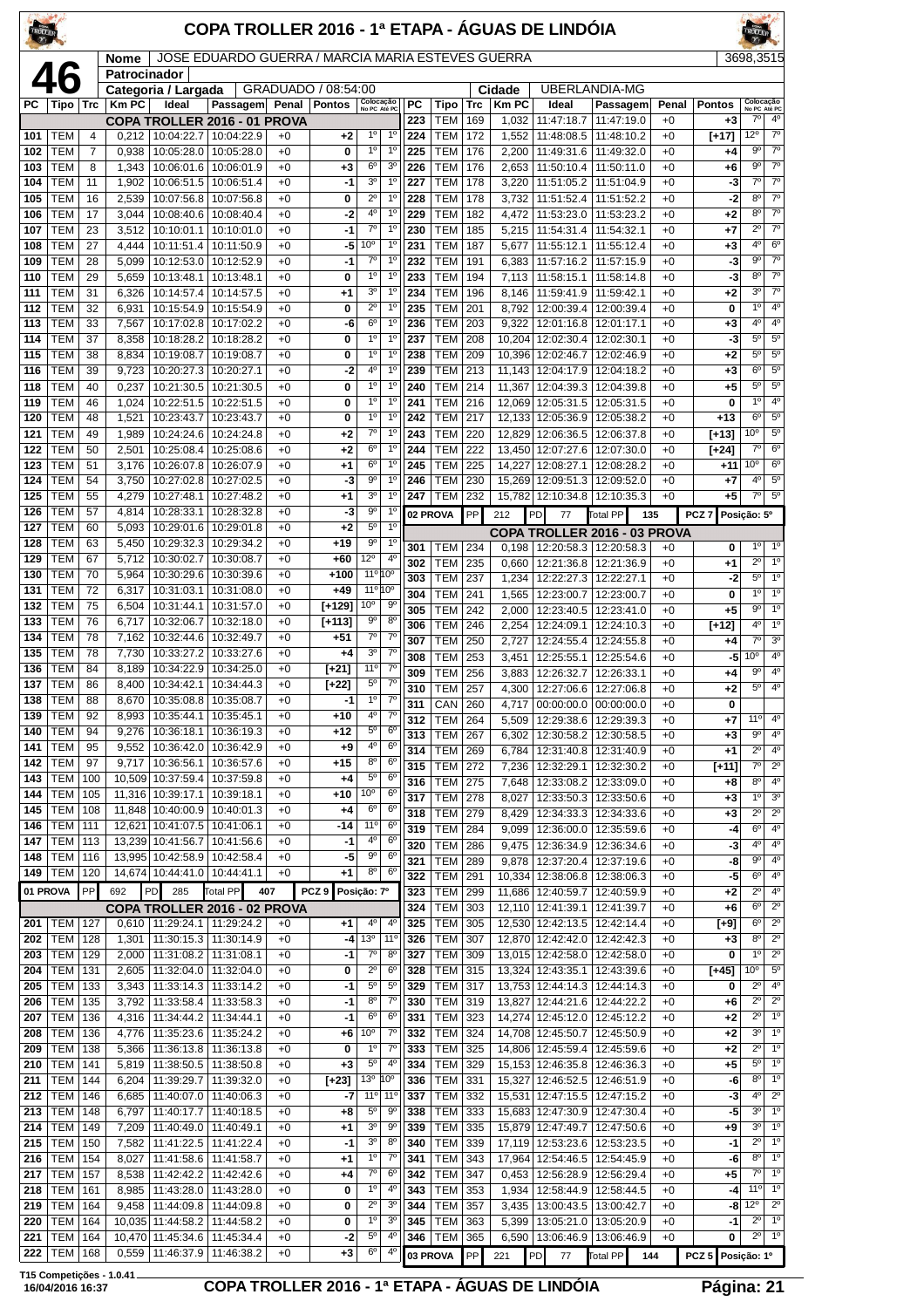| TROLIER    |                          |                |                      |                                               | COPA TROLLER 2016 - 1ª ETAPA - ÁGUAS DE LINDÓIA |              |                     |                                                                    |                         |                              |            |                       |                                 |                                                    |               |                    |                                               |                                              |
|------------|--------------------------|----------------|----------------------|-----------------------------------------------|-------------------------------------------------|--------------|---------------------|--------------------------------------------------------------------|-------------------------|------------------------------|------------|-----------------------|---------------------------------|----------------------------------------------------|---------------|--------------------|-----------------------------------------------|----------------------------------------------|
|            |                          |                | Nome<br>Patrocinador |                                               | PAULO TEGON / ANDRÉ DE PALMA TEGON              |              |                     |                                                                    |                         |                              |            |                       |                                 |                                                    |               |                    | 3676,3519                                     |                                              |
|            | 47                       |                |                      | Categoria / Largada                           |                                                 |              | GRADUADO / 08:55:00 |                                                                    |                         |                              |            | Cidade                | <b>ITATIBA-SP</b>               |                                                    |               |                    |                                               |                                              |
| РC         | Tipo                     | <b>Trc</b>     | <b>Km PC</b>         | Ideal                                         | Passagem Penal                                  |              | <b>Pontos</b>       | Colocação<br>No PC Até PC                                          | РC<br>223               | Tipo<br><b>TEM</b>           | Trc<br>169 | <b>Km PC</b><br>1,032 | Ideal<br>11:48:18.7             | Passagem<br>11:48:18.7                             | Penal<br>$+0$ | <b>Pontos</b><br>0 | Colocação<br>No PC Até PC                     | 10 130                                       |
| 101        | TEM                      | $\overline{4}$ | 0.212                | COPA TROLLER 2016 - 01 PROVA<br>10:05:22.7    | 10:05:23.1                                      | +0           | +4                  | $8^{\circ}$<br>8 <sup>0</sup>                                      | 224                     | TEM                          | 172        | 1,552                 | 11:49:08.5                      | 11:49:10.6                                         | $+0$          | $+21$              | 13 <sup>o</sup>                               | 13°                                          |
| 102        | TEM                      | 7              | 0,938                | 10:06:28.0                                    | 10:06:27.9                                      | $+0$         | $-1$                | $7^{\circ}$<br>$7^{\circ}$                                         | 225                     | <b>TEM</b>                   | 176        | 2,200                 | 11:50:31.6                      | 11:50:32.4                                         | $+0$          | +8                 | 12°                                           | 13°                                          |
| 103        | TEM                      | 8<br>11        | 1,343                |                                               | 10:07:01.6   10:07:04.3                         | $+0$<br>$+0$ | $[+27]$             | 13 <sup>o</sup><br>$11^{\circ}$<br>10 <sup>o</sup><br>$11^{\circ}$ | 226                     | <b>TEM</b>                   | 176        | 2,653                 | 11:51:10.4                      | 11:51:11.2                                         | $+0$<br>$+0$  | +8                 | $4^{\circ}$                                   | $11^{\circ}13^{\circ}$<br>$13^{\circ}$       |
| 104<br>105 | TEM<br>TEM               | 16             | 1,902<br>2,539       | 10:08:56.8                                    | 10:07:51.5   10:07:51.8<br>10:08:58.0           | $+0$         | $+3$<br>$+12$       | 12°<br>$12^{\circ}$                                                | 227<br>228              | TEM<br><b>TEM</b>            | 178<br>178 | 3,220<br>3,732        | 11:52:05.2<br>11:52:52.4        | 11:52:05.4<br>11:52:52.9                           | $+0$          | $+2$<br>+5         | 12°                                           | 13°                                          |
| 106        | TEM                      | 17             | 3.044                | 10:09:40.6                                    | 10:09:43.8                                      | $+0$         | $+32$               | 13 <sup>o</sup><br>12°                                             | 229                     | <b>TEM</b>                   | 182        | 4,472                 | 11:54:23.0                      | 11:54:23.4                                         | $+0$          | +4                 |                                               | $11^{\circ}13^{\circ}$                       |
| 107        | <b>TEM</b>               | 23             | 3,512                | 10:11:01.1                                    | 10:11:01.3                                      | $+0$         | $+2$                | 12°<br>$11^{\circ}$                                                | 230                     | <b>TEM</b>                   | 185        | 5,215                 | 11:55:31.4                      | 11:55:33.8                                         | $+0$          | $+24$              | 13°                                           | 13°                                          |
| 108<br>109 | TEM<br>TEM               | 27<br>28       | 4,444<br>5,099       | 10:12:51.4<br>10:13:53.0                      | 10:12:50.7<br>10:13:52.7                        | $+0$<br>$+0$ | -7<br>-3            | 12°<br>13°<br>8º 13º                                               | 231<br>232              | <b>TEM</b><br>TEM            | 187<br>191 | 5,677<br>6,383        | 11:56:12.1<br>11:58:16.2        | 11:56:14.9<br>11:58:16.7                           | $+0$<br>$+0$  | $+28$<br>+5        | 13 <sup>o</sup>                               | 13°<br>11°13°                                |
| 110        | TEM                      | 29             | 5,659                | 10:14:48.1                                    | 10:14:48.0                                      | $+0$         | $-1$                | $3^0$ 13 <sup>0</sup>                                              | 233                     | <b>TEM</b>                   | 194        | 7,113                 | 11:59:15.1                      | 11:59:15.4                                         | $+0$          | $+3$               |                                               | $9^{\circ}13^{\circ}$                        |
| 111        | TEM                      | 31             | 6,326                | 10:15:57.4                                    | 10:15:57.1                                      | $+0$         | -3                  | $5^{\circ}$<br>13 <sup>o</sup>                                     | 234                     | <b>TEM</b>                   | 196        | 8,146                 | 12:00:41.9                      | 12:00:42.0                                         | $+0$          | +1                 | $2^{\circ}$                                   | 13°                                          |
| 112        | TEM                      | 32             | 6,931                | 10:16:54.9                                    | 10:16:54.3                                      | $+0$         | -6                  | 10 <sup>o</sup><br>13°                                             | 235                     | TEM                          | 201        | 8,792                 | 12:01:39.4                      | 12:01:46.1                                         | $+0$          | [+67]              | 13 <sup>o</sup>                               | $13^{\circ}$                                 |
| 113<br>114 | TEM<br>TEM               | 33<br>37       | 7,567<br>8,358       | 10:18:02.8<br>10:19:28.2                      | 10:18:01.3<br>10:19:28.8                        | $+0$<br>$+0$ | $-15$<br>$+6$       | 13 <sup>o</sup><br>13°<br>11º 13º                                  | 236<br>237              | <b>TEM</b><br><b>TEM</b>     | 203<br>208 | 9,322<br>10,204       | 12:02:16.8<br>12:03:30.4        | 12:02:19.8<br>12:03:29.0                           | $+0$<br>$+0$  | [+30]<br>-14       | 13 <sup>o</sup><br>13 <sup>o</sup>            | 13 <sup>o</sup><br>13°                       |
| 115        | <b>TEM</b>               | 38             | 8,834                | 10:20:08.7                                    | 10:20:08.7                                      | $+0$         | 0                   | $3^0$ 13 <sup>0</sup>                                              | 238                     | <b>TEM</b>                   | 209        | 10,396                | 12:03:46.7                      | 12:03:49.2                                         | $+0$          | $+25$              | 12°                                           | 13°                                          |
| 116        | <b>TEM</b>               | 39             | 9,723                | 10:21:27.3                                    | 10:21:26.5                                      | $+0$         | -8                  | 13 <sup>o</sup><br>13°                                             | 239                     | <b>TEM</b>                   | 213        | 11,143                | 12:05:17.9                      | 12:05:18.2                                         | $+0$          | $+3$               | 90                                            | 13°                                          |
| 118        | TEM                      | 40             | 0,237                | 10:22:30.5                                    | 10:22:29.3                                      | $+0$         | $-12$               | 13 <sup>°</sup><br>13°<br>$3^0$ 13 <sup>0</sup>                    | 240                     | <b>TEM</b>                   | 214        | 11,367                | 12:05:39.3                      | 12:05:41.5                                         | $+0$          | $+22$              | 13 <sup>o</sup><br>$12^{\circ}$               | 13°<br>13 <sup>o</sup>                       |
| 119<br>120 | TEM<br>TEM               | 46<br>48       | 1,024<br>1,521       | 10:23:51.5<br>10:24:43.7                      | 10:23:51.5<br>10:24:43.8                        | $+0$<br>$+0$ | 0<br>$+1$           | 6 <sup>o</sup><br>13 <sup>o</sup>                                  | 241<br>242              | <b>TEM</b><br><b>TEM</b>     | 216<br>217 | 12,069<br>12,133      | 12:06:31.5<br>12:06:36.9        | 12:06:32.5<br>12:06:39.7                           | $+0$<br>$+0$  | $+10$<br>$[+28]$   | $12^{\circ}$                                  | $13^{\circ}$                                 |
| 121        | TEM                      | 49             | 1,989                | 10:25:24.6                                    | 10:25:25.0                                      | $+0$         | +4                  | 8º 13º                                                             | 243                     | <b>TEM</b>                   | 220        | 12,829                | 12:07:36.5                      | 12:07:39.2                                         | $+0$          | $+27$              | 13 <sup>o</sup>                               | 13°                                          |
| 122        | TEM                      | 50             | 2,501                | 10:26:08.4                                    | 10:26:08.1                                      | $+0$         | -3                  | 9° 13°                                                             | 244                     | <b>TEM</b>                   | 222        | 13.450                | 12:08:27.6                      | 12:08:31.2                                         | $+0$          | $+36$              |                                               | $11^{\circ}$ 13°                             |
| 123<br>124 | TEM<br>TEM               | 51<br>54       | 3,176<br>3,750       | 10:28:02.8                                    | 10:27:07.8   10:27:08.1<br>10:28:02.6           | $+0$<br>$+0$ | $+3$<br>-2          | $12^{\circ}$<br>13°<br>7º 12º                                      | 245<br>246              | <b>TEM</b><br><b>TEM</b>     | 225<br>230 | 14,227<br>15,269      | 12:09:27.1<br>12:10:51.3        | 12:09:27.1<br>12:10:54.4                           | $+0$<br>$+0$  | 0<br>$+31$         | 1 <sup>0</sup><br>$12^{\circ}$                | 13°<br>13°                                   |
| 125        | TEM                      | 55             | 4,279                | 10:28:48.1                                    | 10:28:48.2                                      | $+0$         | $+1$                | $2^{\circ}$ 12°                                                    | 247                     | <b>TEM</b>                   | 232        | 15,782                | 12:11:34.8                      | 12:11:34.8                                         | $+0$          | 0                  |                                               | $2^{\circ}$ 13°                              |
| 126        | TEM                      | 57             | 4,814                | 10:29:33.1                                    | 10:29:33.1                                      | $+0$         | 0                   | $3^{\circ}12^{\circ}$                                              |                         | 02 PROVA                     | PP         | 608                   | PD<br>167                       | <b>Total PP</b><br>441                             |               | PCZ <sub>7</sub>   | Posição: 13º                                  |                                              |
| 127        | TEM                      | 60             | 5,093                | 10:30:01.6                                    | 10:30:02.5                                      | $+0$         | $+9$                | 10 <sup>o</sup><br>11 <sup>0</sup>                                 |                         |                              |            |                       |                                 | COPA TROLLER 2016 - 03 PROVA                       |               |                    |                                               |                                              |
| 128<br>129 | TEM<br><b>TEM</b>        | 63<br>67       | 5,450<br>5,712       | 10:30:32.3<br>10:31:02.7                      | 10:30:35.0<br>10:31:08.1                        | $+0$<br>$+0$ | $[+27]$<br>$+54$    | $11^{\circ}$<br>$11^{\circ}$<br>$11°$ 11°                          | 301                     | TEM                          | 234        | 0,198                 | 12:21:58.3                      | 12:22:00.4                                         | $+0$          | $+21$              | 13 <sup>o</sup>                               | 13 <sup>o</sup>                              |
| 130        | <b>TEM</b>               | 70             | 5,964                | 10:31:29.6                                    | 10:31:39.7                                      | $+0$         | $+101$              | $12^{\circ}$<br>$11^{\circ}$                                       | 302<br>303              | <b>TEM</b><br><b>TEM</b>     | 235<br>237 | 0,660<br>1,234        | 12:22:36.8<br>12:23:27.3        | 12:22:36.9<br>12:23:27.0                           | $+0$<br>$+0$  | +1<br>-3           | $8^{\circ}$                                   | $5^{\circ}13^{\circ}$<br>13°                 |
| 131        | TEM                      | 72             | 6,317                | 10:32:03.1                                    | 10:32:15.0                                      | $+0$         | $+119$              | $12^{\circ}$<br>11 <sup>0</sup>                                    | 304                     | <b>TEM</b>                   | 241        | 1,565                 | 12:24:00.7                      | 12:24:01.5                                         | $+0$          | +8                 | 13°                                           | 13°                                          |
| 132        | TEM                      | 75             | 6,504                | 10:32:44.1                                    | 10:32:51.6                                      | $+0$         | $+75$               | $7^{\circ} 10^{\circ}$<br>$11^{\circ}$                             | 305                     | <b>TEM</b>                   | 242        | 2,000                 | 12:24:40.5                      | 12:24:40.9                                         | $+0$          | +4                 |                                               | 7º 13º                                       |
| 133<br>134 | TEM<br>TEM               | 76<br>78       | 6,717<br>7.162       | 10:33:06.7<br>10:33:44.6                      | 10:33:15.2<br>10:33:52.4                        | $+0$<br>$+0$ | $+85$<br>+78        | 6 <sup>o</sup><br>9°10°                                            | 306                     | <b>TEM</b>                   | 246        | 2,254                 | 12:25:09.1                      | 12:25:14.2                                         | $+0$          | +51                | 10 <sup>o</sup><br>$11^{\circ}$               | 11 <sup>o</sup><br>11 <sup>°</sup>           |
| 135        | TEM                      | 78             | 7,730                | 10:34:27.2                                    | 10:34:33.9                                      | $+0$         | $+67$               | 9°10°                                                              | 307<br>308              | <b>TEM</b><br><b>TEM</b>     | 250<br>253 | 2,727<br>3,451        | 12:25:55.4<br>12:26:55.1        | 12:25:56.4<br>12:26:54.2                           | $+0$<br>$+0$  | $+10$<br>-9        | $12^{\circ}$ 12 <sup>°</sup>                  |                                              |
| 136        | <b>TEM</b>               | 84             | 8,189                | 10:35:22.9                                    | 10:35:24.9                                      | $+0$         | $+20$               | 10 <sup>o</sup><br>10°                                             | 309                     | <b>TEM</b>                   | 256        | 3,883                 | 12:27:32.7                      | 12:27:32.5                                         | $+0$          | -2                 | $6^{\circ}$                                   | 12°                                          |
| 137<br>138 | TEM<br><b>TEM</b>        | 86<br>88       | 8,400<br>8,670       | 10:35:42.1<br>10:36:08.8 10:36:14.1           | 10:35:46.3                                      | $+0$<br>$+0$ | $+42$<br>$+53$      | 10 <sup>o</sup><br>10°<br>10 <sup>o</sup><br>11°                   | 310                     | <b>TEM</b>                   | 257        | 4,300                 |                                 | 12:28:06.6   12:28:06.6                            | $+0$          | 0                  |                                               | $3^{\circ}10^{\circ}$                        |
| 139        | TEM                      | 92             | 8,993                | 10:36:44.1                                    | 10:36:57.8                                      | $+0$         | $+137$              | 11 <sup>o</sup> 11 <sup>o</sup>                                    | $\overline{311}$<br>312 | CAN 260<br><b>TEM</b>        | 264        | 4,717<br>5,509        | 12:30:38.6                      | 00:00:00.0 00:00:00.0<br>12:30:38.9                | $+0$<br>$+0$  | 0<br>$+3$          |                                               | $3^{\circ} 10^{\circ}$                       |
| 140        | <b>TEM</b>               | 94             | 9,276                | 10:37:18.1                                    | 10:37:36.3                                      | $+0$         | $+182$              | 11 <sup>o</sup> 11 <sup>o</sup>                                    | 313                     | <b>TEM</b>                   | 267        | 6,302                 | 12:31:58.2                      | 12:31:58.3                                         | $+0$          | $+1$               |                                               | $4^{\circ}10^{\circ}$                        |
| 141        | TEM                      | 95             | 9,552                | 10:37:42.0                                    | 10:38:04.0                                      | $+0$         | $+220$              | $11^{\circ}$<br>11°                                                | 314                     | TEM                          | 269        | 6,784                 | 12:32:40.8                      | 12:32:41.6                                         | $+0$          | +8                 |                                               | $11^{\circ}10^{\circ}$                       |
| 142<br>143 | <b>TEM</b><br>TEM        | 97<br>100      | 9,717<br>10,509      | 10:37:56.1<br>10:38:59.4                      | 10:38:19.6<br>10:39:21.7                        | $+0$<br>$+0$ | [+235]<br>$[+223]$  | 11 <sup>o</sup> 11 <sup>o</sup><br>$11^{\circ}$<br>11°             | 315                     | TEM                          | 272        | 7,236                 | 12:33:29.1                      | 12:33:33.2                                         | $+0$          | +41                | 13 <sup>o</sup><br>$13^{\circ}$ 13 $^{\circ}$ | 13°                                          |
| 144        | TEM                      | 105            | 11,316               | 10:40:17.1                                    | 10:40:26.9                                      | $+0$         | +98                 | 11°<br>$11^{\circ}$                                                | 316<br>317              | <b>TEM 275</b><br>TEM        | 278        | 7,648<br>8,027        |                                 | 12:34:08.2   12:34:10.6<br>12:34:50.3   12:34:53.0 | $+0$<br>$+0$  | $+24$<br>[+27]     | 13 <sup>o</sup>                               | 13 <sup>o</sup>                              |
| 145        | <b>TEM</b>               | 108            |                      | 11,848 10:41:00.9 10:41:11.4                  |                                                 | $+0$         | $+105$              | $11°$ 11°                                                          | 318                     | TEM                          | 279        | 8,429                 | 12:35:33.3                      | 12:35:37.2                                         | $+0$          | $+39$              | 13º 13º                                       |                                              |
| 146        | <b>TEM</b>               | 111            | 12,621               | 10:42:07.5                                    | 10:42:07.4                                      | $+0$         | $-1$                | 11 <sup>0</sup><br>3 <sup>o</sup><br>$9^{\circ}$<br>$11^{\circ}$   | 319                     | <b>TEM</b>                   | 284        | 9,099                 |                                 | 12:37:00.0   12:37:00.3                            | $+0$          | $+3$               |                                               | $4^{\circ}13^{\circ}$                        |
| 147<br>148 | TEM<br><b>TEM</b>        | 113<br>116     | 13,239               | 10:42:56.7<br>13,995 10:43:58.9 10:43:59.4    | 10:42:57.1                                      | $+0$<br>$+0$ | $+4$<br>+5          | $8^{\circ}$ 11°                                                    | 320                     | TEM                          | 286        | 9.475                 | 12:37:34.9                      | 12:37:35.7                                         | $+0$          | $+8$<br>$+12$      | $10^{\circ}$ 13 $^{\circ}$                    | $11^{\circ}$ 13°                             |
| 149        | <b>TEM</b>               | 120            |                      | 14,674 10:45:41.0                             | 10:45:41.0                                      | $+0$         | 0                   | $3^{\circ}$ 11 <sup>°</sup>                                        | 321<br>322              | <b>TEM</b><br>TEM            | 289<br>291 | 9,878<br>10,334       | 12:38:20.4<br>12:39:06.8        | 12:38:21.6<br>12:39:09.3                           | $+0$<br>$+0$  | $[+25]$            | 13º 13º                                       |                                              |
|            | 01 PROVA                 | PP             | 2.096                | 512<br>PD.                                    | Total PP 1.584                                  |              | PCZ <sub>4</sub>    | Posição: 11º                                                       | 323                     | <b>TEM</b>                   | 299        | 11,686                | 12:41:59.7                      | 12:42:00.4                                         | $+0$          | $+7$               | 10 <sup>o</sup>                               | 13°                                          |
|            |                          |                |                      | COPA TROLLER 2016 - 02 PROVA                  |                                                 |              |                     |                                                                    | 324                     | <b>TEM</b>                   | 303        | 12,110                | 12:42:39.1                      | 12:42:40.2                                         | $+0$          | $+11$              | 10 <sup>°</sup> 12 <sup>°</sup>               |                                              |
| 201<br>202 | TEM<br><b>TEM</b>        | 127<br>128     | 1,301                | 0,610   11:30:24.1   11:30:24.7<br>11:31:15.3 | 11:31:15.3                                      | +0<br>$+0$   | +6<br>0             | 13 <sup>o</sup><br>13 <sup>o</sup><br>$2^{\circ}$ 12°              | 325<br>326              | <b>TEM</b><br><b>TEM</b>     | 305<br>307 | 12,530<br>12,870      | 12:43:13.5<br>12:43:42.0        | 12:43:15.2<br>12:43:42.1                           | $+0$<br>$+0$  | $+17$<br>+1        | $10^{\circ}$ 12°                              | $2^{\circ}$ 12°                              |
| 203        | <b>TEM</b>               | 129            | 2,000                | 11:32:08.2                                    | 11:32:08.9                                      | $+0$         | +7                  | $13^{\circ}$ 13 $^{\circ}$                                         | 327                     | <b>TEM</b>                   | 309        |                       |                                 | 13,015 12:43:58.0 12:43:57.9                       | $+0$          | -1                 |                                               | $2^{\circ}12^{\circ}$                        |
| 204        | <b>TEM</b>               | 131            | 2,605                | 11:33:04.0                                    | 11:33:04.7                                      | $+0$         | +7                  | 13 <sup>o</sup><br>$13^{\circ}$                                    | 328                     | <b>TEM</b>                   | 315        | 13,324                | 12:44:35.1                      | 12:45:54.1                                         | $+0$          | $[+790]$           | $12^{\circ}$ 12 $^{\circ}$                    |                                              |
| 205<br>206 | <b>TEM</b><br><b>TEM</b> | 133<br>135     | 3,343<br>3,792       | 11:34:14.3<br>11:34:58.4                      | 11:34:14.4<br>11:34:58.4                        | $+0$<br>$+0$ | $^{+1}$<br>0        | $4^{\circ}$ 13°<br>3º 13º                                          | 329<br>330              | <b>TEM</b><br><b>TEM 319</b> | 317        | 13,827                | 13,753 12:45:14.3<br>12:45:21.6 | 12:46:30.8<br>12:46:39.6                           | $+0$<br>$+0$  | $+765$<br>$+780$   | 12°<br>$12^{\circ}$ $12^{\circ}$              | 12°                                          |
| 207        | <b>TEM</b>               | 136            | 4,316                | 11:35:44.2                                    | 11:35:44.2                                      | $+0$         | 0                   | $2^{\circ}$ 10°                                                    | 331                     | TEM                          | 323        | 14,274                | 12:46:12.0   12:47:26.7         |                                                    | $+0$          | $+747$             | 12 <sup>°</sup> 12 <sup>°</sup>               |                                              |
| 208        | <b>TEM</b>               | 136            | 4,776                |                                               | 11:36:23.6   11:36:24.2                         | $+0$         | +6                  | $12^{\circ}$ 12 <sup>°</sup>                                       | 332                     | <b>TEM</b>                   | 324        |                       | 14,708 12:46:50.7               | 12:48:01.1                                         | $+0$          | +704               | $12^{\circ}$ 12 $^{\circ}$                    |                                              |
| 209        | TEM                      | 138            | 5,366                | 11:37:13.8                                    | 11:37:14.1                                      | $+0$         | $^{+3}$             | $8^{\circ}$<br>  11°                                               | 333                     | <b>TEM</b>                   | 325        | 14,806                | 12:46:59.4                      | 12:48:12.2                                         | $+0$          | $+728$             | $12^{\circ}$ $12^{\circ}$                     |                                              |
| 210<br>211 | <b>TEM</b><br><b>TEM</b> | 141<br>144     | 5,819<br>6,204       | 11:39:50.5<br>11:40:29.7                      | 11:39:50.9<br>11:40:31.7                        | $+0$<br>$+0$ | $+4$<br>+20         | $9^{\circ}$<br>$11^{\circ}$<br>11°13°                              | 334<br>336              | <b>TEM</b><br><b>TEM</b>     | 329<br>331 | 15,153                | 12:47:35.8                      | 12:48:47.8<br>15,327 12:47:52.5 12:49:01.4         | $+0$<br>$+0$  | +720<br>+689       | $12^{\circ}$<br>$12^{\circ}$ 12 $^{\circ}$    | $12^{\circ}$                                 |
| 212        | <b>TEM</b>               | 146            | 6,685                | 11:41:07.0                                    | 11:41:08.2                                      | $+0$         | +12                 | 13 <sup>o</sup><br>13 <sup>o</sup>                                 | 337                     | TEM                          | 332        | 15,531                | 12:48:15.5                      | 12:49:28.8                                         | $+0$          | $+733$             | $12^{\circ}$                                  | 12°                                          |
| 213        | <b>TEM</b>               | 148            | 6,797                | 11:41:17.7                                    | 11:41:21.9                                      | $+0$         | $[+42]$             | 13 <sup>o</sup><br>$13^{\circ}$                                    | 338                     | TEM                          | 333        | 15,683                | 12:48:30.9                      | 12:49:43.1                                         | $+0$          | $+722$             | 12°                                           | $12^{\circ}$                                 |
| 214        | <b>TEM</b><br><b>TEM</b> | 149            | 7,209                | 11:41:49.0                                    | 11:41:52.5                                      | $+0$         | $+35$               | 13º 13º<br>13 <sup>o</sup>                                         | 339                     | TEM                          | 335        | 15,879                | 12:48:49.7                      | 12:50:08.3                                         | $+0$          | [+786]             | 12 <sup>o</sup> 12 <sup>o</sup><br>11º 12º    |                                              |
| 215<br>216 | <b>TEM</b>               | 150<br>154     | 7,582<br>8,027       | 11:42:22.5<br>11:42:58.6                      | 11:42:25.9<br>11:42:59.1                        | $+0$<br>$+0$ | +34<br>$+5$         | 13 <sup>°</sup><br>$8^{\circ}$ 13°                                 | 340<br>341              | <b>TEM</b><br>TEM            | 339<br>343 | 17,119<br>17,964      | 12:54:23.6<br>12:55:46.5        | 12:54:23.1<br>12:55:46.0                           | $+0$<br>$+0$  | -5<br>-5           |                                               | 7°12°                                        |
| 217        | <b>TEM</b>               | 157            | 8,538                | 11:43:42.2                                    | 11:43:42.2                                      | $+0$         | 0                   | $2^{\circ}$ 13°                                                    | 342                     | TEM                          | 347        | 0,453                 | 12:57:28.9                      | 12:57:29.6                                         | $+0$          | +7                 | $12^{\circ}$ 12 $^{\circ}$                    |                                              |
| 218        | <b>TEM</b>               | 161            | 8,985                | 11:44:28.0                                    | 11:44:28.4                                      | $+0$         | $+4$                | $8^{\circ}$ 13°                                                    | 343                     | TEM                          | 353        | 1,934                 | 12:59:44.9                      | 12:59:44.9                                         | $+0$          | 0                  |                                               | $2^{\circ}12^{\circ}$                        |
| 219<br>220 | TEM<br><b>TEM</b>        | 164<br>164     | 9,458<br>10,035      | 11:45:58.2                                    | 11:45:09.8   11:45:09.6<br>11:45:58.1           | $+0$<br>$+0$ | -2<br>-1            | 4º 13º<br>4º 13º                                                   | 344<br>345              | <b>TEM</b><br><b>TEM</b>     | 357<br>363 | 3,435<br>5,399        | 13:06:21.0                      | 13:01:43.5   13:01:43.0<br>13:06:21.2              | $+0$<br>$+0$  | -5<br>+2           |                                               | $8^{\circ}$ 12°<br>$8^{\circ}$ 12 $^{\circ}$ |
| 221        | <b>TEM</b>               | 164            |                      | 10,470 11:46:34.6                             | 11:46:33.4                                      | $+0$         | $-12$               | 12º 13º                                                            | 346                     | TEM                          | 365        | 6,590                 | 13:07:46.9                      | 13:07:47.0                                         | $+0$          | +1                 |                                               | 7º 12º                                       |
| 222        | <b>TEM</b>               | 168            |                      | 0,559   11:47:37.9   11:47:37.4               |                                                 | $+0$         |                     | $-5$ 12 <sup>o</sup> 13 <sup>o</sup>                               |                         | 03 PROVA                     | PP         | 8.526                 | PD 1.628                        | Total PP 6.898                                     |               | PCZ 2 Posição: 12º |                                               |                                              |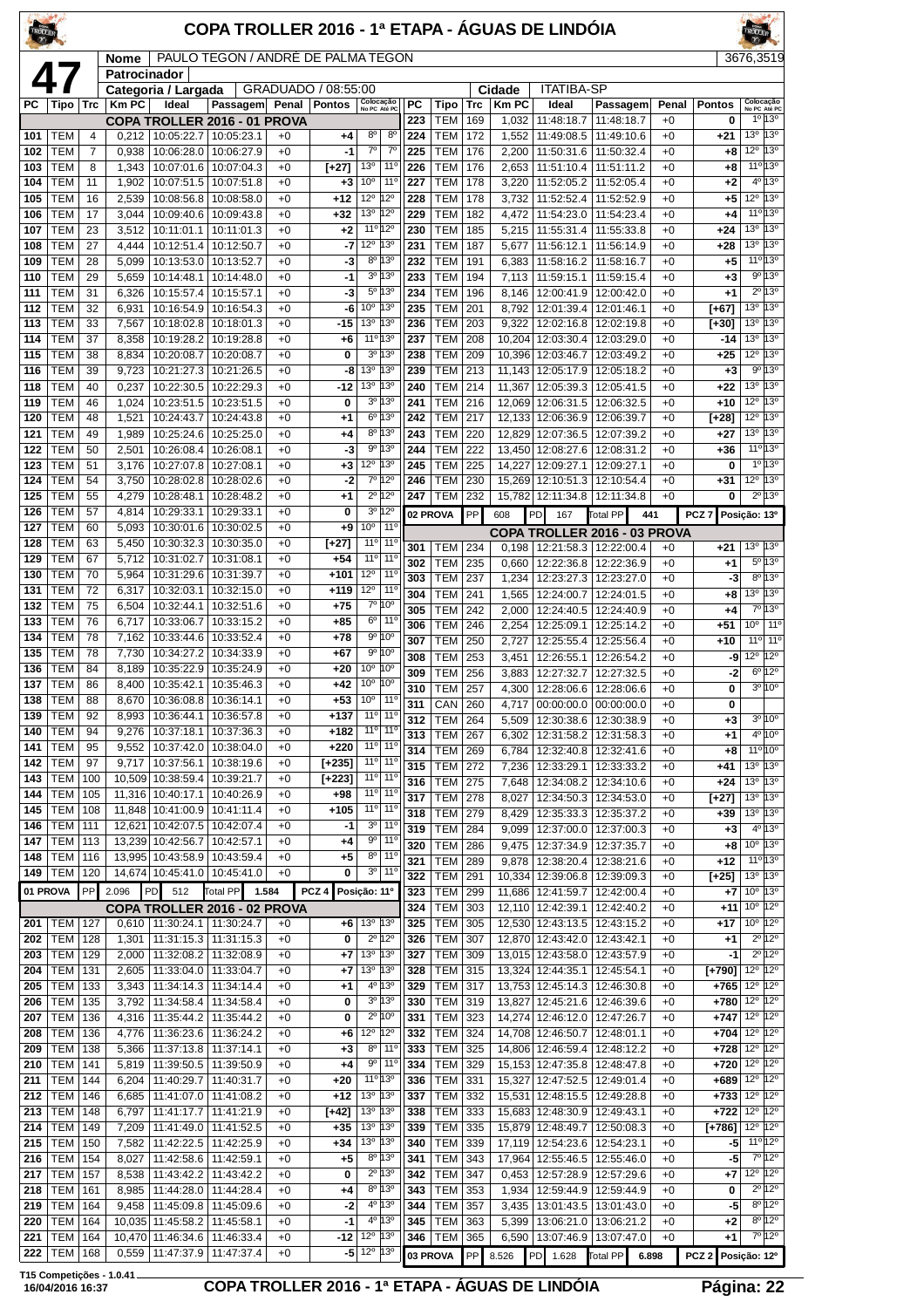| <b>TROLLE</b> |                          |                |                      |                                                   | COPA TROLLER 2016 - 1ª ETAPA - ÁGUAS DE LINDÓIA                |              |                     |                                            |                                  |            |                              |                   |                  |                    |                                                             |              |                                 |                                          |                                  |
|---------------|--------------------------|----------------|----------------------|---------------------------------------------------|----------------------------------------------------------------|--------------|---------------------|--------------------------------------------|----------------------------------|------------|------------------------------|-------------------|------------------|--------------------|-------------------------------------------------------------|--------------|---------------------------------|------------------------------------------|----------------------------------|
|               |                          |                | Nome<br>Patrocinador |                                                   | EDNILSO LEONEL BORGUEZANI / JOEL KRAVTCHENKO                   |              |                     |                                            |                                  |            |                              |                   |                  |                    |                                                             |              |                                 | 3537,3565                                |                                  |
|               | 49                       |                |                      | Categoria / Largada                               |                                                                |              | GRADUADO / 08:56:00 |                                            |                                  |            |                              |                   | Cidade           | <b>CURITIBA-PR</b> |                                                             |              |                                 |                                          |                                  |
| РC            | Tipo                     | <b>Trc</b>     | $ $ Km PC            | Ideal                                             | Passagem Penal Pontos                                          |              |                     | Colocação<br>No PC Até PC                  |                                  | PC<br>223  | Tipo<br>TEM                  | <b>Trc</b><br>169 | <b>Km PC</b>     | Ideal              | Passagem                                                    | Penal        | <b>Pontos</b>                   | Colocação<br>12°                         | 10 <sup>o</sup>                  |
| 101           | TEM                      | $\overline{4}$ | 0,212                |                                                   | <b>COPA TROLLER 2016 - 01 PROVA</b><br>10:06:22.7   10:06:22.5 | $+0$         | -2                  | $2^{\circ}$                                | $2^{\circ}$                      | 224        | <b>TEM</b>                   | 172               | 1,032<br>1,552   | 11:49:18.7         | 11:49:18.2<br>11:50:08.5   11:50:08.3                       | $+0$<br>$+0$ | -5<br>-2                        | 40                                       | $9^{\circ}$                      |
| 102           | TEM                      | $\overline{7}$ | 0,938                | 10:07:28.0                                        | 10:07:27.9                                                     | $+0$         | $-1$                | $4^{\circ}$                                | 3 <sup>o</sup>                   | 225        | <b>TEM</b>                   | 176               | 2,200            |                    | 11:51:31.6 11:51:31.5                                       | $+0$         | -1                              | $2^{\circ}$                              | $9^{\circ}$                      |
| 103           | TEM                      | 8              | 1,343                | 10:08:01.6                                        | 10:08:01.6                                                     | $+0$         | 0                   | 1 <sup>0</sup>                             | $1^{\circ}$                      | 226        | <b>TEM</b>                   | 176               | 2,653            |                    | 11:52:10.4 11:52:10.3                                       | $+0$         | -1                              | 30                                       | $9^{\circ}$                      |
| 104<br>105    | TEM<br>TEM               | 11<br>16       | 1.902<br>2,539       | 10:09:56.8                                        | 10:08:51.5   10:08:51.0<br>10:09:56.0                          | $+0$<br>$+0$ | -5<br>-8            | 12°<br>$11^{\circ}$                        | 4 <sup>0</sup><br>6 <sup>o</sup> | 227<br>228 | <b>TEM</b><br><b>TEM</b>     | 178<br>178        | 3,220<br>3,732   | 11:53:52.4         | 11:53:05.2 11:53:04.9<br>11:53:51.4                         | $+0$<br>$+0$ | -3<br>-10                       | 8 <sup>o</sup><br>13 <sup>0</sup>        | $9^{\circ}$<br>$9^{\circ}$       |
| 106           | тем                      | 17             | 3,044                | 10:10:40.6                                        | 10:10:40.4                                                     | $+0$         | $-2$                | 6 <sup>o</sup>                             | $5^{\circ}$                      | 229        | <b>TEM</b>                   | 182               | 4,472            | 11:55:23.0         | 11:55:22.6                                                  | $+0$         | -4                              | 10 <sup>o</sup>                          | $9^{\circ}$                      |
| 107           | TEM                      | 23             | 3,512                | 10:12:01.1                                        | 10:12:01.3                                                     | $+0$         | $+2$                | 8 <sup>o</sup>                             | 6 <sup>o</sup>                   | 230        | <b>TEM</b>                   | 185               | 5,215            |                    | 11:56:31.4   11:56:31.9                                     | $+0$         | $+5$                            | 1 <sup>0</sup>                           | $\overline{9^{\circ}}$           |
| 108           | TEM                      | 27             | 4,444                | 10:13:51.4                                        | 10:13:50.7                                                     | $+0$         | -7                  | $11^{\circ}$                               | 8 <sup>o</sup>                   | 231        | <b>TEM</b>                   | 187               | 5,677            |                    | 11:57:12.1   11:57:11.7                                     | $+0$         | -4                              | $8^{\circ}$                              | $9^{\circ}$                      |
| 109<br>110    | TEM<br>TEM               | 28<br>29       | 5,099<br>5,659       | 10:14:53.0<br>10:15:48.1                          | 10:14:52.3<br>10:15:47.4                                       | $+0$<br>$+0$ | -7<br>-7            | 12°<br>13 <sup>o</sup>                     | $9^{\circ}$<br>$9^{\circ}$       | 232<br>233 | <b>TEM</b><br>TEM            | 191<br>194        | 6,383<br>7,113   |                    | 11:59:16.2   11:59:16.1<br>12:00:15.1   12:00:15.1          | $+0$<br>$+0$ | -1<br>0                         | 4º<br>$\overline{3^0}$                   | $8^{\circ}$<br>$8^{\circ}$       |
| 111           | TEM                      | 31             | 6,326                | 10:16:57.4                                        | 10:16:57.0                                                     | $+0$         | -4                  | $8^{\circ}$                                | $9^{\circ}$                      | 234        | <b>TEM</b>                   | 196               | 8,146            |                    | 12:01:41.9   12:01:41.6                                     | $+0$         | -3                              | $9^{\circ}$                              | $8^{\circ}$                      |
| 112           | TEM                      | 32             | 6,931                | 10:17:54.9                                        | 10:17:54.2                                                     | $+0$         | -7                  | 12°                                        | $9^{\circ}$                      | 235        | <b>TEM</b>                   | 201               | 8,792            | 12:02:39.4         | 12:02:39.9                                                  | $+0$         | +5                              | $5^{\circ}$                              | $8^{\circ}$                      |
| 113           | TEM                      | 33             | 7,567                | 10:19:02.8                                        | 10:19:01.3                                                     | $+0$         | $[-15]$             | 12°                                        | 10 <sup>o</sup>                  | 236        | <b>TEM</b>                   | 203               | 9,322            |                    | 12:03:16.8   12:03:16.9                                     | $+0$         | $+1$                            | $2^{\circ}$                              | $7^\circ$                        |
| 114<br>115    | TEM<br>TEM               | 37<br>38       | 8,358<br>8,834       | 10:20:28.2<br>10:21:08.7                          | 10:20:27.9<br>10:21:08.5                                       | $+0$<br>$+0$ | -3<br>-2            |                                            | 6º 10°<br>7º 10º                 | 237<br>238 | <b>TEM</b><br><b>TEM</b>     | 208<br>209        | 10,204<br>10,396 | 12:04:46.7         | 12:04:30.4   12:04:29.9<br>12:04:46.5                       | $+0$<br>$+0$ | -5<br>-2                        | 7 <sup>o</sup><br>6 <sup>o</sup>         | 7 <sup>o</sup><br>$6^{\circ}$    |
| 116           | TEM                      | 39             | 9,723                | 10:22:27.3                                        | 10:22:26.8                                                     | $+0$         | -5                  | 11 <sup>o</sup> 10 <sup>o</sup>            |                                  | 239        | <b>TEM</b>                   | 213               | 11,143           | 12:06:17.9         | 12:06:18.2                                                  | $+0$         | $+3$                            | $7^\circ$                                | 6 <sup>o</sup>                   |
| 118           | TEM                      | 40             | 0,237                | 10:23:30.5                                        | 10:23:30.0                                                     | $+0$         | -5                  | 11 <sup>o</sup> 10 <sup>o</sup>            |                                  | 240        | <b>TEM</b>                   | 214               | 11,367           |                    | 12:06:39.3 12:06:39.5                                       | $+0$         | $+2$                            | $2^{\circ}$                              | 6 <sup>o</sup>                   |
| 119           | TEM                      | 46             | 1,024                | 10:24:51.5                                        | 10:24:51.0                                                     | $+0$         | -5                  | 11 <sup>o</sup> 10 <sup>o</sup>            |                                  | 241        | <b>TEM</b>                   | 216               | 12.069           |                    | 12:07:31.5   12:07:32.0                                     | $+0$         | $+5$                            | 10 <sup>o</sup>                          | $6^{\circ}$                      |
| 120<br>121    | TEM<br>TEM               | 48<br>49       | 1,521                | 10:25:43.7                                        | 10:25:43.2<br>10:26:24.0                                       | $+0$<br>$+0$ | -5                  | 13 <sup>o</sup><br>13 <sup>0</sup>         | 10 <sup>o</sup><br>10°           | 242        | <b>TEM</b>                   | 217<br>220        | 12,133           |                    | 12:07:36.9 12:07:37.4<br>12:08:36.5 12:08:36.1              | $+0$         | $+5$<br>-4                      | $\overline{2^0}$<br>4°                   | $6^{\circ}$<br>6 <sup>o</sup>    |
| 122           | TEM                      | 50             | 1,989<br>2,501       | 10:26:24.6<br>10:27:08.4                          | 10:27:08.3                                                     | $+0$         | -6<br>-1            |                                            | $3^{\circ}$ 10°                  | 243<br>244 | <b>TEM</b><br><b>TEM</b>     | 222               | 12,829           |                    | 13,450 12:09:27.6 12:09:28.9                                | $+0$<br>$+0$ | [+13]                           | $\overline{2^0}$                         | $5^{\circ}$                      |
| 123           | TEM                      | 51             | 3,176                | 10:28:07.8                                        | 10:28:07.9                                                     | $+0$         | $+1$                |                                            | 7º 10°                           | 245        | <b>TEM</b>                   | 225               | 14,227           | 12:10:27.1         | 12:10:26.7                                                  | $+0$         | -4                              | 4°                                       | $5^{\circ}$                      |
| 124           | TEM                      | 54             | 3,750                | 10:29:02.8                                        | 10:29:03.0                                                     | $+0$         | $+2$                | $6^{\circ}$                                | $9^{\circ}$                      | 246        | <b>TEM</b>                   | 230               |                  |                    | 15,269 12:11:51.3 12:12:00.6                                | $+0$         | $[+93]$                         | 13 <sup>o</sup>                          | 8 <sup>0</sup>                   |
| 125           | TEM                      | 55             | 4,279                | 10:29:48.1                                        | 10:29:48.2                                                     | $+0$         | $+1$                | $5^{\circ}$                                | $9^{\circ}$                      | 247        | <b>TEM</b>                   | 232               |                  |                    | 15,782 12:12:34.8 12:12:35.8                                | $+0$         | $[+10]$                         | 10 <sup>o</sup>                          | 8 <sup>o</sup>                   |
| 126<br>127    | TEM<br><b>TEM</b>        | 57<br>60       | 4,814<br>5,093       | 10:30:33.1                                        | 10:30:32.4<br>10:31:01.6   10:31:01.6                          | $+0$<br>$+0$ | -7<br>0             | $13^{\circ}$<br>1 <sup>0</sup>             | 90<br>8 <sup>o</sup>             | 02 PROVA   |                              | PP                | 296              | PD<br>130          | Total PP                                                    | 166          | PCZ1<br>Posição: 7º             |                                          |                                  |
| 128           | <b>TEM</b>               | 63             | 5,450                | 10:31:32.3                                        | 10:31:32.5                                                     | $+0$         | $+2$                | $1^{\circ}$                                | $7^\circ$                        | 301        | TEM                          | 234               | 0,198            |                    | COPA TROLLER 2016 - 03 PROVA<br>12:22:58.3   12:22:58.2     | $+0$         | -1                              | $\overline{2^0}$                         | $2^{\circ}$                      |
| 129           | TEM                      | 67             | 5,712                | 10:32:02.7                                        | 10:32:02.8                                                     | $+0$         | $+1$                | $1^{\circ}$                                | 3 <sup>o</sup>                   | 302        | <b>TEM</b>                   | 235               | 0.660            |                    | 12:23:36.8 12:23:36.5                                       | $+0$         | -3                              | $\overline{7}^{\circ}$                   | $4^{\circ}$                      |
| 130           | TEM                      | 70             | 5,964                |                                                   | 10:32:29.6   10:32:30.2                                        | $+0$         | +6                  | 1 <sup>0</sup>                             | 3 <sup>o</sup>                   | 303        | <b>TEM</b>                   | 237               | 1,234            |                    | 12:24:27.3 12:24:25.7                                       | $+0$         | $[-16]$                         | 13 <sup>o</sup>                          | $12^{\circ}$                     |
| 131<br>132    | TEM<br>TEM               | 72<br>75       | 6,317<br>6,504       | 10:33:03.1<br>10:33:44.1                          | 10:33:03.0<br>10:33:48.6                                       | $+0$<br>$+0$ | $-1$<br>[+45]       | 3 <sup>o</sup><br>6 <sup>o</sup>           | 3 <sup>o</sup><br>3 <sup>o</sup> | 304        | <b>TEM</b>                   | 241               | 1,565            |                    | 12:25:00.7   12:25:00.4                                     | $+0$         | -3                              |                                          | $7°$ 11 <sup>o</sup>             |
| 133           | <b>TEM</b>               | 76             | 6.717                | 10:34:06.7                                        | 10:34:13.8                                                     | $+0$         | $[+71]$             | $5^{\circ}$                                | 4 <sup>0</sup>                   | 305<br>306 | <b>TEM</b><br><b>TEM</b>     | 242<br>246        | 2,000<br>2,254   | 12:26:09.1         | 12:25:40.5 12:25:39.9<br>12:26:10.4                         | $+0$<br>$+0$ | -6<br>$[+13]$                   | $11^{\circ}12^{\circ}$<br>6 <sup>o</sup> | $7^{\circ}$                      |
| 134           | TEM                      | 78             | 7,162                | 10:34:44.6                                        | 10:34:47.2                                                     | $+0$         | [+26]               | 6 <sup>o</sup>                             | 4 <sup>0</sup>                   | 307        | TEM                          | 250               | 2,727            |                    | 12:26:55.4   12:26:55.6                                     | $+0$         | $+2$                            | 3 <sup>o</sup>                           | $6^{\circ}$                      |
| 135           | TEM                      | 78             | 7,730                | 10:35:27.2                                        | 10:35:27.4                                                     | $+0$         | +2                  | $2^{\circ}$                                | 4 <sup>0</sup>                   | 308        | <b>TEM</b>                   | 253               | 3,451            | 12:27:55.1         | 12:27:54.8                                                  | $+0$         | -3                              | $9^{\circ}$                              | $6^{\circ}$                      |
| 136<br>137    | TEM<br><b>TEM</b>        | 84<br>86       | 8,189<br>8,400       | 10:36:22.9<br>10:36:42.1                          | 10:36:22.9<br>10:36:43.3                                       | $+0$<br>$+0$ | 0<br>$+12$          | $\overline{2^{\circ}}$<br>$\overline{2^0}$ | 4 <sup>0</sup><br>4 <sup>0</sup> | 309        | <b>TEM</b>                   | 256               | 3,883            | 12:28:32.7         | 12:28:32.6                                                  | $+0$         | $-1$                            | $2^{\circ}$                              | 6 <sup>o</sup>                   |
| 138           | <b>TEM</b>               | 88             |                      | 8,670   10:37:08.8   10:37:08.2                   |                                                                | $+0$         | -6                  | 3 <sup>0</sup>                             | 4 <sup>0</sup>                   | 310<br>311 | <b>TEM</b><br><b>CAN</b> 260 | 257               | 4,300            |                    | 12:29:06.6   12:29:05.4<br>4,717 00:00:00.0 00:00:00.0      | $+0$<br>$+0$ | -12<br>0                        | 10 <sup>o</sup>                          | $6^{\circ}$                      |
| 139           | TEM                      | 92             | 8,993                | 10:37:44.1                                        | 10:37:44.6                                                     | +0           | $+5$                | 3 <sup>o</sup>                             | 4 <sup>0</sup>                   | 312        | TEM                          | 264               |                  |                    | 5,509   12:31:38.6   12:31:38.5                             | $^{+0}$      | $-1$                            | $2^{\circ}$                              | 6 <sup>o</sup>                   |
| 140           | <b>TEM</b>               | 94             | 9,276                | 10:38:18.1                                        | 10:38:18.7                                                     | $+0$         | $+6$                | 4°                                         | $4^{\circ}$                      | 313        | <b>TEM</b>                   | 267               | 6,302            | 12:32:58.2         | 12:32:58.4                                                  | $+0$         | $+2$                            | $5^{\circ}$                              | $6^{\circ}$                      |
| 141<br>142    | <b>TEM</b><br>TEM        | 95<br>97       | 9,552<br>9,717       | 10:38:42.0<br>10:38:56.1                          | 10:38:42.3<br>10:38:56.4                                       | $+0$<br>$+0$ | $+3$<br>$+3$        | $\overline{2^0}$<br>$3^{\rm o}$            | 3 <sup>o</sup><br>3 <sup>o</sup> | 314        | <b>TEM</b>                   | 269               | 6,784            |                    | 12:33:40.8   12:33:40.7                                     | $+0$         | -1                              | 3 <sup>0</sup>                           | 6 <sup>o</sup>                   |
| 143           | <b>TEM</b>               | 100            |                      | 10,509 10:39:59.4                                 | 10:39:59.2                                                     | $+0$         | $-2$                | 3 <sup>o</sup>                             | 3 <sup>o</sup>                   | 315<br>316 | <b>TEM</b><br>TEM            | 272<br>275        | 7,236<br>7,648   |                    | 12:34:29.1   12:34:30.1<br>12:35:08.2   12:35:08.7          | $+0$<br>$+0$ | $+10$<br>+5                     | $6^{\circ}$<br>$5^{\circ}$               | 6 <sup>o</sup><br>6 <sup>o</sup> |
| 144           | <b>TEM</b>               | 105            |                      | 11,316 10:41:17.1                                 | 10:41:16.9                                                     | $+0$         | -2                  | 3 <sup>o</sup>                             | 3 <sup>o</sup>                   | 317        | <b>TEM</b>                   | 278               | 8,027            |                    | 12:35:50.3   12:35:50.9                                     | $+0$         | +6                              | $5^{\circ}$                              | $5^{\circ}$                      |
| 145           | <b>TEM</b>               | 108            |                      | 11,848   10:42:00.9                               | 10:42:00.8                                                     | $+0$         | -1                  | $2^{\circ}$                                | 3 <sup>o</sup>                   | 318        | TEM                          | 279               | 8,429            |                    | 12:36:33.3   12:36:33.6                                     | $+0$         | $+3$                            | 4 <sup>0</sup>                           | $5^{\circ}$                      |
| 146<br>147    | <b>TEM</b><br><b>TEM</b> | 111<br>113     |                      | 12,621 10:43:07.5 10:43:06.5<br>13,239 10:43:56.7 | 10:43:56.4                                                     | $+0$<br>$+0$ | -10<br>-3           | $9^{\circ}$<br>6 <sup>o</sup>              | 3 <sup>o</sup><br>3 <sup>o</sup> | 319        | TEM                          | 284               | 9.099            | 12:38:00.0         | 12:37:59.3                                                  | $+0$         | -7                              | 80                                       | 6 <sup>o</sup>                   |
| 148           | <b>TEM</b>               | 116            |                      | 13,995 10:44:58.9                                 | 10:44:58.9                                                     | $+0$         | 0                   | $1^{\circ}$                                | 3 <sup>o</sup>                   | 320<br>321 | <b>TEM</b><br>TEM            | 286<br>289        | 9,475<br>9,878   |                    | 12:38:34.9 12:38:34.6<br>12:39:20.4   12:39:20.6            | $+0$<br>$+0$ | -3<br>$+2$                      | $5^{\circ}$<br>3 <sup>o</sup>            | $5^{\circ}$<br>$5^{\circ}$       |
| 149           | <b>TEM</b>               | 120            |                      | 14,674 10:46:41.0                                 | 10:46:41.0                                                     | $+0$         | 0                   | $2^{\circ}$                                | 3 <sup>o</sup>                   | 322        | TEM                          | 291               | 10,334           |                    | 12:40:06.8   12:40:06.5                                     | $+0$         | -3                              | $5^{\circ}$                              | $5^{\rm o}$                      |
|               | 01 PROVA                 | PP             | 317                  | PD<br>157                                         | Total PP                                                       | 160          | PCZ <sub>5</sub>    | Posição: 2º                                |                                  | 323        | <b>TEM</b>                   | 299               | 11.686           |                    | 12:42:59.7   12:42:59.2                                     | $+0$         | -5                              | $8^{\circ}$                              | $5^{\circ}$                      |
|               |                          |                |                      |                                                   | COPA TROLLER 2016 - 02 PROVA                                   |              |                     |                                            |                                  | 324        | <b>TEM</b>                   | 303               |                  |                    | 12,110   12:43:39.1   12:43:39.2                            | $+0$         | $+1$                            | $2^{\circ}$                              | 4 <sup>0</sup>                   |
| 201<br>202    | TEM<br><b>TEM</b>        | 127<br>128     | 1,301                | 0,610   11:31:24.1                                | 11:31:24.2<br>11:32:15.0                                       | $+0$<br>$+0$ | $+1$                | $5^{\circ}$<br>11°                         | $5^{\circ}$<br>90                | 325<br>326 | <b>TEM</b><br>TEM            | 305<br>307        | 12,870           | 12:44:42.0         | 12,530   12:44:13.5   12:44:14.0<br>12:44:41.4              | +0<br>$+0$   | +5<br>-6                        | $1^{\circ}$<br>11°                       | 3 <sup>o</sup><br>3 <sup>o</sup> |
| 203           | <b>TEM</b>               | 129            | 2,000                | 11:32:15.3<br>11:33:08.2                          | 11:33:07.8                                                     | $+0$         | -3<br>-4            | 11°                                        | $11^{\circ}$                     | 327        | <b>TEM</b>                   | 309               |                  |                    | 13,015 12:44:58.0 12:44:57.9                                | $+0$         | -1                              | 3 <sup>o</sup>                           | 3 <sup>o</sup>                   |
| 204           | <b>TEM</b>               | 131            | 2,605                | 11:34:04.0                                        | 11:34:03.7                                                     | $+0$         | -3                  | $7^\circ$                                  | 9 <sup>o</sup>                   | 328        | <b>TEM</b>                   | 315               | 13,324           | 12:45:35.1         | 12:45:38.4                                                  | $+0$         | [+33]                           | $7^\circ$                                | 3 <sup>o</sup>                   |
| 205           | <b>TEM</b>               | 133            | 3,343                | 11:35:14.3                                        | 11:35:13.9                                                     | $+0$         | -4                  | $11^{\circ} 10^{\circ}$                    |                                  | 329        | TEM                          | 317               | 13,753           |                    | 12:46:14.3   12:46:14.3                                     | +0           | 0                               | $1^{\circ}$                              | $2^{\circ}$                      |
| 206<br>207    | <b>TEM</b><br>TEM        | 135<br>136     | 3,792<br>4,316       | 11:35:58.4<br>11:36:44.2                          | 11:35:58.0<br>11:36:43.6                                       | $+0$<br>$+0$ | -4<br>-6            | 13 <sup>o</sup><br>13º 13º                 | 12°                              | 330<br>331 | <b>TEM</b><br>TEM            | 319<br>323        | 13,827           |                    | 12:46:21.6   12:46:22.2<br>14,274 12:47:12.0 12:47:12.8     | $+0$<br>$+0$ | +6<br>+8                        | $4^{\circ}$<br>$7^\circ$                 | 1 <sup>o</sup><br>$2^{\circ}$    |
| 208           | <b>TEM</b>               | 136            | 4,776                | 11:37:23.6                                        | 11:37:23.5                                                     | $+0$         | -1                  |                                            | $10 10^{\circ}$                  | 332        | TEM                          | 324               | 14,708           |                    | 12:47:50.7   12:47:51.2                                     | $+0$         | +5                              | $6^{\circ}$                              | $\overline{2^0}$                 |
| 209           | <b>TEM</b>               | 138            | 5,366                | 11:38:13.8                                        | 11:38:13.5                                                     | $+0$         | -3                  |                                            | 9°10°                            | 333        | TEM                          | 325               |                  |                    | 14,806 12:47:59.4 12:47:59.9                                | $+0$         | +5                              | 4 <sup>0</sup>                           | $2^{\circ}$                      |
| 210           | <b>TEM</b>               | 141            | 5,819                | 11:40:50.5                                        | 11:40:50.2                                                     | $+0$         | -3                  |                                            | $8^{\circ}$ 10 <sup>°</sup>      | 334        | TEM                          | 329               |                  |                    | 15, 153   12: 48: 35.8   12: 48: 35.9                       | $+0$         | $+1$                            | $2^{\circ}$                              | $\overline{2^0}$                 |
| 211           | <b>TEM</b>               | 144            | 6,204                | 11:41:29.7                                        | 11:41:29.8                                                     | $+0$         | $+1$                | 1 <sup>0</sup>                             | $7^{\circ}$                      | 336        | <b>TEM</b>                   | 331               | 15,327           | 12:48:52.5         | 12:48:52.3                                                  | $+0$         | -2                              | 4º<br>$2^{\circ}$                        | $2^{\circ}$<br>1 <sup>0</sup>    |
| 212<br>213    | <b>TEM</b><br><b>TEM</b> | 146<br>148     | 6,685<br>6,797       | 11:42:07.0<br>11:42:17.7                          | 11:42:06.0<br>11:42:17.5                                       | $+0$<br>$+0$ | -10<br>-2           | $12^{\circ}$<br>$2^{\circ}$                | $8^{\circ}$<br>$7^{\circ}$       | 337<br>338 | TEM<br>TEM                   | 332<br>333        | 15,531           |                    | 12:49:15.5   12:49:15.4<br>15,683   12:49:30.9   12:49:30.0 | $+0$<br>$+0$ | -1<br>-9                        | $7^\circ$                                | $2^{\circ}$                      |
| 214           | <b>TEM</b>               | 149            | 7,209                | 11:42:49.0                                        | 11:42:48.6                                                     | $+0$         | -4                  | $5^{\circ}$                                | $7^{\circ}$                      | 339        | TEM                          | 335               | 15,879           | 12:49:49.7         | 12:50:09.9                                                  | $+0$         | $[+202]$                        | 11°                                      | $6^{\rm o}$                      |
| 215           | <b>TEM</b>               | 150            | 7,582                | 11:43:22.5                                        | 11:43:22.0                                                     | $+0$         | -5                  | 6 <sup>o</sup>                             | $7^\circ$                        | 340        | <b>TEM</b>                   | 339               |                  |                    | 17,119   12:55:23.6   12:55:22.9                            | $+0$         |                                 | $-7$ 12 <sup>o</sup>                     | 6 <sup>o</sup>                   |
| 216           | <b>TEM</b>               | 154            | 8,027                | 11:43:58.6                                        | 11:43:57.9                                                     | $+0$         | -7                  | 10 <sup>o</sup>                            | 8 <sup>o</sup>                   | 341        | TEM                          | 343               | 17,964           |                    | 12:56:46.5   12:56:46.1                                     | $+0$         | -4                              | $4^{\circ}$                              | 6 <sup>o</sup>                   |
| 217<br>218    | <b>TEM</b><br><b>TEM</b> | 157<br>161     | 8,538<br>8,985       | 11:44:42.2                                        | 11:44:41.8<br>11:45:28.0   11:45:27.6                          | $+0$<br>$+0$ | -4<br>-4            | 6 <sup>o</sup><br>9 <sup>o</sup>           | 8 <sup>o</sup><br>8 <sup>o</sup> | 342<br>343 | TEM<br><b>TEM</b>            | 347<br>353        | 0,453<br>1,934   | 12:58:28.9         | 12:58:28.8<br>13:00:44.9   13:00:44.5                       | $+0$<br>$+0$ | -1                              | 3 <sup>o</sup><br>$-4$ 12 <sup>o</sup>   | 6 <sup>o</sup><br>$6^{\circ}$    |
| 219           | <b>TEM</b>               | 164            | 9,458                | 11:46:09.8                                        | 11:46:08.9                                                     | $+0$         | -9                  | $12^{\circ}$                               | $8^{\circ}$                      | 344        | TEM                          | 357               | 3,435            |                    | 13:02:43.5   13:02:42.8                                     | $+0$         | -7                              | 11°                                      | $6^{\circ}$                      |
| 220           | <b>TEM</b>               | 164            |                      | 10,035 11:46:58.2                                 | 11:46:57.3                                                     | $+0$         | -9                  | $12^{\circ}$                               | $8^{\circ}$                      | 345        | TEM                          | 363               | 5,399            | 13:07:21.0         | 13:07:20.4                                                  | $+0$         | -6                              | 11°                                      | $6^{\circ}$                      |
| 221           | <b>TEM</b>               | 164            |                      | 10,470 11:47:34.6                                 | 11:47:33.2                                                     | $+0$         | $[-14]$             | $13^{\circ}$ $ 10^{\circ}$                 |                                  | 346        | <b>TEM</b>                   | 365               |                  |                    | 6,590   13:08:46.9   13:08:46.4                             | $^{+0}$      |                                 | $-5$ 12 <sup>o</sup>                     | 6 <sup>o</sup>                   |
| 222           | <b>TEM</b>               | 168            |                      | $0,559$   11:48:37.9                              | 11:48:37.5                                                     | $+0$         |                     | $-4$ 10 $^{\circ}$                         | $10^{\circ}$                     | 03 PROVA   |                              | PP                | 427              | PD<br>264          | Total PP                                                    | 163          | PCZ <sub>1</sub><br>Posição: 4º |                                          |                                  |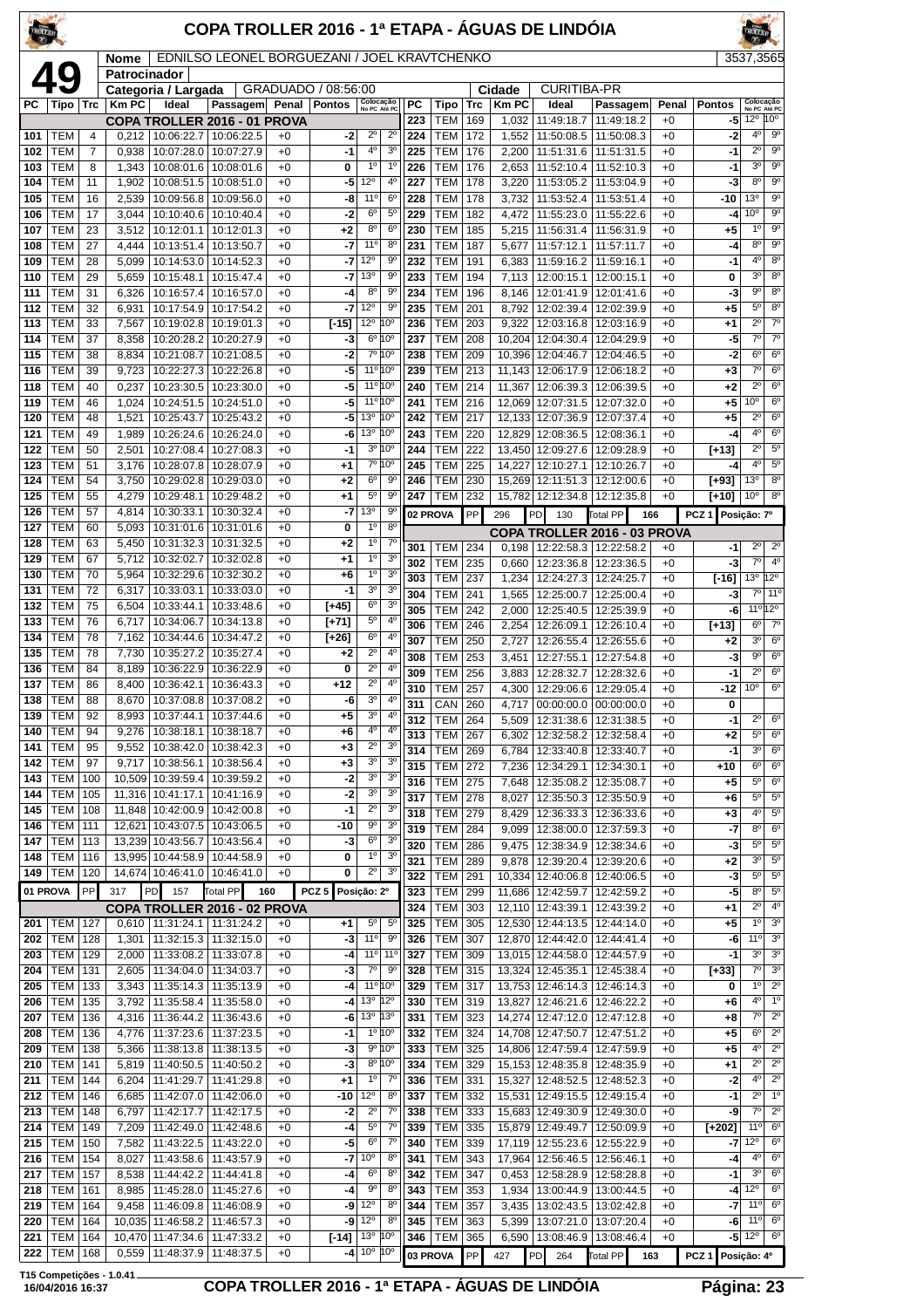| TROLLER    |                          |            |                |                                                   | COPA TROLLER 2016 - 1ª ETAPA - ÁGUAS DE LINDÓIA |              |                     |                                   |                                      |            |                              |            |                  |                                            |                                                         |              |                 | <b>ROLLE</b>                          |                                       |
|------------|--------------------------|------------|----------------|---------------------------------------------------|-------------------------------------------------|--------------|---------------------|-----------------------------------|--------------------------------------|------------|------------------------------|------------|------------------|--------------------------------------------|---------------------------------------------------------|--------------|-----------------|---------------------------------------|---------------------------------------|
|            |                          |            | Nome           |                                                   | GUSTAVO SCHMIDT / FERNANDO LOBO KOERICH         |              |                     |                                   |                                      |            |                              |            |                  |                                            |                                                         |              |                 | 3531.3568                             |                                       |
|            | 50                       |            | Patrocinador   | Categoria / Largada                               |                                                 |              | GRADUADO / 08:57:00 |                                   |                                      |            |                              |            | Cidade           | SAO JOSE-SC                                |                                                         |              |                 |                                       |                                       |
| PС         | Tipo                     | Trc        | <b>Km PC</b>   | Ideal                                             | Passagem Penal                                  |              | <b>Pontos</b>       | Colocação<br>No PC Até PC         |                                      | PC         | Tipo                         | <b>Trc</b> | <b>Km PC</b>     | Ideal                                      | Passagem                                                | Penal        | <b>Pontos</b>   | Colocação                             | No PC Até PC                          |
| 101        | <b>TEM</b>               | 4          | 0.212          | 10:07:22.7                                        | COPA TROLLER 2016 - 01 PROVA<br>10:07:23.2      | $+0$         | +5                  |                                   | 11º 11º                              | 223<br>224 | <b>TEM</b><br><b>TEM</b>     | 169<br>172 | 1,032<br>1,552   | 11:50:18.7<br>11:51:08.5                   | 11:50:18.8<br>11:51:09.3                                | $+0$<br>$+0$ | $+1$<br>+8      | $2^{\circ}$<br>10 <sup>o</sup>        | 3 <sup>o</sup><br>3 <sup>o</sup>      |
| 102        | <b>TEM</b>               | 7          | 0,938          | 10:08:28.0                                        | 10:08:30.9                                      | $+0$         | [+29]               | 13°                               | 13°                                  | 225        | <b>TEM</b>                   | 176        | 2,200            | 11:52:31.6                                 | 11:52:31.7                                              | $+0$         | +1              | 4°                                    | 3 <sup>o</sup>                        |
| 103        | <b>TEM</b>               | 8          | 1,343          | 10:09:01.6                                        | 10:09:03.0                                      | $+0$         | [+14]               | 11°13°                            |                                      | 226        | <b>TEM</b>                   | 176        | 2,653            | 11:53:10.4                                 | 11:53:11.3                                              | $+0$         | +9              | $12^{\circ}$                          | 4 <sup>0</sup>                        |
| 104        | TEM                      | 11         | 1,902          | 10:09:51.5                                        | 10:09:54.0                                      | $+0$         | $[+25]$             | 13º 13º                           |                                      | 227        | <b>TEM</b>                   | 178        | 3,220            | 11:54:05.2                                 | 11:54:05.9                                              | $+0$         | +7              | $12^{\circ}$                          | $5^{\circ}$                           |
| 105<br>106 | <b>TEM</b><br><b>TEM</b> | 16<br>17   | 2,539<br>3,044 | 10:10:56.8<br>10:11:40.6                          | 10:10:57.2<br>10:11:41.0                        | $+0$<br>$+0$ | +4<br>+4            |                                   | 7º 13º<br>7º 13º                     | 228<br>229 | <b>TEM</b><br><b>TEM</b>     | 178<br>182 | 3,732<br>4,472   | 11:54:52.4<br>11:56:23.0                   | 11:54:52.4<br>11:56:23.2                                | $+0$<br>$+0$ | 0<br>$+2$       | $1^{\circ}$<br>$6^{\circ}$            | $5^{\rm o}$<br>4 <sup>0</sup>         |
| 107        | <b>TEM</b>               | 23         | 3,512          | 10:13:01.1                                        | 10:13:00.9                                      | $+0$         | $-2$                | 10 <sup>o</sup> 13 <sup>o</sup>   |                                      | 230        | <b>TEM</b>                   | 185        | 5,215            | 11:57:31.4                                 | 11:57:33.2                                              | $+0$         | $[+18]$         | $12^{\circ}$                          | $6^{\circ}$                           |
| 108        | <b>TEM</b>               | 27         | 4,444          | 10:14:51.4                                        | 10:14:51.3                                      | $+0$         | $-1$                |                                   | 3º 12º                               | 231        | <b>TEM</b>                   | 187        | 5,677            | 11:58:12.1                                 | 11:58:12.5                                              | $+0$         | +4              | $7^\circ$                             | $7^{\circ}$                           |
| 109        | <b>TEM</b>               | 28         | 5,099          | 10:15:53.0                                        | 10:15:52.9                                      | $+0$         | $-1$                |                                   | $3^{\circ}$ 12°                      | 232        | <b>TEM</b>                   | 191        | 6,383            | 12:00:16.2                                 | 12:00:16.1                                              | $+0$         | -1              | 3 <sup>o</sup><br>4 <sup>0</sup>      | $\overline{5^0}$                      |
| 110<br>111 | <b>TEM</b><br><b>TEM</b> | 29<br>31   | 5,659<br>6,326 | 10:16:48.1<br>10:17:57.4                          | 10:16:48.6<br>10:17:57.7                        | $+0$<br>$+0$ | +5<br>$+3$          |                                   | $9^{\circ}$ 12°<br>4º 12º            | 233<br>234 | <b>TEM</b><br><b>TEM</b>     | 194<br>196 | 7,113<br>8,146   | 12:02:41.9                                 | 12:01:15.1   12:01:15.0<br>12:02:42.2                   | $+0$<br>$+0$ | -1<br>$+3$      | $7^\circ$                             | $5^{\circ}$<br>6 <sup>o</sup>         |
| 112        | <b>TEM</b>               | 32         | 6,931          | 10:18:54.9                                        | 10:18:55.0                                      | $+0$         | +1                  |                                   | 4º 12º                               | 235        | <b>TEM</b>                   | 201        | 8,792            | 12:03:39.4                                 | 12:03:40.1                                              | $+0$         | $+7$            | $6^{\circ}$                           | $5^{\circ}$                           |
| 113        | <b>TEM</b>               | 33         | 7,567          | 10:20:02.8                                        | 10:20:02.9                                      | $+0$         | +1                  |                                   | $1^{\circ}$ 12°                      | 236        | <b>TEM</b>                   | 203        | 9,322            | 12:04:16.8                                 | 12:04:16.9                                              | $+0$         | $+1$            | $1^{\circ}$                           | $5^{\circ}$                           |
| 114        | <b>TEM</b><br><b>TEM</b> | 37         | 8,358          | 10:21:28.2                                        | 10:21:28.6                                      | $+0$<br>$+0$ | +4                  | 10 <sup>°</sup> 12 <sup>°</sup>   | $11^{\circ}$ 12°                     | 237<br>238 | <b>TEM</b><br><b>TEM</b>     | 208        | 10.204           | 12:05:30.4<br>12:05:46.7                   | 12:05:30.3                                              | $+0$         | -1              | 4 <sup>0</sup><br>1 <sup>0</sup>      | 4 <sup>0</sup><br>$4^{\circ}$         |
| 115<br>116 | <b>TEM</b>               | 38<br>39   | 8,834<br>9.723 | 10:22:08.7<br>10:23:27.3                          | 10:22:09.0<br>10:23:27.7                        | $+0$         | $+3$<br>+4          |                                   | $9^{\circ}$ 12°                      | 239        | <b>TEM</b>                   | 209<br>213 | 10,396<br>11,143 | 12:07:17.9                                 | 12:05:46.7<br>12:07:17.8                                | $+0$<br>$+0$ | 0<br>-1         | 4º                                    | 4 <sup>0</sup>                        |
| 118        | <b>TEM</b>               | 40         | 0,237          | 10:24:30.5                                        | 10:24:31.1                                      | $+0$         | +6                  | 12º 12º                           |                                      | 240        | <b>TEM</b>                   | 214        | 11,367           | 12:07:39.3                                 | 12:07:39.3                                              | $+0$         | 0               | 1 <sup>0</sup>                        | 3 <sup>o</sup>                        |
| 119        | <b>TEM</b>               | 46         | 1,024          | 10:25:51.5                                        | 10:25:51.6                                      | $+0$         | +1                  |                                   | $6^{\circ}12^{\circ}$                | 241        | <b>TEM</b>                   | 216        | 12,069           | 12:08:31.5                                 | 12:08:31.4                                              | $+0$         | -1              | 4 <sup>0</sup>                        | 3 <sup>o</sup>                        |
| 120<br>121 | <b>TEM</b>               | 48         | 1,521<br>1.989 | 10:26:43.7                                        | 10:26:43.5<br>10:27:24.2                        | $+0$         | -2                  | 10° 12°                           | $8^{\circ}$ 12°                      | 242<br>243 | <b>TEM</b>                   | 217<br>220 | 12,133           | 12:08:36.9                                 | 12:08:37.7                                              | $+0$         | $+8$            | 3 <sup>0</sup><br>$2^{\circ}$         | $2^{\circ}$<br>1 <sup>0</sup>         |
| 122        | <b>TEM</b><br><b>TEM</b> | 49<br>50   | 2,501          | 10:27:24.6<br>10:28:08.4                          | 10:28:08.4                                      | $+0$<br>$+0$ | -4<br>0             |                                   | 10 120                               | 244        | <b>TEM</b><br><b>TEM</b>     | 222        | 12,829<br>13,450 | 12:09:36.5<br>12:10:27.6                   | 12:09:36.5<br>12:10:29.2                                | $+0$<br>$+0$ | 0<br>$[+16]$    | $5^{\circ}$                           | 1 <sup>0</sup>                        |
| 123        | <b>TEM</b>               | 51         | 3,176          | 10:29:07.8                                        | 10:29:07.6                                      | $+0$         | $-2$                |                                   | 8º 12º                               | 245        | <b>TEM</b>                   | 225        | 14,227           | 12:11:27.1                                 | 12:11:28.3                                              | $+0$         | [+12]           | 11 <sup>o</sup>                       | 1 <sup>0</sup>                        |
| 124        | <b>TEM</b>               | 54         | 3.750          | 10:30:02.8                                        | 10:30:03.2                                      | $+0$         | +4                  | 10 <sup>o</sup>                   | $11^{\circ}$                         | 246        | <b>TEM</b>                   | 230        | 15,269           | 12:12:51.3                                 | 12:12:52.4                                              | $+0$         | $+11$           | $5^{\circ}$                           | $2^{\circ}$                           |
| 125<br>126 | <b>TEM</b><br><b>TEM</b> | 55<br>57   | 4,279<br>4,814 | 10:30:48.1<br>10:31:33.1                          | 10:30:48.2<br>10:31:32.9                        | $+0$<br>$+0$ | +1<br>-2            | $7^\circ$                         | $11^{\circ}$<br>$7°$ 11 <sup>°</sup> | 247        | TEM                          | 232        | 15,782           | 12:13:34.8                                 | 12:13:36.4                                              | $+0$         | $[+16]$         | $12^{\circ}$                          | 4 <sup>0</sup>                        |
| 127        | <b>TEM</b>               | 60         | 5.093          | 10:32:01.6                                        | 10:32:02.2                                      | $+0$         | +6                  | $9^{\circ}$                       | $10^{\circ}$                         |            | 02 PROVA                     | PP         | 194              | PD<br>62                                   | <b>Total PP</b><br>132                                  |              | <b>PCZ 11</b>   | Posição: 4º                           |                                       |
| 128        | <b>TEM</b>               | 63         | 5,450          | 10:32:32.3                                        | 10:32:32.6                                      | $+0$         | $+3$                | $2^{\circ}$                       | 90                                   | 301        | TEM                          | 234        | 0,198            |                                            | COPA TROLLER 2016 - 03 PROVA<br>12:23:58.3   12:23:58.5 | $+0$         | $+2$            | $5^{\circ}$                           | $5^{\circ}$                           |
| 129        | <b>TEM</b>               | 67         | 5,712          | 10:33:02.7                                        | 10:33:06.0                                      | $+0$         | $[+33]$             |                                   | 9°10°                                | 302        | <b>TEM</b>                   | 235        | 0,660            | 12:24:36.8                                 | 12:24:36.8                                              | $+0$         | 0               | $1^{\circ}$                           | $2^{\circ}$                           |
| 130<br>131 | <b>TEM</b><br><b>TEM</b> | 70<br>72   | 5,964<br>6,317 | 10:33:29.6<br>10:34:03.1                          | 10:33:30.8<br>10:34:03.2                        | $+0$<br>$+0$ | $+12$<br>+1         | $4^{\circ}$<br>$2^{\circ}$        | $7^\circ$<br>$7^\circ$               | 303        | <b>TEM</b>                   | 237        | 1,234            | 12:25:27.3                                 | 12:25:27.0                                              | $+0$         | -3              | $7^\circ$                             | $2^{\circ}$                           |
| 132        | <b>TEM</b>               | 75         | 6.504          | 10:34:44.1                                        | 10:34:44.5                                      | $+0$         | +4                  | 1 <sup>0</sup>                    | $5^{\circ}$                          | 304<br>305 | <b>TEM</b><br><b>TEM</b>     | 241<br>242 | 1,565<br>2,000   | 12:26:00.7<br>12:26:40.5                   | 12:26:01.0<br>12:26:40.3                                | $+0$<br>$+0$ | $+3$<br>-2      | $5^{\circ}$<br>3 <sup>o</sup>         | $2^{\circ}$<br>$\overline{2^{\circ}}$ |
| 133        | <b>TEM</b>               | 76         | 6,717          | 10:35:06.7                                        | 10:35:06.8                                      | $+0$         | +1                  | 1 <sup>0</sup>                    | 3 <sup>o</sup>                       | 306        | <b>TEM</b>                   | 246        | 2,254            | 12:27:09.1                                 | 12:27:10.3                                              | $+0$         | $[+12]$         | 3 <sup>o</sup>                        | $2^{\circ}$                           |
| 134        | <b>TEM</b>               | 78         | 7,162          | 10:35:44.6                                        | 10:35:45.2                                      | $+0$         | +6                  | 1 <sup>0</sup>                    | $2^{\circ}$                          | 307        | <b>TEM</b>                   | 250        | 2,727            | 12:27:55.4                                 | 12:27:55.6                                              | $+0$         | $+2$            | 4 <sup>0</sup>                        | $2^{\circ}$                           |
| 135<br>136 | <b>TEM</b><br><b>TEM</b> | 78<br>84   | 7,730<br>8,189 | 10:36:27.2<br>10:37:22.9                          | 10:36:27.3<br>10:37:22.8                        | $+0$<br>$+0$ | +1<br>-1            | 1 <sup>0</sup><br>4 <sup>0</sup>  | $2^{\circ}$<br>$2^{\circ}$           | 308        | <b>TEM</b>                   | 253        | 3,451            | 12:28:55.1                                 | 12:28:55.2                                              | $+0$         | +1              | 4°                                    | 1 <sup>0</sup>                        |
| 137        | <b>TEM</b>               | 86         | 8,400          | 10:37:42.1                                        | 10:37:43.5                                      | $+0$         | $+14$               | 4 <sup>0</sup>                    | $2^{\circ}$                          | 309<br>310 | <b>TEM</b><br><b>TEM</b>     | 256<br>257 | 3,883<br>4,300   | 12:29:32.7                                 | 12:29:33.0<br>12:30:06.6   12:30:06.4                   | $+0$<br>$+0$ | +3<br>-2        | $7^\circ$<br>$6^{\circ}$              | 1 <sup>0</sup><br>$\overline{3^0}$    |
| 138        | <b>TEM</b>               | 88         | 8,670          | 10:38:08.8   10:38:09.8                           |                                                 | $+0$         | $+10$               | $5^{\circ}$                       | $2^{\circ}$                          | 311        | <b>CAN 260</b>               |            |                  |                                            | 4,717 00:00:00.0 00:00:00.0                             | $+0$         | 0               |                                       |                                       |
| 139        | TEM                      | 92         |                | 8,993   10:38:44.1                                | 10:38:44.4                                      | +0           | $+3$                | $2^{\circ}$                       | $2^{\circ}$                          | 312        | <b>TEM</b>                   | 264        | 5,509            |                                            | 12:32:38.6   12:32:38.6                                 | $+0$         | 0               | $1^{\circ}$                           | $1^{\circ}$                           |
| 140<br>141 | <b>TEM</b><br><b>TEM</b> | 94<br>95   | 9,276<br>9,552 | 10:39:18.1<br>10:39:42.0                          | 10:39:18.1<br>10:39:42.4                        | $+0$<br>$+0$ | 0<br>+4             | $1^{\circ}$<br>$3^{\rm o}$        | $2^{\circ}$<br>$1^{\circ}$           | 313        | <b>TEM 267</b>               |            | 6,302            | 12:33:58.2                                 | 12:33:58.4                                              | $+0$         | $+2$            | $6^{\circ}$                           | 10                                    |
| 142        | <b>TEM</b>               | 97         | 9,717          | 10:39:56.1                                        | 10:39:56.2                                      | $+0$         | +1                  | $1^{\circ}$                       | $1^{\circ}$                          | 314<br>315 | <b>TEM</b><br><b>TEM</b>     | 269<br>272 | 6,784<br>7,236   | 12:35:29.1                                 | 12:34:40.8   12:34:41.1<br>12:35:29.2                   | $+0$<br>$+0$ | $+3$<br>$+1$    | $6^{\circ}$<br>4°                     | $2^{\circ}$<br>$1^{\circ}$            |
| 143        | <b>TEM</b>               | 100        |                | 10,509 10:40:59.4                                 | 10:40:59.4                                      | $+0$         | 0                   | $1^{\circ}$                       | $1^{\circ}$                          | 316        | <b>TEM 275</b>               |            | 7,648            |                                            | 12:36:08.2   12:36:09.3                                 | $+0$         | [+11]           | 10 <sup>o</sup>                       | $1^{\circ}$                           |
| 144        | <b>TEM</b><br><b>TEM</b> | 105<br>108 |                | 11,316 10:42:17.1<br>11,848 10:43:00.9 10:43:01.5 | 10:42:17.2                                      | $+0$<br>$+0$ | +1                  | $1^{\circ}$<br>7°                 | $1^{\circ}$<br>$1^{\circ}$           | 317        | TEM                          | 278        | 8,027            |                                            | 12:36:50.3   12:36:50.8                                 | $+0$         | $+5$            | 3 <sup>o</sup>                        | 1 <sup>°</sup>                        |
| 145<br>146 | <b>TEM</b>               | 111        |                | 12,621 10:44:07.5                                 | 10:44:07.3                                      | $+0$         | +6<br>-2            | $4^{\rm o}$                       | 1º                                   | 318<br>319 | <b>TEM</b><br><b>TEM 284</b> | 279        | 8,429            |                                            | 12:37:33.3 12:37:33.7                                   | $+0$         | $^{+4}$         | $5^{\circ}$<br>$\overline{7^{\circ}}$ | $1^{\circ}$<br>$1^{\circ}$            |
| 147        | <b>TEM</b>               | 113        |                | 13,239 10:44:56.7                                 | 10:44:56.9                                      | $+0$         | +2                  | $5^{\rm o}$                       | $1^{\circ}$                          | 320        | <b>TEM</b>                   | 286        | 9,099<br>9,475   | 12:39:34.9                                 | 12:39:00.0   12:39:00.5<br>12:39:35.5                   | $+0$<br>$+0$ | $+5$<br>$+6$    | 8 <sup>o</sup>                        | 1 <sup>°</sup>                        |
|            | 148   TEM                | 116        |                | 13,995 10:45:58.9 10:45:59.0                      |                                                 | $+0$         | +1                  | $3^{\circ}$                       | $1^{\circ}$                          | 321        | <b>TEM</b>                   | 289        | 9,878            | 12:40:20.4                                 | 12:40:20.8                                              | $+0$         | $+4$            | 6 <sup>o</sup>                        | 1 <sup>0</sup>                        |
|            | 149   TEM                | 120        |                | 14,674 10:47:41.0 10:47:41.1                      |                                                 | $+0$         | +1                  | $5^{\circ}$                       | 1º                                   | 322        | <b>TEM</b>                   | 291        | 10,334           | 12:41:06.8                                 | 12:41:07.4                                              | $+0$         | +6              | 90                                    | $1^{\circ}$                           |
| 01 PROVA   |                          | PP         | 241            | 101<br>PD                                         | Total PP<br>140<br>COPA TROLLER 2016 - 02 PROVA |              | PCZ <sub>3</sub>    | Posição: 1º                       |                                      | 323<br>324 | <b>TEM</b><br>TEM            | 299<br>303 | 11,686<br>12,110 | 12:43:59.7<br>12:44:39.1                   | 12:44:00.0<br>12:44:40.0                                | $+0$<br>$+0$ | $+3$<br>+9      | 4º<br>8 <sup>o</sup>                  | 1 <sup>°</sup><br>1 <sup>o</sup>      |
|            | 201   TEM                | 127        |                | 0,610   11:32:24.1   11:32:24.1                   |                                                 | $+0$         | 0                   | $2^{\circ}$                       | $2^{\circ}$                          | 325        | <b>TEM</b>                   | 305        | 12,530           | 12:45:13.5                                 | 12:45:14.4                                              | $+0$         | +9              | $5^{\circ}$                           | $1^{\circ}$                           |
| 202        | <b>TEM</b>               | 128        |                | 1,301   11:33:15.3   11:33:15.3                   |                                                 | $+0$         | 0                   | 3 <sup>0</sup>                    | $1^{\circ}$                          | 326        | <b>TEM</b>                   | 307        | 12,870           | 12:45:42.0                                 | 12:45:42.3                                              | $+0$         | $+3$            | 90                                    | $1^{\circ}$                           |
| 203        | <b>TEM</b>               | 129        |                | 2,000   11:34:08.2   11:34:08.2                   |                                                 | $+0$         | 0                   | 1°                                | $1^{\circ}$                          | 327        | <b>TEM 309</b>               |            |                  |                                            | 13,015 12:45:58.0 12:45:58.3                            | $+0$         | $+3$            | $9^{\circ}$                           | 1 <sup>°</sup>                        |
| 204<br>205 | <b>TEM</b><br><b>TEM</b> | 131<br>133 | 2,605          | 11:35:04.0<br>3,343   11:36:14.3                  | 11:35:04.0<br>11:36:14.4                        | $+0$<br>$+0$ | 0<br>+1             | $1^{\circ}$<br>3 <sup>o</sup>     | $1^{\circ}$<br>$1^{\circ}$           | 328<br>329 | <b>TEM</b><br><b>TEM 317</b> | 315        | 13,324           | 12:46:35.1<br>13,753 12:47:14.3 12:47:15.1 | 12:46:39.4                                              | $+0$<br>$+0$ | $[+43]$<br>$+8$ | $9^{\circ}$<br>$7^\circ$              | $2^{\circ}$<br>3 <sup>o</sup>         |
| 206        | TEM                      | 135        | 3,792          | 11:36:58.4                                        | 11:36:58.3                                      | $+0$         | $-1$                | $9^{\rm o}$                       | $1^{\circ}$                          | 330        | <b>TEM</b>                   | 319        | 13,827           | 12:47:21.6                                 | 12:47:23.3                                              | $+0$         | $[+17]$         | $5^{\circ}$                           | $4^{\circ}$                           |
| 207        | TEM                      | 136        | 4,316          | 11:37:44.2                                        | 11:37:44.2                                      | $+0$         | 0                   | $3^{\rm o}$                       | $1^{\circ}$                          | 331        | TEM                          | 323        | 14,274           | 12:48:12.0                                 | 12:48:12.5                                              | $+0$         | +5              | $5^{\rm o}$                           | $4^{\circ}$                           |
| 208        | TEM                      | 136        |                | 4,776   11:38:23.6   11:38:24.0                   |                                                 | $+0$         | +4                  | 8 <sup>o</sup>                    | $1^{\circ}$                          | 332        | <b>TEM</b>                   | 324        | 14,708           | 12:48:50.7                                 | 12:48:50.4                                              | $+0$         | -3              | $5^{\circ}$                           | 4 <sup>0</sup>                        |
| 209<br>210 | <b>TEM</b><br><b>TEM</b> | 138<br>141 | 5,366<br>5,819 | 11:39:13.8<br>11:41:50.5                          | 11:39:14.2<br>11:41:51.1                        | $+0$<br>$+0$ | +4<br>+6            | 11°<br>10 <sup>o</sup>            | $1^{\circ}$<br>3 <sup>o</sup>        | 333<br>334 | <b>TEM</b><br><b>TEM</b>     | 325<br>329 | 14,806<br>15,153 | 12:48:59.4<br>12:49:35.8                   | 12:48:59.4<br>12:49:36.3                                | $+0$<br>$+0$ | 0<br>$+5$       | $1^{\circ}$<br>4°                     | 3 <sup>o</sup><br>$4^{\circ}$         |
| 211        | TEM                      | 144        |                | $6,204$   11:42:29.7                              | 11:42:30.6                                      | $+0$         | +9                  | 6 <sup>o</sup>                    | 3 <sup>o</sup>                       | 336        | <b>TEM</b>                   | 331        | 15,327           |                                            | 12:49:52.5   12:49:52.2                                 | $+0$         | -3              | $5^\circ$                             | 4 <sup>0</sup>                        |
| 212        | <b>TEM</b>               | 146        | 6,685          | 11:43:07.0                                        | 11:43:06.9                                      | $+0$         | -1                  | 3 <sup>o</sup>                    | $2^{\circ}$                          | 337        | <b>TEM</b>                   | 332        | 15,531           | 12:50:15.5                                 | 12:50:14.4                                              | $+0$         | -11             | 8 <sup>0</sup>                        | $4^{\circ}$                           |
| 213        | <b>TEM</b>               | 148        | 6,797          | 11:43:17.7                                        | 11:43:18.8                                      | $+0$         | +11                 | $7^{\circ}$                       | 3 <sup>o</sup>                       | 338        | <b>TEM</b>                   | 333        | 15,683           |                                            | 12:50:30.9   12:50:30.1                                 | $+0$         | -8              | $5^{\circ}$                           | $4^{\circ}$                           |
| 214<br>215 | <b>TEM</b><br><b>TEM</b> | 149<br>150 | 7,209<br>7,582 | 11:43:49.0<br>11:44:22.5                          | 11:43:49.5<br>11:44:23.4                        | $+0$<br>$+0$ | +5<br>+9            | 8 <sup>o</sup><br>10 <sup>o</sup> | 3 <sup>o</sup><br>$6^{\circ}$        | 339<br>340 | <b>TEM 335</b><br><b>TEM</b> | 339        | 17,119           | 15,879 12:50:49.7                          | 12:50:49.6<br>12:56:23.6 12:56:23.1                     | $+0$<br>$+0$ | -1<br>-5        | 1 <sup>0</sup><br>$9^{\circ}$         | 3 <sup>o</sup><br>3 <sup>o</sup>      |
| 216        | <b>TEM</b>               | 154        | 8,027          | 11:44:58.6                                        | 11:44:58.9                                      | $+0$         | $+3$                | $5^{\circ}$                       | $5^{\circ}$                          | 341        | <b>TEM</b>                   | 343        | 17,964           |                                            | 12:57:46.5   12:57:45.6                                 | $+0$         | -9              | 12°                                   | 3 <sup>0</sup>                        |
| 217        | <b>TEM</b>               | 157        | 8,538          | 11:45:42.2                                        | 11:45:42.9                                      | $+0$         | +7                  | 11°                               | $5^{\circ}$                          | 342        | <b>TEM</b>                   | 347        | 0,453            | 12:59:28.9                                 | 12:59:29.0                                              | $+0$         | +1              | $2^{\circ}$                           | 3 <sup>o</sup>                        |
| 218        | <b>TEM</b>               | 161        | 8,985          | 11:46:28.0                                        | 11:46:28.2                                      | $+0$         | +2                  | 6 <sup>o</sup><br>3 <sup>o</sup>  | $5^{\circ}$<br>$5^{\circ}$           | 343        | <b>TEM</b>                   | 353        | 1,934            |                                            | 13:01:44.9   13:01:44.8                                 | $+0$         | -1              | $6^{\circ}$<br>1 <sup>0</sup>         | 3 <sup>o</sup><br>3 <sup>o</sup>      |
| 219<br>220 | TEM<br><b>TEM</b>        | 164<br>164 |                | $9,458$   11:47:09.8  <br>10,035 11:47:58.2       | 11:47:09.9<br>11:47:58.2                        | $+0$<br>$+0$ | +1<br>0             | $2^{\circ}$                       | $4^{\circ}$                          | 344<br>345 | TEM<br><b>TEM</b>            | 357<br>363 | 3,435<br>5,399   | 13:08:21.0                                 | 13:03:43.5   13:03:43.5<br>13:08:20.7                   | $+0$<br>$+0$ | 0<br>-3         | 10 <sup>o</sup>                       | 3 <sup>o</sup>                        |
| 221        | <b>TEM</b>               | 164        |                | 10,470 11:48:34.6                                 | 11:48:34.5                                      | $+0$         | $-1$                | 3 <sup>o</sup>                    | 3 <sup>o</sup>                       | 346        | <b>TEM</b>                   | 365        | 6,590            | 13:09:46.9                                 | 13:09:46.8                                              | $+0$         | -1              | $8^{\circ}$                           | 3 <sup>0</sup>                        |
|            | 222 TEM                  | 168        |                | 0,559   11:49:37.9   11:49:37.9                   |                                                 | $+0$         | 0                   | 3 <sup>0</sup>                    | 3 <sup>o</sup>                       |            | 03 PROVA                     | PP         | 228              | PD<br>83                                   | Total PP<br>145                                         |              | PCZ 4           | Posição: 3º                           |                                       |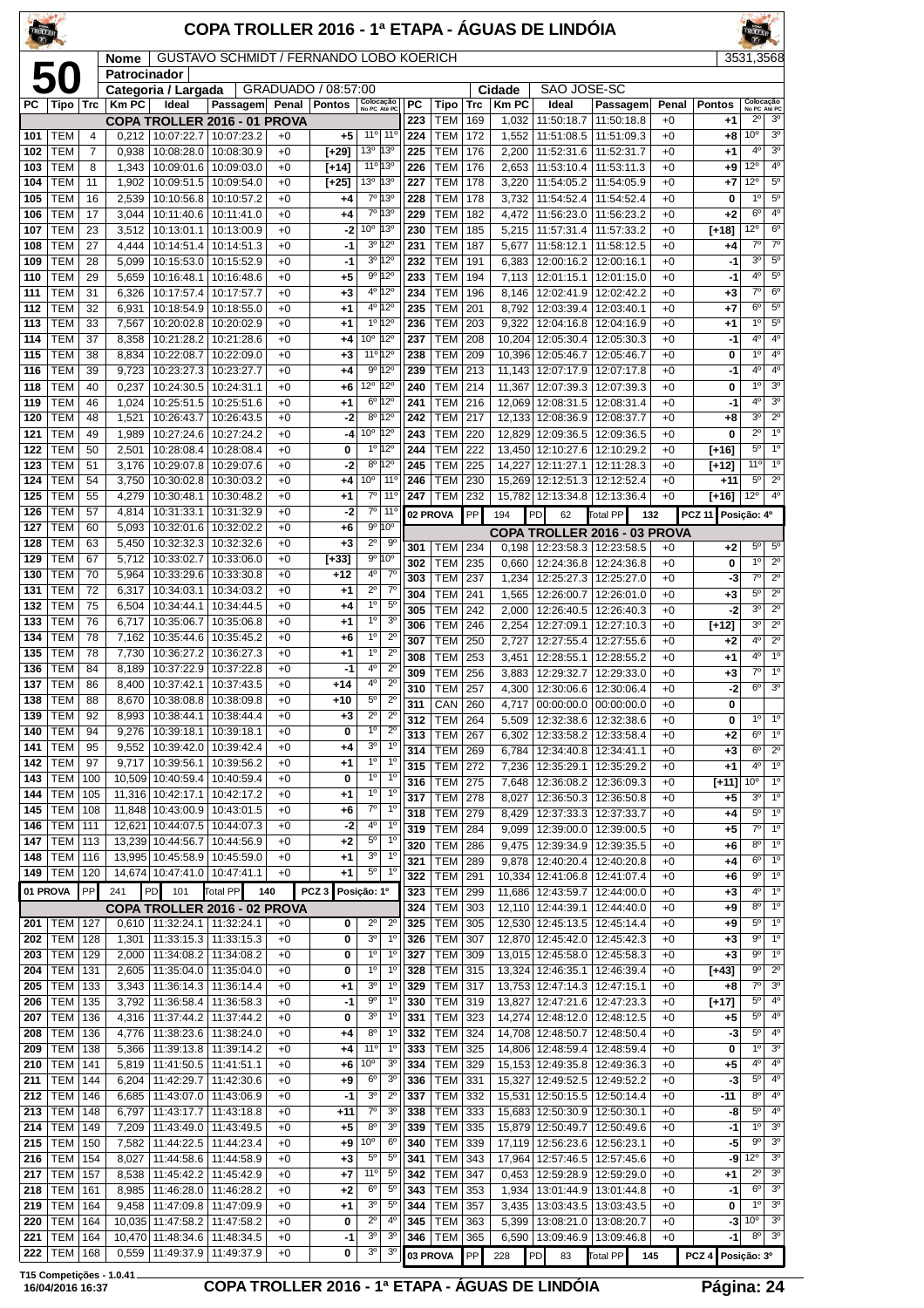| TROTLER    |                          |            |                |                                               | COPA TROLLER 2016 - 1ª ETAPA - ÁGUAS DE LINDÓIA |              |                     |                                                |                                           |            |                              |            |                |                                          |                                               |              |                        |                                   |                                          |
|------------|--------------------------|------------|----------------|-----------------------------------------------|-------------------------------------------------|--------------|---------------------|------------------------------------------------|-------------------------------------------|------------|------------------------------|------------|----------------|------------------------------------------|-----------------------------------------------|--------------|------------------------|-----------------------------------|------------------------------------------|
|            |                          |            | <b>Nome</b>    |                                               | <b>DINAEL CHIODINI / CARLOS BRANDEMBURG</b>     |              |                     |                                                |                                           |            |                              |            |                |                                          |                                               |              |                        | 3673,3617                         |                                          |
|            | 51                       |            | Patrocinador   | Categoria / Largada                           |                                                 |              | GRADUADO / 08:58:00 |                                                |                                           |            |                              |            | Cidade         |                                          | <b>GUARAMIRIM-SC</b>                          |              |                        |                                   |                                          |
| PC l       | Tipo Trc                 |            | Km PC          | Ideal                                         | Passagem Penal Pontos                           |              |                     |                                                | Colocação<br>No PC Até PC                 | РC         | Tipo                         | Trc        | <b>Km PC</b>   | Ideal                                    | Passagem                                      | Penal        | <b>Pontos</b>          | Colocação<br>No PC Até PC         |                                          |
| 101        | <b>TEM</b>               | 4          |                | $0,212$   10:08:22.7                          | COPA TROLLER 2016 - 01 PROVA<br>10:08:22.9      | $+0$         | $+2$                | 3 <sup>o</sup>                                 | 3 <sup>o</sup>                            | 223<br>224 | <b>TEM</b><br>TEM            | 169<br>172 | 1,032<br>1,552 | 11:51:18.7<br>11:52:08.5                 | 11:51:19.1<br>11:52:09.3                      | +0<br>$+0$   | +4<br>$+8$             | 10 <sup>o</sup><br>90             | 11°<br>11°                               |
| 102        | <b>TEM</b>               | 7          | 0,938          | 10:09:28.0                                    | 10:09:28.3                                      | $+0$         | $+3$                | $9^{\circ}$                                    | $8^{\circ}$                               | 225        | TEM                          | 176        | 2,200          | 11:53:31.6                               | 11:53:31.7                                    | $+0$         | $+1$                   | $1^{\circ}$                       | 11°                                      |
| 103        | <b>TEM</b>               | 8          | 1,343          | 10:10:01.6                                    | 10:10:02.2                                      | $+0$<br>$+0$ | $+6$<br>0           | $8^{\circ}$<br>$1^{\circ}$                     | 6 <sup>o</sup><br>$5^{\circ}$             | 226<br>227 | TEM<br>TEM                   | 176<br>178 | 2,653<br>3,220 | 11:54:10.4<br>11:55:05.2                 | 11:54:10.8                                    | $+0$<br>$+0$ | +4                     | $8^{\circ}$<br>90                 | 11 <sup>o</sup><br>11°                   |
| 104<br>105 | <b>TEM</b><br><b>TEM</b> | 11<br>16   | 1,902<br>2,539 | 10:10:51.5<br>10:11:56.8                      | 10:10:51.5<br>10:11:58.5                        | $+0$         | +17                 | $13^{\circ}$                                   | 10 <sup>o</sup>                           | 228        | <b>TEM</b>                   | 178        | 3,732          | 11:55:52.4                               | 11:55:05.5<br>11:55:52.5                      | $+0$         | $+3$<br>$+1$           | $5^{\circ}$                       | 11°                                      |
| 106        | <b>TEM</b>               | 17         | 3,044          | 10:12:40.6                                    | 10:12:41.4                                      | $+0$         | $+8$                |                                                | 9° 10°                                    | 229        | TEM                          | 182        | 4,472          | 11:57:23.0                               | 11:57:23.0                                    | +0           | 0                      | $2^{\circ}$                       | 11 <sup>o</sup>                          |
| 107        | <b>TEM</b>               | 23         | 3,512          | 10:14:01.1                                    | 10:14:01.5                                      | $+0$         | $+4$                | 12 <sup>o</sup> 10 <sup>o</sup>                | $6^{\circ} 10^{\circ}$                    | 230        | <b>TEM</b>                   | 185        | 5,215          | 11:58:31.4                               | 11:58:33.0                                    | $+0$         | +16                    | $9^{\circ}$<br>$6^{\circ}$        | 11 <sup>o</sup><br>11 <sup>o</sup>       |
| 108<br>109 | <b>TEM</b><br>TEM        | 27<br>28   | 4,444<br>5,099 | 10:15:51.4<br>10:16:53.0                      | 10:15:51.2<br>10:16:52.6                        | $+0$<br>$+0$ | -2<br>-4            |                                                | 9º 10º                                    | 231<br>232 | TEM<br>TEM                   | 187<br>191 | 5,677<br>6,383 | 11:59:12.1<br>12:01:16.2                 | 11:59:12.5<br>12:01:16.2                      | +0<br>$+0$   | $+4$<br>0              |                                   | $1^{\circ} 10^{\circ}$                   |
| 110        | <b>TEM</b>               | 29         | 5,659          | 10:17:48.1                                    | 10:17:48.1                                      | $+0$         | 0                   |                                                | 2º 10°                                    | 233        | TEM                          | 194        |                | 7,113   12:02:15.1                       | 12:02:15.5                                    | $+0$         | +4                     |                                   | $11°$ 11°                                |
| 111        | <b>TEM</b>               | 31         | 6,326          | 10:18:57.4                                    | 10:18:57.0                                      | $+0$         | -4                  |                                                | $0^{\circ}$ 10 $^{\circ}$<br>7º 10º       | 234        | <b>TEM</b>                   | 196        | 8,146          | 12:03:41.9                               | 12:03:42.2                                    | $+0$         | $+3$                   |                                   | $8^{\circ}10^{\circ}$<br>$2^{\circ}$ 10° |
| 112<br>113 | TEM<br><b>TEM</b>        | 32<br>33   | 6,931<br>7,567 | 10:19:54.9<br>10:21:02.8                      | 10:19:54.5<br>10:21:01.8                        | $+0$<br>$+0$ | -4<br>-10           | $9^{\circ}$                                    | 9°                                        | 235<br>236 | <b>TEM</b><br>TEM            | 201<br>203 | 8,792<br>9,322 | 12:04:39.4<br>12:05:16.8                 | 12:04:39.6<br>12:05:17.7                      | $+0$<br>+0   | $+2$<br>$^{+9}$        |                                   | $6^{\circ}10^{\circ}$                    |
| 114        | <b>TEM</b>               | 37         | 8,358          | 10:22:28.2                                    | 10:22:28.2                                      | $+0$         | 0                   | $2^{\circ}$                                    | $9^{\circ}$                               | 237        | TEM                          | 208        |                | 10,204 12:06:30.4                        | 12:06:31.3                                    | $+0$         | $+9$                   | $11^{\circ}$                      | 10°                                      |
| 115        | <b>TEM</b>               | 38         | 8,834          | 10:23:08.7                                    | 10:23:08.4                                      | $+0$         | -3                  | $2^{\circ}$                                    | 9 <sup>0</sup>                            | 238        | <b>TEM</b>                   | 209        |                | 10,396 12:06:46.7                        | 12:06:53.8                                    | $+0$         | $[+71]$                | 13 <sup>0</sup>                   | 11°                                      |
| 116<br>118 | <b>TEM</b><br><b>TEM</b> | 39<br>40   | 9,723<br>0,237 | 10:24:27.3<br>10:25:30.5                      | 10:24:27.0<br>10:25:30.6                        | $+0$<br>$+0$ | -3<br>$+1$          | 80<br>$5^{\circ}$                              | 90<br>90                                  | 239<br>240 | TEM<br>TEM                   | 213<br>214 | 11,367         | 11,143 12:08:17.9<br>12:08:39.3          | 12:08:17.9<br>12:08:40.0                      | +0<br>$+0$   | 0<br>$+7$              | 3 <sup>o</sup><br>$7^\circ$       | 11°<br>11°                               |
| 119        | <b>TEM</b>               | 46         | 1,024          | 10:26:51.5                                    | 10:26:51.6                                      | $+0$         | $+1$                | $5^{\circ}$                                    | $9^{\circ}$                               | 241        | TEM                          | 216        |                | 12,069 12:09:31.5                        | 12:09:32.4                                    | $+0$         | +9                     | $11^{\circ}$                      | 11 <sup>o</sup>                          |
| 120        | <b>TEM</b>               | 48         | 1,521          | 10:27:43.7                                    | 10:27:43.8                                      | $+0$         | $+1$                | $7^\circ$                                      | 8 <sup>o</sup>                            | 242        | TEM                          | 217        |                | 12,133 12:09:36.9                        | 12:09:40.0                                    | +0           | $[+31]$                | 13 <sup>o</sup>                   | 11 <sup>°</sup>                          |
| 121        | <b>TEM</b>               | 49         | 1,989          | 10:28:24.6                                    | 10:28:24.8                                      | $+0$         | $+2$                | 6 <sup>0</sup><br>4 <sup>0</sup>               | $8^{\circ}$<br>$8^{\circ}$                | 243        | TEM                          | 220        |                | 12.829 12:10:36.5                        | 12:10:38.3                                    | +0           | $+18$                  | $11^{\circ}$<br>$8^{\circ}$       | 11°<br>11°                               |
| 122<br>123 | <b>TEM</b><br><b>TEM</b> | 50<br>51   | 2,501<br>3,176 | 10:29:08.4<br>10:30:07.8                      | 10:29:08.6<br>10:30:07.8                        | $+0$<br>$+0$ | $+2$<br>0           | $5^{\circ}$                                    | 8 <sup>o</sup>                            | 244<br>245 | TEM<br>TEM                   | 222<br>225 | 14,227         | 13,450 12:11:27.6<br>12:12:27.1          | 12:11:30.1<br>12:12:27.8                      | $+0$<br>$+0$ | $[-25]$<br>$+7$        | $6^{\circ}$                       | 11 <sup>o</sup>                          |
| 124        | <b>TEM</b>               | 54         | 3,750          | 10:31:02.8                                    | 10:31:02.9                                      | $+0$         | $+1$                | $1^{\circ}$                                    | $7^\circ$                                 | 246        | TEM                          | 230        |                | 15,269 12:13:51.3                        | 12:13:52.5                                    | +0           | $+12$                  | $7^\circ$                         | 11 <sup>°</sup>                          |
| 125        | <b>TEM</b>               | 55         | 4,279          | 10:31:48.1                                    | 10:31:48.2                                      | $+0$         | $+1$                | 40                                             | $7^\circ$                                 | 247        | TEM                          | 232        |                | 15,782 12:14:34.8                        | 12:14:35.2                                    | $+0$         | +4                     | 4°                                | 11°                                      |
| 126<br>127 | <b>TEM</b><br><b>TEM</b> | 57<br>60   | 4,814<br>5,093 | 10:32:33.1                                    | 10:32:32.9<br>10:33:01.6   10:33:01.5           | $+0$<br>$+0$ | -2<br>$-1$          | $8^{\circ}$<br>$2^{\circ}$                     | 70<br>$5^{\circ}$                         |            | 02 PROVA                     | PP         | 370            | PD<br>148                                | Total PP                                      | 222          | PCZ <sub>6</sub>       | Posição: 10°                      |                                          |
| 128        | <b>TEM</b>               | 63         | 5,450          | 10:33:32.3                                    | 10:33:33.6                                      | $+0$         | $+13$               | $6^{\circ}$                                    | $6^{\circ}$                               | 301        | <b>TEM 234</b>               |            |                | $0.198$ 12:24:58.3                       | COPA TROLLER 2016 - 03 PROVA<br>12:24:59.1    | $+0$         | +8                     | $12^{\circ}$                      | $12^{\circ}$                             |
| 129        | <b>TEM</b>               | 67         | 5,712          | 10:34:02.7                                    | 10:34:05.2                                      | $+0$         | $[+25]$             | $6^{\circ}$                                    | 6 <sup>o</sup>                            | 302        | <b>TEM</b>                   | 235        | 0,660          | 12:25:36.8                               | 12:25:37.1                                    | $+0$         | $+3$                   | 90                                | $12^{\circ}$                             |
| 130<br>131 | <b>TEM</b><br><b>TEM</b> | 70<br>72   | 5,964<br>6,317 | 10:34:29.6   10:34:31.8<br>10:35:03.1         | 10:35:03.8                                      | $+0$<br>$+0$ | $[+22]$<br>$+7$     | $6^{\circ}$<br>$5^{\circ}$                     | $5^{\circ}$<br>$5^{\circ}$                | 303        | TEM                          | 237        | 1,234          | 12:26:27.3                               | 12:26:27.3                                    | $+0$         | 0                      | 1 <sup>0</sup>                    | $7^\circ$                                |
| 132        | <b>TEM</b>               | 75         | 6,504          | 10:35:44.1                                    | 10:35:54.4                                      | $+0$         | $[+103]$            | $9^{\circ}$                                    | $6^{\circ}$                               | 304<br>305 | <b>TEM</b><br><b>TEM</b>     | 241<br>242 | 1,565<br>2,000 | 12:27:00.7<br>12:27:40.5                 | 12:27:00.7<br>12:27:40.3                      | +0<br>+0     | 0<br>-2                | $2^{\circ}$<br>$5^{\circ}$        | 4 <sup>0</sup><br>$5^{\circ}$            |
| 133        | <b>TEM</b>               | 76         | 6,717          | 10:36:06.7                                    | 10:36:15.7                                      | $+0$         | $+90$               | $7^\circ$                                      | 6 <sup>o</sup>                            | 306        | <b>TEM</b>                   | 246        | 2,254          | 12:28:09.1                               | 12:28:12.5                                    | $+0$         | $[+34]$                | $9^{\circ}$                       | 8 <sup>o</sup>                           |
| 134        | <b>TEM</b>               | 78<br>78   | 7,162          | 10:36:44.6                                    | 10:36:46.5                                      | $+0$         | $+19$               | $5^{\circ}$<br>$5^{\circ}$                     | 6 <sup>o</sup><br>6 <sup>o</sup>          | 307        | TEM                          | 250        | 2,727          | 12:28:55.4                               | 12:28:55.9                                    | $+0$         | $+5$                   | $8^{\circ}$                       | 8 <sup>0</sup>                           |
| 135<br>136 | TEM<br><b>TEM</b>        | 84         | 7,730<br>8,189 | 10:37:27.2<br>10:38:22.9                      | 10:37:27.9<br>10:38:24.0                        | $+0$<br>$+0$ | $+7$<br>$+11$       | 8 <sup>o</sup>                                 | $6^{\circ}$                               | 308<br>309 | <b>TEM</b><br>TEM            | 253<br>256 | 3,451<br>3,883 | 12:29:55.1<br>12:30:32.7                 | 12:29:54.8<br>12:30:33.5                      | $+0$<br>$+0$ | -3<br>$+8$             | $7^\circ$<br>$11^{\circ}$         | $7^\circ$<br>$7^\circ$                   |
| 137        | <b>TEM</b>               | 86         | 8,400          | 10:38:42.1                                    | 10:38:52.4                                      | $+0$         | $[+103]$            | 11°                                            | $6^{\circ}$                               | 310        | <b>TEM</b>                   | 257        | 4,300          | 12:31:06.6                               | 12:31:06.8                                    | +0           | $+2$                   | $7^\circ$                         | $\overline{7^\circ}$                     |
| 138        | <b>TEM</b>               | 88         |                | 8,670   10:39:08.8   10:39:15.1               |                                                 | $+0$         | $+63$               | 11°                                            | 6 <sup>o</sup>                            | 311        | CAN 260                      |            |                |                                          | 4,717 00:00:00.0 00:00:00.0                   | $+0$         | 0                      |                                   |                                          |
| 139<br>140 | <b>TEM</b><br><b>TEM</b> | 92<br>94   | 8,993<br>9,276 | 10:39:44.1<br>10:40:18.1                      | 10:39:50.5<br>10:40:22.1                        | $+0$<br>$+0$ | +64<br>$+40$        | 10 <sup>o</sup><br>90                          | 6 <sup>o</sup><br>$7^\circ$               | 312        | <b>TEM</b>                   | 264        |                |                                          | 5,509   12:33:38.6   12:33:39.2<br>12:34:58.6 | $+0$         | +6                     | 8 <sup>o</sup><br>11 <sup>c</sup> | $7^\circ$<br>$7^{\circ}$                 |
| 141        | <b>TEM</b>               | 95         | 9,552          | 10:40:42.0                                    | 10:40:45.6                                      | $+0$         | $+36$               | 90                                             | 8 <sup>0</sup>                            | 313<br>314 | <b>TEM</b><br>TEM            | 267<br>269 | 6,302<br>6,784 | 12:34:58.2<br>12:35:40.8                 | 12:35:41.4                                    | $+0$<br>$+0$ | +4<br>$+6$             | 10 <sup>o</sup>                   | 8 <sup>o</sup>                           |
| 142        | <b>TEM</b>               | 97         | 9,717          | 10:40:56.1                                    | 10:41:00.8                                      | $+0$         | $+47$               | 90                                             | $8^{\circ}$                               | 315        | <b>TEM</b>                   | 272        | 7,236          | 12:36:29.1                               | 12:36:29.2                                    | $+0$         | +1                     | 3 <sup>o</sup>                    | 8 <sup>o</sup>                           |
| 143<br>144 | <b>TEM</b><br><b>TEM</b> | 100<br>105 | 11,316         | 10,509 10:41:59.4<br>10:43:17.1               | 10:41:59.2<br>10:43:17.0                        | $+0$<br>$+0$ | -2<br>-1            | 4º<br>$2^{\circ}$                              | $8^{\circ}$<br>8 <sup>o</sup>             | 316        | <b>TEM</b>                   | 275        | 7,648          | 12:37:08.2                               | 12:37:08.8                                    | +0           | $+6$                   | 6 <sup>o</sup>                    | 8 <sup>o</sup>                           |
| 145        | <b>TEM</b>               | 108        |                | 11,848 10:44:00.9                             | 10:44:00.7                                      | $+0$         | -2                  | 4 <sup>0</sup>                                 | $8^{\circ}$                               | 317<br>318 | <b>TEM 278</b><br><b>TEM</b> | 279        | 8,027<br>8,429 | 12:37:50.3<br>12:38:33.3                 | 12:37:51.2<br>12:38:33.7                      | $+0$<br>$+0$ | [+9]<br>+4             | $9^{\circ}$<br>$6^{\circ}$        | $8^{\circ}$<br>$8^{\circ}$               |
| 146        | TEM                      | 111        |                | 12,621 10:45:07.5                             | 10:45:07.1                                      | $+0$         | -4                  | $7^\circ$                                      | 8 <sup>0</sup>                            | 319        | <b>TEM</b>                   | 284        | 9,099          | 12:40:00.0                               | 12:39:59.1                                    | +0           | -9                     | 11 <sup>c</sup>                   | 8 <sup>o</sup>                           |
| 147<br>148 | TEM<br><b>TEM</b>        | 113<br>116 |                | 13,239 10:45:56.7<br>13,995 10:46:58.9        | 10:45:56.6<br>10:46:58.8                        | $+0$<br>$+0$ | -1<br>$-1$          | 3 <sup>o</sup><br>$2^{\circ}$                  | $8^{\circ}$<br>$8^{\circ}$                | 320        | <b>TEM</b>                   | 286        | 9,475          | 12:40:34.9                               | 12:40:35.3                                    | $+0$         | +4                     | 6 <sup>o</sup>                    | 8 <sup>o</sup>                           |
| 149        | <b>TEM</b>               | 120        |                | 14,674 10:48:41.0 10:48:41.1                  |                                                 | $+0$         | $+1$                | 10 <sup>o</sup>                                | $8^{\circ}$                               | 321<br>322 | <b>TEM</b><br><b>TEM</b>     | 289<br>291 | 9,878          | 12:41:20.4<br>10,334 12:42:06.8          | 12:41:20.6<br>12:42:06.8                      | +0<br>$+0$   | $+2$<br>0              | $2^{\circ}$<br>1 <sup>0</sup>     | $8^{\circ}$<br>$8^{\circ}$               |
| 01 PROVA   |                          | PP         | 744            | 253<br>PD                                     | <b>Total PP</b><br>491                          |              | PCZ <sub>4</sub>    | Posição: 8º                                    |                                           | 323        | <b>TEM</b>                   | 299        |                | 11,686   12:44:59.7                      | 12:45:00.9                                    | $+0$         | $[+12]$                | 13 <sup>o</sup>                   | $8^{\circ}$                              |
|            |                          |            |                |                                               | COPA TROLLER 2016 - 02 PROVA                    |              |                     |                                                |                                           | 324        | TEM                          | 303        |                | 12,110 12:45:39.1                        | 00:00:00.0                                    | $+0$         | *6.000                 | $0^{\circ}$                       | $0^{\circ}$                              |
| 201<br>202 | TEM<br><b>TEM</b>        | 127<br>128 | 1,301          | 0,610   11:33:24.1   11:33:24.5<br>11:34:15.3 | 11:34:15.3                                      | $+0$<br>$+0$ | $+4$<br>0           | 12 <sup>°</sup> 12 <sup>°</sup><br>$5^{\circ}$ | $6^{\circ}$                               | 325<br>326 | <b>TEM</b><br><b>TEM</b>     | 305<br>307 |                | 12,870 12:46:42.0                        | 12,530 12:46:13.5 00:00:00.0<br>00:00:00.0    | $+0$<br>$+0$ | $*6.000$<br>$*6.000$   | 0°<br>0°                          | 0 <sup>o</sup><br>0 <sup>o</sup>         |
| 203        | TEM                      | 129        | 2,000          | 11:35:08.2                                    | 11:35:08.3                                      | $+0$         | $+1$                | $6^{\circ}$                                    | $6^{\circ}$                               | 327        | <b>TEM</b>                   | 309        |                | 13,015 12:46:58.0                        | 00:00:00.0                                    | $+0$         | $*6.000$               | 0°                                | $0^{\circ}$                              |
| 204        | TEM                      | 131        | 2,605          | 11:36:04.0                                    | 11:36:04.1                                      | $+0$         | $+1$                | $5^{\circ}$                                    | $7^\circ$                                 | 328        | <b>TEM</b>                   | 315        |                | 13,324 12:47:35.1                        | 00:00:00.0                                    | $+0$         | $*6.000$               | $0^{\circ}$                       | $0^{\circ}$                              |
| 205<br>206 | TEM<br>TEM               | 133<br>135 | 3,343<br>3,792 | 11:37:14.3<br>11:37:58.4                      | 11:37:14.4<br>11:37:58.4                        | $+0$<br>$+0$ | $+1$<br>0           | $7^\circ$<br>4°                                | 6 <sup>o</sup><br>$4^{\circ}$             | 329<br>330 | <b>TEM</b><br>TEM            | 317<br>319 |                | 13,753 12:48:14.3<br>13,827 12:48:21.6   | 00:00:00.0<br>00:00:00.0                      | $+0$<br>$+0$ | $*6.000$<br>$*6.000$   | 0°<br>0°                          | $0^{\circ}$<br>$0^{\circ}$               |
| 207        | TEM                      | 136        | 4,316          | 11:38:44.2   11:38:44.2                       |                                                 | $+0$         | 0                   | $1^{\circ}$                                    | 3 <sup>o</sup>                            | 331        | <b>TEM 323</b>               |            |                |                                          | 14,274 12:49:12.0 00:00:00.0                  | $+0$         | $*6.000$               | $0^{\circ}$                       | $0^{\circ}$                              |
| 208        | <b>TEM</b>               | 136        | 4,776          | 11:39:23.6                                    | 11:39:23.9                                      | $+0$         | $+3$                | $5^{\circ}$                                    | $5^{\circ}$                               | 332        | TEM                          | 324        |                | 14,708 12:49:50.7                        | 00:00:00.0                                    | $+0$         | $*6.000$               | 0°                                | 0 <sup>o</sup>                           |
| 209        | <b>TEM</b>               | 138        | 5,366          | 11:40:13.8                                    | 11:40:14.1                                      | $+0$         | $+3$                | $6^{\circ}$                                    | $5^{\circ}$                               | 333        | <b>TEM</b>                   | 325        |                | 14,806 12:49:59.4                        | 00:00:00.0                                    | $+0$         | $*6.000$               | $0^{\circ}$                       | $0^{\circ}$                              |
| 210<br>211 | <b>TEM</b><br><b>TEM</b> | 141<br>144 | 5,819<br>6,204 | 11:42:50.5<br>11:43:29.7                      | 11:42:51.1<br>11:43:31.8                        | $+0$<br>$+0$ | $+6$<br>$[+21]$     | 11°<br>$12^{\circ}$                            | $5^{\circ}$<br>90                         | 334<br>336 | <b>TEM</b><br><b>TEM</b>     | 329<br>331 |                | 15,153 12:50:35.8<br>15,327 12:50:52.5   | 12:59:02.1<br>00:00:00.0                      | $+0$<br>$+0$ | $[+5.063]$<br>$*6.000$ | 13 <sup>o</sup><br>0°             | 13º<br>0 <sup>o</sup>                    |
| 212        | TEM                      | 146        | 6,685          | 11:44:07.0                                    | 11:44:07.4                                      | $+0$         | $+4$                | $8^{\circ}$                                    | $9^{\circ}$                               | 337        | TEM                          | 332        |                | 15,531   12:51:15.5                      | 00:00:00.0                                    | $+0$         | $*6.000$               | $0^{\rm o}$                       | 0 <sup>o</sup>                           |
| 213        | TEM                      | 148        | 6,797          | 11:44:17.7                                    | 11:44:19.0                                      | $+0$         | $+13$               | $9^{\circ}$                                    | 11 <sup>0</sup>                           | 338        | <b>TEM</b>                   | 333        |                | 15,683 12:51:30.9                        | 00:00:00.0                                    | $+0$         | $*6.000$               | 0°                                | $0^{\circ}$                              |
| 214<br>215 | TEM<br>TEM               | 149<br>150 | 7,209<br>7,582 | 11:44:49.0<br>11:45:22.5                      | 11:44:50.0<br>11:45:23.2                        | $+0$<br>$+0$ | $+10$<br>$+7$       |                                                | 11 <sup>o</sup> 11 <sup>o</sup><br>9° 10° | 339<br>340 | TEM<br>TEM                   | 335<br>339 |                | 15,879 12:51:49.7<br>17,119   12:57:23.6 | 00:00:00.0<br>00:00:00.0                      | $+0$<br>$+0$ | $*6.000$<br>$*6.000$   | 0°<br>$0^{\circ}$                 | $0^{\circ}$<br>$0^{\circ}$               |
| 216        | <b>TEM</b>               | 154        | 8,027          | 11:45:58.6                                    | 11:45:59.4                                      | $+0$         | $+8$                |                                                | 11 <sup>o</sup> 11 <sup>o</sup>           | 341        | TEM                          | 343        |                | 17,964 12:58:46.5                        | 00:00:00.0                                    | $+0$         | $*6.000$               | $0^{\circ}$                       | 0 <sup>o</sup>                           |
| 217        | <b>TEM</b>               | 157        | 8,538          | 11:46:42.2                                    | 11:46:43.1                                      | $+0$         | $+9$                | $13^{\circ}$ 12°                               |                                           | 342        | TEM                          | 347        | 0,453          | 13:00:28.9                               | 00:00:00.0                                    | $+0$         | $*6.000$               | 0°                                | $0^{\circ}$                              |
| 218<br>219 | TEM<br><b>TEM</b>        | 161<br>164 | 8,985<br>9,458 | 11:48:09.8                                    | 11:47:28.0   11:47:28.9<br>11:48:10.4           | $+0$<br>$+0$ | $+9$<br>$+6$        |                                                | $12^{\circ}$ 11 <sup>°</sup><br>$9°$ 11°  | 343<br>344 | TEM<br><b>TEM</b>            | 353<br>357 | 3,435          | 1,934   13:02:44.9  <br>13:04:43.5       | 00:00:00.0<br>00:00:00.0                      | $+0$<br>$+0$ | $*6.000$<br>$*6.000$   | $0^{\circ}$<br>0°                 | $0^{\circ}$<br>0 <sup>o</sup>            |
| 220        | <b>TEM</b>               | 164        | 10.035         | 11:48:58.2                                    | 11:48:59.0                                      | $+0$         | $+8$                |                                                | 11 <sup>o</sup> 11 <sup>o</sup>           | 345        | TEM                          | 363        | 5,399          | 13:09:21.0                               | 00:00:00.0                                    | $+0$         | $*6.000$               | 0°                                | $0^{\circ}$                              |
| 221        | <b>TEM</b>               | 164        | 10,470         | 11:49:34.6                                    | 11:49:34.9                                      | $+0$         | $+3$                |                                                | 7º 11º                                    | 346        | TEM                          | 365        |                | 6,590 13:10:46.9                         | 00:00:00.0                                    | $+0$         | $*6.000$               | 0°                                | $0^{\circ}$                              |
| 222        | <b>TEM</b>               | 168        | 0,559          | 11:50:37.9                                    | 11:50:38.0                                      | $+0$         | $+1$                |                                                | 4º   11º                                  | 03 PROVA   |                              |            | PP 131.191 PD  | 5.118                                    | Total PP                                      | 126.073      | PCZ 3 Posição: 13º     |                                   |                                          |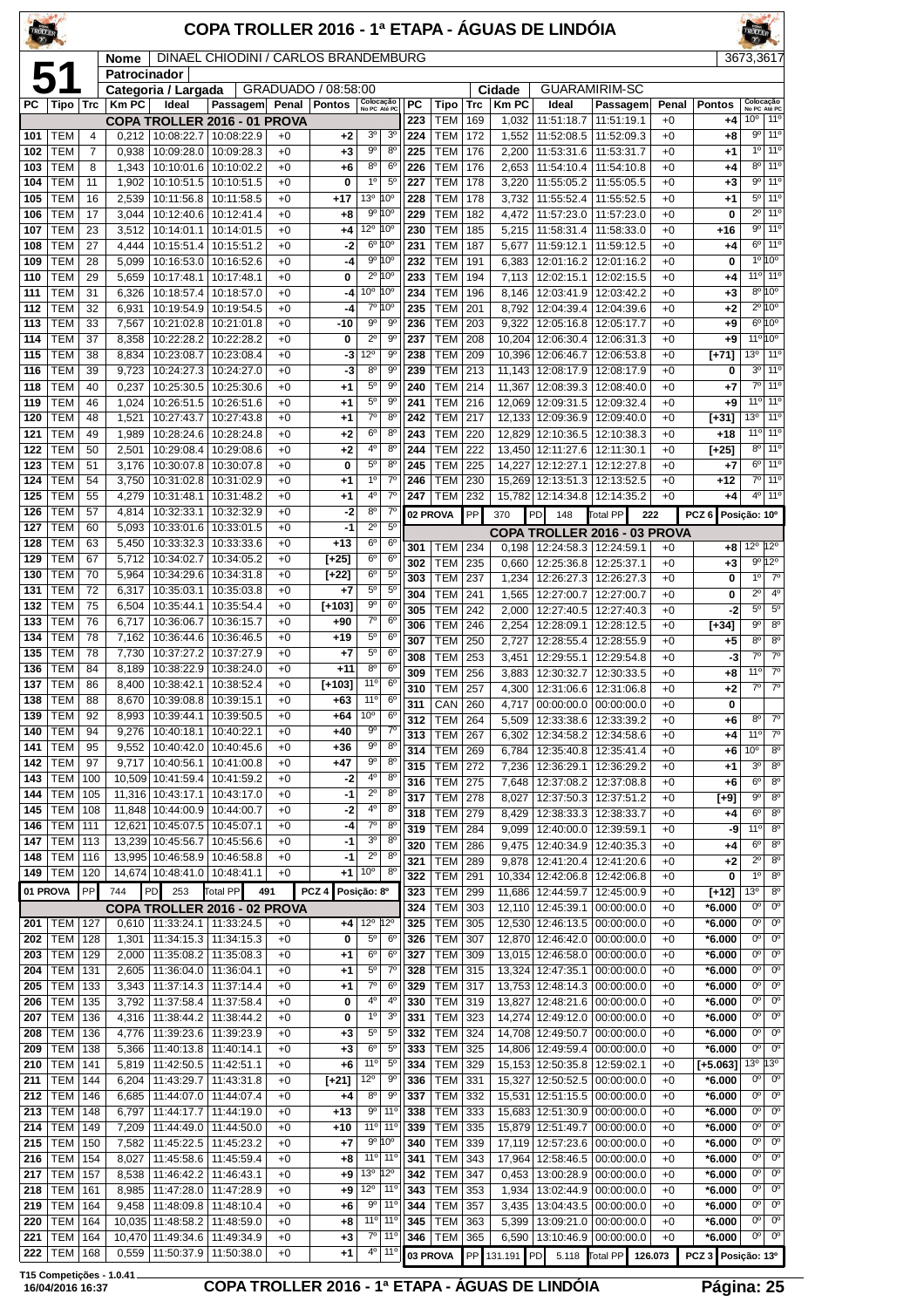| TROLLER    |                          |            |                             |                                               | COPA TROLLER 2016 - 1ª ETAPA - ÁGUAS DE LINDÓIA              |              |                     |                                  |                                            |            |                          |            |                       |                                                              |                                       |               |                     |                                             |                                    |
|------------|--------------------------|------------|-----------------------------|-----------------------------------------------|--------------------------------------------------------------|--------------|---------------------|----------------------------------|--------------------------------------------|------------|--------------------------|------------|-----------------------|--------------------------------------------------------------|---------------------------------------|---------------|---------------------|---------------------------------------------|------------------------------------|
|            | 52                       |            | <b>Nome</b><br>Patrocinador |                                               | ALEXANDRE MENEZES FERREIRA / JULIANA MORAIS DE MOURA ORNELAS |              |                     |                                  |                                            |            |                          |            |                       |                                                              |                                       |               |                     | 3603,3608                                   |                                    |
|            |                          |            |                             | Categoria / Largada                           |                                                              |              | GRADUADO / 08:59:00 |                                  |                                            |            |                          |            | Cidade                |                                                              | APARECIDA DE GOIANIA-GO               |               |                     |                                             |                                    |
|            | $PC$   Tipo   Trc        |            | <b>Km PC</b>                | Ideal<br>COPA TROLLER 2016 - 01 PROVA         | Passagem Penal                                               |              | <b>Pontos</b>       | Colocação<br>No PC Até PC        |                                            | РC<br>223  | Tipo<br>TEM              | Trc<br>169 | <b>Km PC</b><br>1,032 | Ideal<br>11:52:18.7                                          | Passagem<br>11:52:18.6                | Penal<br>$+0$ | <b>Pontos</b><br>-1 | Colocação<br>No PC Até PC<br>3 <sup>0</sup> | 1 <sup>0</sup>                     |
| 101        | <b>TEM</b>               | 4          | 0.212                       | 10:09:22.7   10:09:23.1                       |                                                              | $+0$         | +4                  | $9^{\circ}$                      | 90                                         | 224        | TEM                      | 172        | 1,552                 | 11:53:08.5   11:53:09.2                                      |                                       | $+0$          | +7                  | $6^{\circ}$                                 | $2^{\circ}$                        |
| 102        | TEM                      | 7          | 0,938                       | 10:10:28.0                                    | 10:10:28.0                                                   | $+0$         | 0                   | 3 <sup>o</sup>                   | $5^{\circ}$                                | 225        | TEM                      | 176        | 2,200                 | 11:54:31.6                                                   | 11:54:31.7                            | $+0$          | +1                  | 3 <sup>o</sup><br>$5^{\circ}$               | 1 <sup>o</sup><br>$\overline{2^0}$ |
| 103<br>104 | <b>TEM</b><br>TEM        | 8<br>11    | 1,902                       | 1,343   10:11:01.6   10:11:02.2<br>10:11:51.5 | 10:11:51.6                                                   | $+0$<br>$+0$ | +6<br>+1            | 9 <sup>o</sup><br>6 <sup>o</sup> | $5^{\circ}$<br>$6^{\circ}$                 | 226<br>227 | <b>TEM</b><br>TEM        | 176<br>178 | 2,653<br>3,220        | 11:55:10.4   11:55:10.6<br>11:56:05.2                        | 11:56:05.4                            | $+0$<br>$+0$  | +2<br>+2            | 3 <sup>o</sup>                              | $1^{\circ}$                        |
| 105        | TEM                      | 16         | 2,539                       | 10:12:56.8                                    | 10:12:57.1                                                   | $+0$         | $+3$                | $5^{\circ}$                      | 4 <sup>0</sup>                             | 228        | TEM                      | 178        | 3,732                 | 11:56:52.4                                                   | 11:56:52.4                            | $+0$          | 0                   | $2^{\circ}$                                 | 1 <sup>0</sup>                     |
| 106        | <b>TEM</b>               | 17         | 3,044                       | 10:13:40.6   10:13:40.6                       |                                                              | $+0$         | 0                   | 1 <sup>0</sup>                   | 3 <sup>o</sup>                             | 229        | <b>TEM</b>               | 182        | 4,472                 | 11:58:23.0   11:58:23.0                                      |                                       | $+0$          | 0                   | 10                                          | 1 <sup>0</sup>                     |
| 107        | <b>TEM</b>               | 23         | 3,512                       | 10:15:01.1                                    | 10:15:01.1                                                   | $+0$         | 0                   | $2^{\circ}$<br>13 <sup>o</sup>   | $2^{\circ}$                                | 230        | <b>TEM</b>               | 185        | 5,215                 | 11:59:31.4 11:59:32.7                                        |                                       | $+0$          | $[+13]$             | $7^\circ$                                   | 10<br>$2^{\circ}$                  |
| 108<br>109 | TEM<br>TEM               | 27<br>28   | 4,444<br>5,099              | 10:16:51.4<br>10:17:53.0                      | 10:16:50.6<br>10:17:52.1                                     | $+0$<br>$+0$ | -8<br>-9            | 13 <sup>o</sup>                  | $5^{\circ}$<br>$7^\circ$                   | 231<br>232 | TEM<br>TEM               | 187<br>191 | 5,677<br>6,383        | 12:00:12.1<br>12:02:16.2                                     | 12:00:12.7<br>12:02:16.5              | $+0$<br>$+0$  | +6<br>+3            | $9^{\circ}$<br>8 <sup>o</sup>               | $\overline{2^0}$                   |
| 110        | TEM                      | 29         | 5,659                       | 10:18:48.1                                    | 10:18:47.5                                                   | $+0$         | -6                  | $11^{\circ}$                     | 8 <sup>o</sup>                             | 233        | <b>TEM</b>               | 194        | 7,113                 | 12:03:15.1   12:03:15.2                                      |                                       | $+0$          | +1                  | $7^\circ$                                   | $\overline{2^{\circ}}$             |
| 111        | TEM                      | 31         | 6,326                       | 10:19:57.4                                    | 10:19:57.1                                                   | $+0$         | -3                  | $7^{\circ}$                      | 8 <sup>o</sup>                             | 234        | TEM                      | 196        | 8,146                 | 12:04:41.9 12:04:42.1                                        |                                       | $+0$          | +2                  | 4 <sup>0</sup>                              | $2^{\circ}$                        |
| 112        | TEM                      | 32         | 6,931                       | 10:20:54.9                                    | 10:20:54.3                                                   | $+0$         | -6                  | $9^{\circ}$                      | $8^{\circ}$                                | 235        | TEM                      | 201        | 8,792                 | 12:05:39.4                                                   | 12:05:39.8                            | $+0$          | +4                  | $4^{\circ}$                                 | 1 <sup>0</sup><br>1 <sup>0</sup>   |
| 113<br>114 | TEM<br>TEM               | 33<br>37   | 7,567<br>8,358              | 10:22:02.8<br>10:23:28.2                      | 10:22:01.6<br>10:23:28.6                                     | $+0$<br>$+0$ | $-12$<br>+4         | $10^{\circ}$<br>$9^{\circ}$      | 8 <sup>o</sup><br>8 <sup>o</sup>           | 236<br>237 | TEM<br><b>TEM</b>        | 203<br>208 | 9,322                 | 12:06:16.8<br>10,204 12:07:30.4 12:07:30.4                   | 12:06:17.7                            | $+0$<br>$+0$  | +9<br>0             | $8^{\circ}$<br>$2^{\circ}$                  | 1 <sup>0</sup>                     |
| 115        | TEM                      | 38         | 8,834                       | 10:24:08.7                                    | 10:24:08.6                                                   | $+0$         | $-1$                | 6 <sup>o</sup>                   | 8 <sup>o</sup>                             | 238        | <b>TEM</b>               | 209        |                       | 10,396 12:07:46.7                                            | 12:07:46.4                            | $+0$          | -3                  | $7^\circ$                                   | 1 <sup>0</sup>                     |
| 116        | TEM                      | 39         | 9,723                       | 10:25:27.3                                    | 10:25:27.1                                                   | $+0$         | $-2$                | $5^{\circ}$                      | 8 <sup>o</sup>                             | 239        | <b>TEM</b>               | 213        |                       | 11,143   12:09:17.9   12:09:18.3                             |                                       | $+0$          | +4                  | 10 <sup>o</sup>                             | 10                                 |
| 118        | TEM                      | 40         | 0,237                       | 10:26:30.5                                    | 10:26:30.5                                                   | $+0$         | 0                   | 4 <sup>0</sup>                   | 8 <sup>o</sup>                             | 240        | <b>TEM</b>               | 214        | 11,367                | 12:09:39.3 12:09:40.2                                        |                                       | $+0$          | +9                  | 10 <sup>o</sup>                             | 1 <sup>0</sup>                     |
| 119<br>120 | TEM<br>TEM               | 46<br>48   | 1,024<br>1,521              | 10:27:51.5<br>10:28:43.7                      | 10:27:51.0<br>10:28:43.4                                     | $+0$<br>$+0$ | -5<br>-3            | 10 <sup>o</sup><br>$11^{\circ}$  | 8 <sup>o</sup><br>$9^{\circ}$              | 241<br>242 | <b>TEM</b><br>TEM        | 216<br>217 |                       | 12,069 12:10:31.5<br>12.133 12:10:36.9 12:10:38.8            | 12:10:31.9                            | $+0$<br>$+0$  | +4                  | $9^{\circ}$<br>$11^{\circ}$                 | $\overline{1^0}$<br>3 <sup>0</sup> |
| 121        | TEM                      | 49         | 1,989                       | 10:29:24.6                                    | 10:29:24.1                                                   | $+0$         | -5                  | 12°                              | 90                                         | 243        | <b>TEM</b>               | 220        |                       | 12,829 12:11:36.5                                            | 12:11:37.6                            | $+0$          | $[+19]$<br>$+11$    | $9^{\circ}$                                 | 3 <sup>0</sup>                     |
| 122        | TEM                      | 50         | 2,501                       | 10:30:08.4                                    | 10:30:08.1                                                   | $+0$         | -3                  | 8 <sup>o</sup>                   | 90                                         | 244        | <b>TEM</b>               | 222        |                       | 13,450 12:12:27.6 12:12:28.9                                 |                                       | $+0$          | $[+13]$             | 1 <sup>0</sup>                              | $\overline{2^0}$                   |
| 123        | TEM                      | 51         | 3,176                       | 10:31:07.8   10:31:07.8                       |                                                              | $+0$         | 0                   | 1 <sup>0</sup>                   | 9 <sup>o</sup>                             | 245        | <b>TEM</b>               | 225        |                       | 14,227 12:13:27.1 12:13:27.5                                 |                                       | $+0$          | +4                  | 5 <sup>0</sup>                              | $2^{\circ}$                        |
| 124        | TEM                      | 54         | 3,750                       | 10:32:02.8                                    | 10:32:02.7                                                   | $+0$         | $-1$                | 3 <sup>o</sup>                   | 8 <sup>c</sup>                             | 246        | <b>TEM</b>               | 230        |                       | 15,269 12:14:51.3                                            | 12:14:51.4                            | $+0$          | +1                  | $1^{\circ}$                                 | 1 <sup>0</sup>                     |
| 125<br>126 | TEM<br>TEM               | 55<br>57   | 4,279<br>4,814              | 10:32:48.1<br>10:33:33.1                      | 10:32:47.8<br>10:33:33.1                                     | $+0$<br>$+0$ | -3<br>0             | $9^{\circ}$<br>$2^{\circ}$       | 8 <sup>o</sup><br>$\overline{8}{}^{\rm o}$ | 247        | TEM                      | 232        |                       | 15,782 12:15:34.8 12:15:35.3                                 |                                       | $+0$          | +5                  | $5^{\circ}$                                 | 1 <sup>0</sup>                     |
| 127        | <b>TEM</b>               | 60         | 5,093                       | 10:34:01.6                                    | 10:34:01.5                                                   | $+0$         | -1                  | 3 <sup>0</sup>                   | 6 <sup>o</sup>                             |            | 02 PROVA                 | PP         | 175                   | PD<br>58                                                     | <b>Total PP</b><br>117                |               | PCZ <sub>9</sub>    | Posição: 1º                                 |                                    |
| 128        | TEM                      | 63         | 5,450                       | 10:34:32.3                                    | 10:34:33.1                                                   | $+0$         | +8                  | 3 <sup>o</sup>                   | $5^{\circ}$                                | 301        | TEM                      | 234        | 0,198                 | 12:25:58.3   12:25:58.8                                      | COPA TROLLER 2016 - 03 PROVA          | $+0$          | +5                  | 9 <sup>o</sup>                              | $9^{\circ}$                        |
| 129        | <b>TEM</b>               | 67         | 5,712                       | 10:35:02.7                                    | 10:35:05.2                                                   | $+0$         | $[+25]$             | $5^{\circ}$                      | $5^{\circ}$                                | 302        | TEM                      | 235        | 0.660                 | 12:26:36.8   12:26:36.3                                      |                                       | $+0$          | -5                  | $11°$ 11°                                   |                                    |
| 130        | TEM<br>TEM               | 70<br>72   | 5,964                       | 10:35:29.6<br>10:36:03.1                      | 10:35:31.5                                                   | $+0$<br>$+0$ | [+19]               | $5^{\circ}$<br>4 <sup>0</sup>    | 4°<br>4 <sup>0</sup>                       | 303        | TEM                      | 237        | 1,234                 | 12:27:27.3                                                   | 12:27:26.4                            | $+0$          | -9                  | 12°                                         | 11 <sup>o</sup>                    |
| 131<br>132 | TEM                      | 75         | 6,317<br>6,504              | 10:36:44.1                                    | 10:36:02.4<br>10:37:03.3                                     | $+0$         | -7<br>$[+192]$      | $11^{\circ}$                     | $8^{\circ}$                                | 304        | <b>TEM</b>               | 241        | 1,565                 | 12:28:00.7                                                   | 12:28:00.2                            | $+0$          | -5                  | 10 <sup>o</sup><br>$4^{\circ}$              | $12^{\circ}$<br>11 <sup>o</sup>    |
| 133        | TEM                      | 76         | 6,717                       | 10:37:06.7                                    | 10:37:25.7                                                   | $+0$         | $+190$              | $11^{\circ}$                     | 90                                         | 305<br>306 | <b>TEM</b><br><b>TEM</b> | 242<br>246 | 2,000<br>2,254        | 12:28:40.5   12:28:40.3<br>12:29:09.1                        | 12:29:10.3                            | $+0$<br>$+0$  | -2<br>+12           | 5 <sup>0</sup>                              | $5^{\circ}$                        |
| 134        | TEM                      | 78         | 7,162                       | 10:37:44.6                                    | 10:38:04.5                                                   | $+0$         | [+199]              | 11°                              | 11 <sup>°</sup>                            | 307        | TEM                      | 250        | 2,727                 | 12:29:55.4                                                   | 12:29:55.3                            | $+0$          | -1                  | $2^{\circ}$                                 | $5^{\circ}$                        |
| 135        | TEM                      | 78         | 7,730                       | 10:38:27.2                                    | 10:38:40.1                                                   | $+0$         | $+129$              | 11°                              | $11^{\circ}$                               | 308        | <b>TEM</b>               | 253        | 3,451                 | 12:30:55.1                                                   | 12:30:55.1                            | $+0$          | 0                   | 1 <sup>0</sup>                              | $5^{\circ}$                        |
| 136<br>137 | TEM<br><b>TEM</b>        | 84<br>86   | 8,189<br>8,400              | 10:39:22.9<br>10:39:42.1                      | 10:39:22.9<br>10:39:42.9                                     | $+0$<br>$+0$ | 0<br>+8             | $1^{\circ}$<br>$1^{\circ}$       | $11^{\circ}$<br>$11^{\circ}$               | 309        | <b>TEM</b>               | 256        | 3,883                 | 12:31:32.7                                                   | 12:31:32.6                            | $+0$          | -1                  | 4 <sup>0</sup>                              | $5^{\circ}$<br>$5^{\circ}$         |
| 138        | <b>TEM</b>               | 88         | 8,670                       | 10:40:08.8   10:40:08.1                       |                                                              | $+0$         | $-7$                |                                  | 4º 10°                                     | 310<br>311 | <b>TEM</b><br>CAN        | 257<br>260 | 4,300                 | 12:32:06.6   12:32:06.6                                      | 4,717 00:00:00.0 00:00:00.0           | $+0$<br>$+0$  | 0<br>0              | $2^{\circ}$                                 |                                    |
| 139        | TEM                      | 92         | 8,993                       | 10:40:44.1                                    | 10:40:44.2                                                   | $+0$         | +1                  |                                  | 1° 10°                                     | 312        | TEM                      | 264        | 5,509                 | 12:34:38.6 12:34:38.9                                        |                                       | $+0$          | $+3$                | 4°                                          | $5^{\rm o}$                        |
| 140        | <b>TEM</b>               | 94         | 9,276                       | 10:41:18.1                                    | 10:41:18.4                                                   | $+0$         | $+3$                |                                  | $2^{\circ}$ 10 $^{\circ}$                  | 313        | <b>TEM</b>               | 267        | 6,302                 | 12:35:58.2                                                   | 12:35:58.5                            | $+0$          | $+3$                | 10 <sup>o</sup>                             | $5^{\circ}$                        |
| 141<br>142 | <b>TEM</b><br><b>TEM</b> | 95<br>97   | 9,552<br>9,717              | 10:41:42.0<br>10:41:56.1                      | 10:41:40.7<br>10:41:55.7                                     | $+0$<br>$+0$ | -13<br>-4           | $7^{\circ}$<br>$4^{\rm o}$       | 90<br>$9^{\circ}$                          | 314        | <b>TEM</b>               | 269        | 6,784                 |                                                              | 12:36:40.8   12:36:41.3               | $+0$          | +5                  | 8 <sup>o</sup>                              | $5^{\circ}$                        |
| 143        | <b>TEM</b>               | 100        | 10,509                      | 10:42:59.4                                    | 10:42:59.0                                                   | $+0$         | -4                  | $7^{\circ}$                      | 90                                         | 315<br>316 | TEM<br><b>TEM</b>        | 272<br>275 | 7,236<br>7,648        | 12:37:29.1                                                   | 12:37:30.3<br>12:38:08.2   12:38:08.4 | $+0$<br>$+0$  | +12<br>$+2$         | 8 <sup>o</sup><br>$\overline{3^0}$          | $5^{\circ}$<br>$\overline{3^0}$    |
| 144        | TEM                      | 105        | 11,316                      | 10:44:17.1                                    | 10:44:16.5                                                   | $+0$         | -6                  | 6 <sup>o</sup>                   | 90                                         | 317        | TEM                      | 278        | 8,027                 |                                                              | 12:38:50.3   12:38:50.7               | $+0$          | +4                  | $2^{\circ}$                                 | $4^{\circ}$                        |
| 145        | TEM                      | 108        |                             | 11,848 10:45:00.9                             | 10:45:00.0                                                   | $+0$         | -9                  | 10 <sup>o</sup>                  | $9^{\circ}$                                | 318        | TEM                      | 279        | 8,429                 |                                                              | 12:39:33.3   12:39:33.6               | $+0$          | +3                  | 3 <sup>o</sup>                              | 3 <sup>0</sup>                     |
| 146<br>147 | <b>TEM</b><br>TEM        | 111<br>113 | 13,239                      | 12,621 10:46:07.5<br>10:46:56.7               | 10:46:06.4<br>10:46:55.8                                     | $+0$<br>$+0$ | $-11$<br>-9         | 10 <sup>o</sup><br>11°           | $9^{\circ}$<br>$9^{\circ}$                 | 319        | <b>TEM</b>               | 284        | 9,099                 | 12:41:00.0   12:40:59.8                                      |                                       | $+0$          | -2                  | $\overline{2^0}$                            | $\overline{2^0}$                   |
| 148        | <b>TEM</b>               | 116        |                             | 13,995 10:47:58.9                             | 10:47:58.4                                                   | $+0$         | $-5$                | 10 <sup>o</sup>                  | 90                                         | 320        | <b>TEM</b>               | 286        | 9,475                 | 12:41:34.9 12:41:34.9                                        |                                       | $+0$          | 0                   | 1 <sup>0</sup><br>$5^{\circ}$               | $2^{\circ}$<br>$2^{\circ}$         |
| 149        | <b>TEM</b>               | 120        |                             | 14,674 10:49:41.0                             | 10:49:41.1                                                   | $+0$         | +1                  | $7^\circ$                        | $9^{\circ}$                                | 321<br>322 | <b>TEM</b><br>TEM        | 289<br>291 | 9,878                 | 12:42:20.4   12:42:20.1<br>10,334 12:43:06.8                 | 12:43:07.4                            | $+0$<br>$+0$  | -3<br>+6            | 8 <sup>o</sup>                              | 3 <sup>0</sup>                     |
| 01 PROVA   |                          | PP         | 936                         | PD<br>435                                     | Total PP                                                     | 501          | PCZ <sub>7</sub>    | Posição: 9º                      |                                            | 323        | TEM                      | 299        | 11,686                | 12:45:59.7   12:46:00.1                                      |                                       | $+0$          | +4                  | $5^{\circ}$                                 | $2^{\circ}$                        |
|            |                          |            |                             | COPA TROLLER 2016 - 02 PROVA                  |                                                              |              |                     |                                  |                                            | 324        | TEM                      | 303        |                       | 12,110   12:46:39.1   12:46:41.3                             |                                       | $+0$          | [+22]               | 12°                                         | $5^{\circ}$                        |
|            | 201   TEM                | 127        | 0,610                       | 11:34:24.1   11:34:24.1                       |                                                              | $+0$         | 0<br>0              | 3 <sup>o</sup><br>$4^{\circ}$    | 3 <sup>o</sup><br>$2^{\circ}$              | 325        | TEM                      | 305        |                       | 12,530 12:47:13.5                                            | 12:47:19.6                            | $+0$          | [+61]               | $12^{\circ}$<br>12°                         | $7^\circ$<br>$8^{\circ}$           |
| 202<br>203 | <b>TEM</b><br><b>TEM</b> | 128<br>129 | 1,301                       | 11:35:15.3<br>2,000   11:36:08.2              | 11:35:15.3<br>11:36:08.1                                     | $+0$<br>$+0$ | -1                  | 4 <sup>0</sup>                   | $2^{\circ}$                                | 326<br>327 | <b>TEM</b><br><b>TEM</b> | 307<br>309 |                       | 12,870 12:47:42.0 12:47:44.1<br>13,015 12:47:58.0 12:47:56.7 |                                       | $+0$<br>$+0$  | [+21]<br>-13        | $12^{\circ}$                                | $8^{\circ}$                        |
| 204        | TEM                      | 131        | 2,605                       | 11:37:04.0                                    | 11:37:04.3                                                   | $+0$         | +3                  | 8 <sup>o</sup>                   | 3 <sup>o</sup>                             | 328        | TEM                      | 315        |                       | 13,324 12:48:35.1                                            | 12:48:37.6                            | $+0$          | $[+25]$             | 3 <sup>o</sup>                              | $7^\circ$                          |
| 205        | <b>TEM</b>               | 133        | 3,343                       | 11:38:14.3                                    | 11:38:14.3                                                   | $+0$         | 0                   | $1^{\circ}$                      | $2^{\circ}$                                | 329        | TEM                      | 317        |                       | 13,753 12:49:14.3 12:49:13.3                                 |                                       | $+0$          | $-10$               | 9 <sup>o</sup>                              | $7^\circ$                          |
| 206        | <b>TEM</b>               | 135        | 3,792                       | 11:38:58.4                                    | 11:38:58.5                                                   | $+0$         | +1                  | $10^{\circ}$                     | $2^{\circ}$                                | 330        | TEM                      | 319        |                       | 13,827 12:49:21.6                                            | 12:49:21.3                            | $+0$          | -3                  | 1 <sup>0</sup>                              | 6 <sup>o</sup>                     |
| 207<br>208 | TEM<br>TEM               | 136<br>136 | 4,316                       | 11:39:44.2<br>4,776 11:40:23.6                | 11:39:44.2<br>11:40:24.0                                     | $+0$<br>$+0$ | 0<br>+4             | 4°<br>$7^\circ$                  | $2^{\circ}$<br>$2^{\circ}$                 | 331<br>332 | TEM<br>TEM               | 323<br>324 |                       | 14,274 12:50:12.0 12:50:12.2<br>14,708 12:50:50.7 12:50:50.9 |                                       | $+0$<br>$+0$  | +2<br>+2            | $1^{\circ}$<br>$2^{\circ}$                  | $6^{\circ}$<br>$6^{\circ}$         |
| 209        | TEM                      | 138        | 5,366                       | 11:41:13.8                                    | 11:41:14.1                                                   | $+0$         | +3                  | 10 <sup>o</sup>                  | 4º                                         | 333        | TEM                      | 325        |                       | 14,806 12:50:59.4                                            | 12:50:59.8                            | $+0$          | +4                  | 3 <sup>o</sup>                              | $6^{\circ}$                        |
| 210        | TEM                      | 141        | 5,819                       | 11:43:50.5                                    | 11:43:51.2                                                   | $+0$         | +7                  | 13 <sup>o</sup>                  | 70                                         | 334        | <b>TEM</b>               | 329        |                       | 15,153 12:51:35.8                                            | 12:51:36.9                            | $+0$          | $+11$               | 8 <sup>o</sup>                              | 6 <sup>o</sup>                     |
| 211        | TEM                      | 144        | 6,204                       | 11:44:29.7                                    | 11:44:31.0                                                   | $+0$         | $[+13]$             | $9^{\circ}$                      | 6 <sup>o</sup>                             | 336        | <b>TEM</b>               | 331        |                       | 15,327 12:51:52.5 12:51:52.1                                 |                                       | $+0$          | -4                  | $6^{\circ}$                                 | $6^{\circ}$                        |
| 212        | <b>TEM</b>               | 146        | 6,685                       | 11:45:07.0                                    | 11:45:07.1                                                   | $+0$         | $+1$                | $5^{\circ}$<br>$1^{\circ}$       | $5^{\circ}$<br>$2^{\circ}$                 | 337        | TEM                      | 332        |                       | 15,531   12:52:15.5   12:52:14.5                             |                                       | $+0$          | $-10$               | 6 <sup>o</sup><br>8 <sup>o</sup>            | $6^{\circ}$<br>$6^{\circ}$         |
| 213<br>214 | TEM<br>TEM               | 148<br>149 | 6,797<br>7,209              | 11:45:17.7<br>11:45:49.0                      | 11:45:17.9<br>11:45:49.0                                     | $+0$<br>$+0$ | $+2$<br>0           | $1^{\circ}$                      | $1^{\circ}$                                | 338<br>339 | TEM<br>TEM               | 333<br>335 |                       | 15,683 12:52:30.9 12:52:30.0<br>15,879 12:52:49.7            | 12:52:51.7                            | $+0$<br>$+0$  | -9<br>+20           | $7^{\circ}$                                 | $5^{\circ}$                        |
| 215        | TEM                      | 150        | 7,582                       | 11:46:22.5                                    | 11:46:22.6                                                   | $+0$         | +1                  | $1^{\circ}$                      | $1^{\circ}$                                | 340        | TEM                      | 339        |                       | 17,119   12:58:23.6   12:58:23.3                             |                                       | $+0$          | -3                  | $5^{\circ}$                                 | $5^{\circ}$                        |
| 216        | TEM                      | 154        | 8,027                       | 11:46:58.6                                    | 11:46:58.5                                                   | $+0$         | -1                  | 4 <sup>0</sup>                   | $1^{\circ}$                                | 341        | TEM                      | 343        | 17,964                | 12:59:46.5   12:59:45.8                                      |                                       | $+0$          | -7                  | $9^{\circ}$                                 | $5^{\circ}$                        |
| 217        | TEM                      | 157        | 8,538                       | 11:47:42.2                                    | 11:47:42.4                                                   | $+0$         | $+2$                | 3 <sup>o</sup>                   | $1^{\circ}$                                | 342        | TEM                      | 347        | 0,453                 | 13:01:28.9                                                   | 13:01:29.0                            | $+0$          | +1                  | $5^{\circ}$                                 | $5^{\circ}$<br>$5^{\circ}$         |
| 218<br>219 | TEM<br>TEM               | 161<br>164 | 8,985                       | 11:48:28.0<br>$9,458$   11:49:09.8            | 11:48:28.1<br>  11:49:09.1                                   | $+0$<br>$+0$ | $+1$<br>-7          | 3 <sup>o</sup><br>$11^{\circ}$   | $1^{\circ}$<br>$2^{\circ}$                 | 343<br>344 | <b>TEM</b><br>TEM        | 353<br>357 | 1,934<br>3,435        | 13:03:44.9   13:03:44.9<br>13:05:43.5   13:05:43.3           |                                       | $+0$<br>$+0$  | 0<br>-2             | 1 <sup>0</sup><br>5 <sup>0</sup>            | $5^{\circ}$                        |
| 220        | TEM                      | 164        |                             | 10,035 11:49:58.2                             | 11:49:58.0                                                   | $+0$         | -2                  | $5^{\circ}$                      | $2^{\circ}$                                | 345        | <b>TEM</b>               | 363        | 5,399                 | 13:10:21.0                                                   | 13:10:21.0                            | $+0$          | 0                   | $1^{\circ}$                                 | $5^\circ$                          |
| 221        | TEM                      | 164        |                             | 10,470 11:50:34.6                             | 11:50:34.4                                                   | $+0$         | -2                  | $6^{\circ}$                      | $1^{\circ}$                                | 346        | <b>TEM</b>               | 365        | 6,590                 | 13:11:46.9                                                   | 13:11:46.7                            | $+0$          | -2                  | $9^{\circ}$                                 | $5^{\circ}$                        |
| 222        | <b>TEM</b>               | 168        |                             | 0,559   11:51:37.9   11:51:37.9               |                                                              | $+0$         | 0                   | $1^{\circ}$                      | $1^{\circ}$                                |            | 03 PROVA                 | PP         | 319                   | PD 129                                                       | Total PP<br>190                       |               | PCZ 5 Posição: 5°   |                                             |                                    |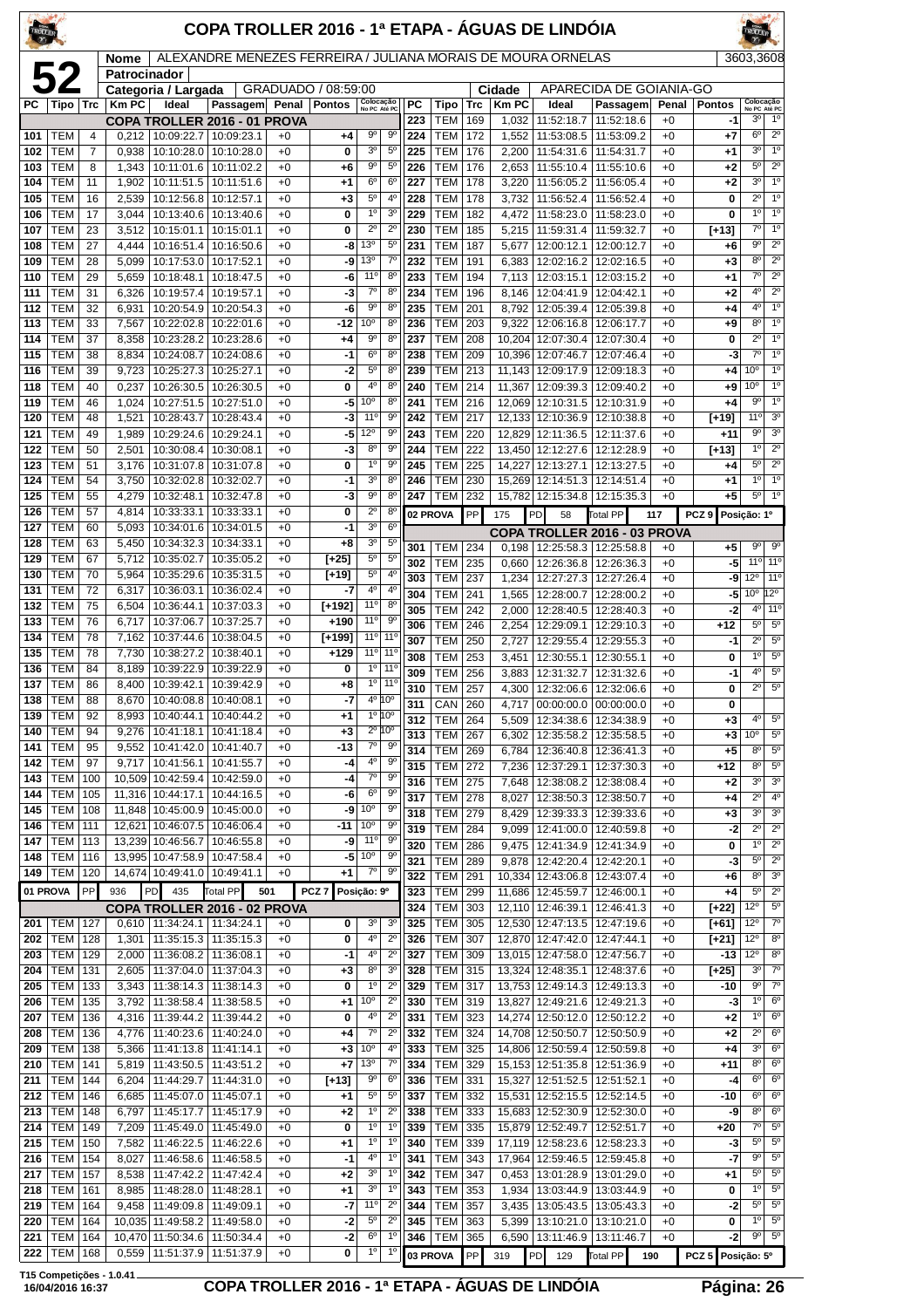| TROLI ER   |                          |                     |                      |                                        | COPA TROLLER 2016 - 1ª ETAPA - ÁGUAS DE LINDÓIA |              |                                                      |                                    |                                  |                  |                          |            |                        |                                        |                                            |                 |                       |                                          |                                          |
|------------|--------------------------|---------------------|----------------------|----------------------------------------|-------------------------------------------------|--------------|------------------------------------------------------|------------------------------------|----------------------------------|------------------|--------------------------|------------|------------------------|----------------------------------------|--------------------------------------------|-----------------|-----------------------|------------------------------------------|------------------------------------------|
|            | 53                       |                     | Nome<br>Patrocinador |                                        | RENATO DE ALMEIDA SILVA / ANDRE LUIZ LENGER     |              |                                                      |                                    |                                  |                  |                          |            |                        |                                        |                                            |                 |                       | 3548,3683                                |                                          |
|            |                          |                     |                      | Categoria / Largada                    |                                                 | Penal        | GRADUADO / 09:00:00                                  |                                    |                                  |                  |                          |            | Cidade<br><b>Km PC</b> | SOROCABA-SP                            |                                            |                 |                       |                                          |                                          |
| PC         | Tipo                     | Trc                 | <b>Km PC</b>         | Ideal                                  | Passagem<br>COPA TROLLER 2016 - 01 PROVA        |              | <b>Pontos</b>                                        | Colocação<br>No PC Até PC          |                                  | <b>PC</b><br>223 | Tipo<br>TEM              | Trc<br>169 | 1,032                  | Ideal<br>11:53:18.7                    | Passagem<br>11:53:19.0                     | Penal<br>$+0$   | <b>Pontos</b><br>$+3$ | Colocação<br>No PC Até PC<br>$5^{\circ}$ | $5^{\circ}$                              |
| 101        | <b>TEM</b>               | $\overline{4}$      | 0,212                |                                        | 10:10:22.7   10:10:23.2                         | $+0$         | $+5$                                                 | 10 <sup>o</sup>                    | 10°                              | 224              | TEM                      | 172        | 1,552                  | 11:54:08.5                             | 11:54:08.2                                 | $+0$            | -3                    | $5^{\circ}$                              | 4 <sup>0</sup>                           |
| 102<br>103 | <b>TEM</b><br>TEM        | $\overline{7}$<br>8 | 0,938<br>1,343       | 10:11:28.0<br>10:12:01.6               | 10:11:29.8<br>10:12:03.2                        | $+0$<br>$+0$ | [+18]<br>+16                                         | 12°<br>12°                         | 12°<br>12°                       | 225<br>226       | <b>TEM</b><br><b>TEM</b> | 176<br>176 | 2,200<br>2,653         | 11:55:31.6<br>11:56:10.4               | 11:55:31.9<br>11:56:10.4                   | $+0$<br>$+0$    | $+3$<br>0             | 6 <sup>o</sup><br>$1^{\circ}$            | $4^{\circ}$<br>3 <sup>o</sup>            |
| 104        | <b>TEM</b>               | 11                  | 1,902                |                                        | 10:12:51.5   10:12:51.6                         | $+0$         | $+1$                                                 |                                    | $4^{\circ}12^{\circ}$            | 227              | <b>TEM</b>               | 178        | 3,220                  | 11:57:05.2                             | 11:57:05.6                                 | $+0$            | $+4$                  | 10 <sup>o</sup>                          | $\overline{4^0}$                         |
| 105        | TEM                      | 16                  | 2,539                | 10:13:56.8                             | 10:13:57.3                                      | $+0$         | $+5$                                                 | 10 <sup>o</sup>                    | $11^{\circ}$                     | 228              | <b>TEM</b>               | 178        | 3,732                  | 11:57:52.4                             | 11:57:52.0                                 | $+0$            | -4                    | $11^{\circ}$                             | $4^{\circ}$                              |
| 106<br>107 | <b>TEM</b><br><b>TEM</b> | 17<br>23            | 3,044<br>3,512       | 10:14:40.6<br>10:16:01.1               | 10:14:41.8<br>10:16:01.2                        | $+0$<br>$+0$ | +12<br>$+1$                                          | 12°<br>$6^{\circ}$                 | $11^{\circ}$<br>$11^{\circ}$     | 229<br>230       | <b>TEM</b><br><b>TEM</b> | 182<br>185 | 4,472<br>5,215         | 11:59:23.0<br>12:00:31.4               | 11:59:22.5<br>12:00:32.6                   | $+0$<br>$+0$    | -5<br>$+12$           | 12°<br>4°                                | $5^{\circ}$<br>4 <sup>0</sup>            |
| 108        | TEM                      | 27                  | 4,444                | 10:17:51.4                             | 10:17:51.7                                      | +0           | $+3$                                                 | $7^{\circ}$                        | $11^{\circ}$                     | 231              | <b>TEM</b>               | 187        | 5,677                  | 12:01:12.1                             | 12:01:12.4                                 | $+0$            | $+3$                  | 5 <sup>o</sup>                           | 4 <sup>0</sup>                           |
| 109        | TEM                      | 28                  | 5,099                | 10:18:53.0                             | 10:18:53.1                                      | $+0$         | +1                                                   | 6 <sup>o</sup>                     | 11 <sup>o</sup>                  | 232              | <b>TEM</b>               | 191        | 6,383                  | 12:03:16.2                             | 12:03:16.3                                 | $+0$            | $+1$                  | $2^{\circ}$                              | $4^{\circ}$<br>4 <sup>0</sup>            |
| 110<br>111 | TEM<br>TEM               | 29<br>31            | 5,659<br>6,326       | 10:19:48.1<br>10:20:57.4               | 10:19:48.3<br>10:20:58.0                        | $+0$<br>+0   | $+2$<br>$+6$                                         | $6^{\circ}$<br>12°                 | $11^{\circ}$<br>$11^{\circ}$     | 233<br>234       | TEM<br><b>TEM</b>        | 194<br>196 | 7,113<br>8,146         | 12:04:15.1<br>12:05:41.9               | 12:04:15.4<br>12:05:42.3                   | $+0$<br>$+0$    | $+3$<br>$^{+4}$       | 10 <sup>o</sup><br>$11^{\circ}$          | $4^{\circ}$                              |
| 112        | <b>TEM</b>               | 32                  | 6,931                | 10:21:54.9                             | 10:21:55.4                                      | $+0$         | $+5$                                                 | $8^{\circ}$                        | 11 <sup>o</sup>                  | 235              | <b>TEM</b>               | 201        | 8,792                  | 12:06:39.4                             | 12:06:40.7                                 | $+0$            | $+13$                 | 10 <sup>o</sup>                          | $6^{\circ}$                              |
| 113        | TEM                      | 33                  | 7,567                | 10:23:02.8                             | 10:23:02.6                                      | $+0$         | -2                                                   | 4 <sup>0</sup><br>13°              | 11 <sup>0</sup><br>$11^{\circ}$  | 236              | <b>TEM</b>               | 203        | 9,322                  | 12:07:16.8                             | 12:07:17.9                                 | $+0$            | +11                   | $9^{\circ}$<br>$6^{\circ}$               | 6 <sup>o</sup><br>6 <sup>o</sup>         |
| 114<br>115 | TEM<br>TEM               | 37<br>38            | 8,358<br>8,834       | 10:24:28.2<br>10:25:08.7               | 10:24:29.3<br>10:25:09.4                        | $+0$<br>$+0$ | $+11$<br>$+7$                                        | 13 <sup>o</sup>                    | $11^{\circ}$                     | 237<br>238       | <b>TEM</b><br><b>TEM</b> | 208<br>209 | 10,204                 | 12:08:30.4<br>10.396 12:08:46.7        | 12:08:30.8<br>12:08:48.1                   | $+0$<br>$+0$    | $+4$<br>$+14$         | 8 <sup>o</sup>                           | $7^\circ$                                |
| 116        | TEM                      | 39                  | 9,723                | 10:26:27.3                             | 10:26:27.8                                      | +0           | $+5$                                                 | 10 <sup>o</sup>                    | $11^{\circ}$                     | 239              | <b>TEM</b>               | 213        |                        | 11,143 12:10:17.9                      | 12:10:18.9                                 | $+0$            | $+10$                 | 13 <sup>0</sup>                          | $\overline{7^0}$                         |
| 118        | TEM                      | 40                  | 0,237                | 10:27:30.5                             | 10:27:30.5<br>10:28:51.0                        | $+0$         | 0                                                    | $2^{\circ}$<br>12°                 | 11 <sup>0</sup><br>$11^{\circ}$  | 240<br>241       | <b>TEM</b>               | 214        | 11,367                 | 12:10:39.3                             | 12:10:41.0                                 | $+0$            | [+17]                 | 12°<br>8 <sup>o</sup>                    | $8^{\circ}$<br>$9^{\circ}$               |
| 119<br>120 | TEM<br>TEM               | 46<br>48            | 1,024<br>1,521       | 10:28:51.5<br>10:29:43.7               | 10:29:43.4                                      | $+0$<br>$+0$ | -5<br>-3                                             | 90                                 | 11 <sup>°</sup>                  | 242              | <b>TEM</b><br><b>TEM</b> | 216<br>217 | 12,069                 | 12:11:31.5<br>12,133 12:11:36.9        | 12:11:31.8<br>12:11:38.6                   | $+0$<br>$+0$    | $+3$<br>$+17$         | 8 <sup>0</sup>                           | $\overline{9^{\circ}}$                   |
| 121        | TEM                      | 49                  | 1,989                | 10:30:24.6                             | 10:30:24.5                                      | $+0$         | -1                                                   | 4 <sup>0</sup>                     | $11^{\circ}$                     | 243              | <b>TEM</b>               | 220        |                        | 12,829 12:12:36.5                      | 12:12:38.5                                 | $+0$            | [+20]                 | 12°                                      | $9^{\circ}$                              |
| 122        | TEM                      | 50                  | 2,501                | 10:31:08.4                             | 10:31:07.9                                      | $+0$         | -5                                                   | 13 <sup>o</sup><br>3 <sup>o</sup>  | 11 <sup>o</sup><br>$11^{\circ}$  | 244              | <b>TEM</b>               | 222        |                        | 13,450 12:13:27.6                      | 12:13:31.2                                 | $+0$            | [+36]                 | 13 <sup>0</sup><br>13 <sup>o</sup>       | $9^{\circ}$<br>9 <sup>o</sup>            |
| 123<br>124 | TEM<br><b>TEM</b>        | 51<br>54            | 3,176<br>3,750       | 10:32:07.8                             | 10:32:07.8<br>10:33:02.8   10:33:02.9           | $+0$<br>$+0$ | 0<br>$+1$                                            |                                    | 5º 10°                           | 245<br>246       | <b>TEM</b><br><b>TEM</b> | 225<br>230 | 14,227                 | 12:14:27.1<br>15,269 12:15:51.3        | 12:14:28.8<br>12:15:52.8                   | $+0$<br>$+0$    | $[+17]$<br>$+15$      | $9^{\circ}$                              | $9^{\circ}$                              |
| 125        | TEM                      | 55                  | 4,279                | 10:33:48.1                             | 10:33:48.4                                      | $+0$         | $+3$                                                 | 10 <sup>o</sup>                    | 10°                              | 247              | <b>TEM</b>               | 232        | 15,782                 | 12:16:34.8                             | 12:16:36.0                                 | $+0$            | $+12$                 | 11° 10°                                  |                                          |
| 126        | TEM                      | 57                  | 4,814                | 10:34:33.1                             | 10:34:33.0                                      | $+0$         | -1<br>$+2$                                           | 6 <sup>o</sup><br>4°               | 10 <sup>o</sup><br>$9^{\circ}$   |                  | 02 PROVA                 | PP         | 307                    | PD<br>90                               | Total PP<br>217                            |                 | PCZ <sub>4</sub>      | Posição: 9º                              |                                          |
| 127<br>128 | TEM<br>TEM               | 60<br>63            | 5,093<br>5,450       | 10:35:01.6<br>10:35:32.3               | 10:35:01.8<br>10:35:34.0                        | $+0$<br>+0   | $+17$                                                |                                    | $7°$ 10°                         | 301              | <b>TEM</b>               | 234        | 0.198                  | 12:26:58.3                             | COPA TROLLER 2016 - 03 PROVA<br>12:26:58.7 | $+0$            | $+4$                  | 8 <sup>o</sup>                           | 8 <sup>o</sup>                           |
| 129        | <b>TEM</b>               | 67                  | 5,712                | 10:36:02.7                             | 10:36:05.4                                      | $+0$         | [+27]                                                | $\overline{7}^{\circ}$             | 9 <sup>o</sup>                   | 302              | <b>TEM</b>               | 235        | 0,660                  | 12:27:36.8                             | 12:27:37.3                                 | $+0$            | $+5$                  | $12^{\circ}$                             | 90                                       |
| 130<br>131 | TEM<br>TEM               | 70<br>72            | 5,964<br>6,317       | 10:36:29.6<br>10:37:03.1               | 10:36:33.0<br>10:37:04.0                        | $+0$<br>+0   | $+34$<br>$+9$                                        | 8 <sup>o</sup><br>$7^{\circ}$      | 8 <sup>0</sup><br>8 <sup>0</sup> | 303              | <b>TEM</b>               | 237        |                        | 1,234   12:28:27.3   12:28:27.3        |                                            | $+0$            | 0                     | $2^{\circ}$                              | 3 <sup>o</sup>                           |
| 132        | <b>TEM</b>               | 75                  | 6,504                | 10:37:44.1                             | 10:39:02.4                                      | $+0$         | $+783$                                               | $12^{\circ}$                       | $12^{\circ}$                     | 304<br>305       | <b>TEM</b><br><b>TEM</b> | 241<br>242 | 1,565<br>2,000         | 12:29:00.7<br>12:29:40.5               | 12:29:01.2<br>12:29:41.1                   | $+0$<br>$+0$    | $+5$<br>+6            | $9^{\circ}$<br>12°                       | $\overline{7}^{\circ}$<br>8 <sup>o</sup> |
| 133        | TEM                      | 76                  | 6,717                | 10:38:06.7                             | 10:39:32.4                                      | $+0$         | $+857$                                               | 12°                                | $12^{\circ}$                     | 306              | <b>TEM</b>               | 246        | 2,254                  | 12:30:09.1                             | 12:30:16.6                                 | $+0$            | $[+75]$               | 12°                                      | $12^{\circ}$                             |
| 134        | TEM<br><b>TEM</b>        | 78<br>78            | 7,162                | 10:38:44.6<br>7,730 10:39:27.2         | 10:40:50.0                                      | +0           | $+1.254$<br>$+1.346$                                 | $13^{\circ}$<br>13 <sup>o</sup>    | 12°<br>13°                       | 307              | <b>TEM</b>               | 250        | 2,727                  | 12:30:55.4                             | 12:30:57.2                                 | $+0$            | $+18$                 | 13 <sup>o</sup>                          | 13°                                      |
| 135<br>136 | TEM                      | 84                  | 8,189                | 10:40:22.9                             | 10:41:41.8<br>10:42:31.0                        | $+0$<br>$+0$ | $+1.281$                                             | 13 <sup>o</sup>                    | 13°                              | 308<br>309       | <b>TEM</b><br><b>TEM</b> | 253<br>256 | 3,451<br>3,883         | 12:31:55.1<br>12:32:32.7               | 12:31:56.4<br>12:32:34.2                   | $+0$<br>$+0$    | $+13$<br>$+15$        | 13 <sup>o</sup><br>13 <sup>o</sup>       | 13°<br>13°                               |
| 137        | TEM                      | 86                  | 8,400                | 10:40:42.1                             | 10:42:53.3                                      | $+0$         | $+1.312$                                             | 13 <sup>°</sup>                    | 13°                              | 310              | <b>TEM</b>               | 257        | 4,300                  | 12:33:06.6   12:33:06.9                |                                            | $+0$            | $+3$                  |                                          | $8^{\circ}$ 13°                          |
| 138<br>139 | <b>TEM</b><br>TEM        | 88<br>92            | 8.670                | 8,993   10:41:44.1                     | 10:41:08.8   10:43:29.9<br>10:44:16.3           | $+0$<br>+0   | $+1.411$<br>$+1.522$ 13 <sup>°</sup> 13 <sup>°</sup> | 13º 13º                            |                                  | 311              | CAN 260                  |            |                        | 4,717 00:00:00.0 00:00:00.0            |                                            | $+0$            | 0                     |                                          |                                          |
| 140        | <b>TEM</b>               | 94                  | 9,276                | 10:42:18.1                             | 10:44:58.1                                      | +0           | $+1.600$                                             | 13 <sup>o</sup>                    | 13 <sup>o</sup>                  | 312<br>313       | <b>TEM</b><br><b>TEM</b> | 264<br>267 | 5,509<br>6,302         | 12:36:58.2                             | 12:35:38.6   12:35:39.0<br>12:36:58.4      | $+0$<br>$+0$    | +4<br>$+2$            |                                          | 7º 13º<br>7º 13º                         |
| 141        | <b>TEM</b>               | 95                  | 9,552                | 10:42:42.0                             | 10:45:26.8                                      | +0           | $+1.648$                                             | 13 <sup>°</sup>                    | $13^{\circ}$                     | 314              | <b>TEM</b>               | 269        | 6,784                  | 12:37:40.8                             | 12:37:41.1                                 | $+0$            | $+3$                  |                                          | 4º 13º                                   |
| 142<br>143 | <b>TEM</b>               | 97<br>100           | 9,717                | 10:42:56.1<br>10,509 10:43:59.4        | 10:45:43.8                                      | +0           | $[-1.677]$                                           | 13 <sup>o</sup><br>13 <sup>o</sup> | $13^{\circ}$<br>$ 13^{\circ}$    | 315              | <b>TEM</b>               | 272        | 7,236                  | 12:38:29.1                             | 12:38:29.2                                 | $+0$            | +1                    |                                          | $2^0$ 11 <sup>o</sup>                    |
| 144        | TEM<br><b>TEM</b>        | 105                 |                      | 11,316 10:45:17.1                      | 10:46:48.2<br>10:47:56.2                        | $+0$<br>+0   | $[-1.688]$<br>$+1.591$                               | 13 <sup>°</sup>                    | $ 13^{\circ} $                   | 316<br>317       | <b>TEM</b><br><b>TEM</b> | 275<br>278 | 7,648<br>8,027         | 12:39:08.2<br>12:39:50.3               | 12:39:09.0<br>12:39:51.1                   | $+0$<br>$^{+0}$ | +8<br>+8              |                                          | $7°$ 11°<br>$6°$ 11 <sup>o</sup>         |
| 145        | <b>TEM</b>               | 108                 |                      | 11,848 10:46:00.9                      | 10:48:41.5                                      | +0           | $+1.606$                                             | 13 <sup>o</sup>                    | 13 <sup>o</sup>                  | 318              | <b>TEM</b>               | 279        | 8,429                  | 12:40:33.3                             | 12:40:34.1                                 | $+0$            | +8                    | $10^{\circ} 10^{\circ}$                  |                                          |
| 146        | <b>TEM</b>               | 111                 |                      | 12,621 10:47:07.5                      | 10:49:30.6                                      | $+0$         | $+1.431$ 13 <sup>o</sup> 13 <sup>o</sup>             |                                    | 13°                              | 319              | <b>TEM</b>               | 284        | 9,099                  | 12:42:00.0                             | 12:42:00.9                                 | $+0$            | $+9$                  | 10 <sup>o</sup>                          | 10 <sup>o</sup>                          |
| 147<br>148 | <b>TEM</b><br><b>TEM</b> | 113<br>116          |                      | 13,239 10:47:56.7<br>13,995 10:48:58.9 | 10:50:16.7<br>10:51:12.8                        | $+0$<br>$+0$ | $+1.400$<br>$+1.339$                                 | 13 <sup>o</sup><br>13 <sup>o</sup> | 13 <sup>o</sup>                  | 320<br>321       | <b>TEM</b><br><b>TEM</b> | 286<br>289 | 9,475<br>9,878         | 12:42:34.9<br>12:43:20.4               | 12:42:36.0<br>12:43:21.6                   | $^{+0}$<br>$+0$ | $+11$<br>$+12$        | 11º 10º<br>10 <sup>o</sup>               | 10 <sup>o</sup>                          |
| 149        | <b>TEM</b>               | 120                 |                      | 14,674 10:50:41.0                      | 10:52:04.2                                      | $+0$         | +832                                                 | $13^{\circ}$ $13^{\circ}$          |                                  | 322              | TEM                      | 291        |                        | 10,334 12:44:06.8 12:44:08.3           |                                            | $+0$            | +15                   | $10^{\circ}$ 10 <sup>°</sup>             |                                          |
| 01 PROVA   |                          | PP                  | 24.786               | PD 3.410                               | Total PP                                        | 21.376       | PCZ 2 Posição: 13º                                   |                                    |                                  | 323              | <b>TEM</b>               | 299        |                        | 11,686 12:46:59.7                      | 12:47:00.2                                 | $+0$            | +5                    |                                          | 7º 10º                                   |
|            | 201   TEM                | 127                 |                      | $0,610$   11:35:24.1                   | COPA TROLLER 2016 - 02 PROVA<br>11:35:24.4      | $+0$         | $+3$                                                 |                                    | $11^{\circ}$ 11 <sup>°</sup>     | 324<br>325       | TEM<br>TEM               | 303<br>305 | 12,110                 | 12:47:39.1<br>12,530 12:48:13.5        | 12:47:39.4<br>12:48:14.3                   | $+0$<br>$+0$    | $+3$<br>+8            | 4º                                       | $9^{\circ}$<br>$4^{\circ}$ $9^{\circ}$   |
| 202        | <b>TEM</b>               | 128                 | 1,301                | 11:36:15.3                             | 11:36:15.3                                      | $+0$         | 0                                                    | $1^{\circ}$                        | $4^{\circ}$                      | 326              | <b>TEM</b>               | 307        |                        | 12,870 12:48:42.0                      | 12:48:42.1                                 | $+0$            | $+1$                  | 3 <sup>0</sup>                           | $9^{\circ}$                              |
| 203        | TEM                      | 129                 | 2,000                | 11:37:08.2                             | 11:37:08.4                                      | $+0$         | $+2$                                                 | 8 <sup>0</sup>                     | $7^{\circ}$                      | 327              | <b>TEM</b>               | 309        |                        | 13,015 12:48:58.0                      | 12:48:58.7                                 | $+0$            | +7                    | 10 <sup>o</sup>                          | 90                                       |
| 204<br>205 | TEM<br><b>TEM</b>        | 131<br>133          | 2,605<br>3,343       | 11:38:04.0<br>11:39:14.3               | 11:38:04.5<br>11:39:14.7                        | $+0$<br>+0   | +5<br>+4                                             | 11°<br>12°                         | $8^{\circ}$<br>$8^{\circ}$       | 328<br>329       | TEM<br><b>TEM</b>        | 315<br>317 |                        | 13,324 12:49:35.1<br>13,753 12:50:14.3 | 12:49:38.8<br>12:50:14.9                   | $+0$<br>$+0$    | $+37$<br>+6           | $8^{\circ}$<br>$5^{\circ}$               | $\overline{9^{\circ}}$<br>8 <sup>o</sup> |
| 206        | <b>TEM</b>               | 135                 | 3,792                | 11:39:58.4                             | 11:39:58.4                                      | $+0$         | 0                                                    | $2^{\circ}$                        | 8 <sup>o</sup>                   | 330              | <b>TEM</b>               | 319        |                        | 13,827 12:50:21.6                      | 12:50:23.6                                 | $+0$            | [+20]                 | 7º                                       | $7^\circ$                                |
| 207        | <b>TEM</b>               | 136                 | 4,316                | 11:40:44.2                             | 11:40:44.3                                      | +0           | +1                                                   | $9^{\circ}$                        | 8 <sup>o</sup>                   | 331              | <b>TEM</b>               | 323        |                        | 14,274 12:51:12.0                      | 12:51:12.7                                 | +0              | +7                    | $6^{\circ}$                              | $7^\circ$                                |
| 208<br>209 | TEM<br><b>TEM</b>        | 136<br>138          | 4,776<br>5,366       | 11:41:23.6<br>11:42:13.8               | 11:41:24.1<br>11:42:14.0                        | $+0$<br>$+0$ | $+5$<br>$+2$                                         | $9^{\circ}$<br>3 <sup>o</sup>      | 8 <sup>o</sup><br>8 <sup>0</sup> | 332<br>333       | <b>TEM</b><br><b>TEM</b> | 324<br>325 |                        | 14,708 12:51:50.7<br>14,806 12:51:59.4 | 12:51:51.0<br>12:52:01.6                   | $+0$<br>$+0$    | $+3$<br>[+22]         | $4^{\circ}$<br>$9^{\circ}$               | $7^\circ$<br>$\overline{7^0}$            |
| 210        | <b>TEM</b>               | 141                 | 5,819                | 11:44:50.5                             | 11:44:50.6                                      | $+0$         | +1                                                   | 3 <sup>0</sup>                     | $8^{\circ}$                      | 334              | <b>TEM</b>               | 329        |                        | 15,153 12:52:35.8                      | 12:52:36.2                                 | +0              | +4                    | 30                                       | $7^\circ$                                |
| 211        | <b>TEM</b>               | 144                 | 6,204                | 11:45:29.7                             | 11:45:30.5                                      | $+0$         | $+8$                                                 | $5^{\circ}$                        | $5^{\circ}$                      | 336              | <b>TEM</b>               | 331        |                        | 15,327 12:52:52.5                      | 12:52:52.4                                 | $+0$            | $-1$                  | $3^{\circ}$                              | $7^\circ$                                |
| 212<br>213 | <b>TEM</b><br><b>TEM</b> | 146<br>148          | 6,685<br>6,797       | 11:46:07.0<br>11:46:17.7               | 11:46:06.9<br>11:46:18.8                        | $+0$<br>$+0$ | -1<br>+11                                            | $2^{\circ}$<br>6 <sup>o</sup>      | 4 <sup>0</sup><br>6 <sup>o</sup> | 337<br>338       | <b>TEM</b><br><b>TEM</b> | 332<br>333 |                        | 15,531 12:53:15.5<br>15,683 12:53:30.9 | 12:53:15.8<br>12:53:30.1                   | $+0$<br>$+0$    | $+3$<br>-8            | 30<br>6 <sup>o</sup>                     | $7^\circ$<br>$7^\circ$                   |
| 214        | <b>TEM</b>               | 149                 | 7,209                | 11:46:49.0                             | 11:46:48.8                                      | $+0$         | $-2$                                                 | $4^{\circ}$                        | $5^{\rm o}$                      | 339              | TEM                      | 335        |                        | 15,879 12:53:49.7                      | 12:53:55.5                                 | $+0$            | $[+58]$               | 10 <sup>o</sup>                          | $7^\circ$                                |
| 215        | <b>TEM</b>               | 150                 | 7,582                | 11:47:22.5                             | 11:47:22.3                                      | $^{+0}$      | $-2$                                                 | 4 <sup>0</sup>                     | 3 <sup>o</sup>                   | 340              | <b>TEM</b>               | 339        |                        | 17,119 12:59:23.6                      | 12:59:23.3                                 | +0              | -3                    | $6^{\circ}$                              | $7^\circ$                                |
| 216<br>217 | <b>TEM</b><br><b>TEM</b> | 154                 | 8,027                | 11:47:58.6                             | 11:47:58.2                                      | $+0$<br>$+0$ | -4<br>-9                                             | 6 <sup>o</sup><br>12 <sup>o</sup>  | 3 <sup>o</sup><br>$4^{\circ}$    | 341<br>342       | <b>TEM</b><br><b>TEM</b> | 343<br>347 | 17,964                 | 13:00:46.5                             | 13:00:46.1                                 | $+0$<br>$+0$    | -4                    | 6 <sup>o</sup><br>$8^{\circ}$            | $7^\circ$<br>$\overline{7^{\circ}}$      |
| 218        | TEM                      | 157<br>161          | 8,538<br>8,985       | 11:48:42.2<br>11:49:28.0               | 11:48:41.3<br>11:49:28.5                        | $+0$         | $+5$                                                 | 10 <sup>o</sup>                    | 6 <sup>o</sup>                   | 343              | <b>TEM</b>               | 353        | 0,453<br>1,934         | 13:02:28.9<br>13:04:44.9               | 13:02:29.4<br>13:04:44.8                   | $+0$            | +5<br>-1              | $5^{\circ}$                              | $7^\circ$                                |
| 219        | TEM                      | 164                 | 9,458                | 11:50:09.8                             | 11:50:09.4                                      | $+0$         | -4                                                   | $8^{\circ}$                        | $7^\circ$                        | 344              | <b>TEM</b>               | 357        | 3,435                  | 13:06:43.5                             | 13:06:43.0                                 | +0              | -5                    | 9°                                       | $7^\circ$                                |
| 220<br>221 | <b>TEM</b><br>TEM        | 164<br>164          |                      | 10,035 11:50:58.2<br>10,470 11:51:34.6 | 11:50:58.5<br>11:51:34.6                        | $+0$<br>$+0$ | $^{+3}$<br>0                                         | 6 <sup>o</sup><br>$1^{\circ}$      | 6 <sup>o</sup><br>$5^{\circ}$    | 345<br>346       | <b>TEM</b><br><b>TEM</b> | 363<br>365 | 5,399                  | 13:11:21.0<br>13:12:46.9               | 13:11:21.1                                 | $+0$<br>$+0$    | +1<br>$+3$            | 3 <sup>o</sup><br>10 <sup>o</sup>        | $\overline{7^{\circ}}$<br>$7^{\circ}$    |
| 222        | TEM                      | 168                 |                      | 0,559   11:52:37.9                     | 11:52:37.8                                      | $+0$         | $-1$                                                 | $5^{\circ}$                        | $5^{\circ}$                      |                  | 03 PROVA                 | PP         | 6,590<br>440           | PD 175                                 | 13:12:47.2<br>Total PP<br>265              |                 | PCZ <sub>1</sub>      | Posição: 7º                              |                                          |